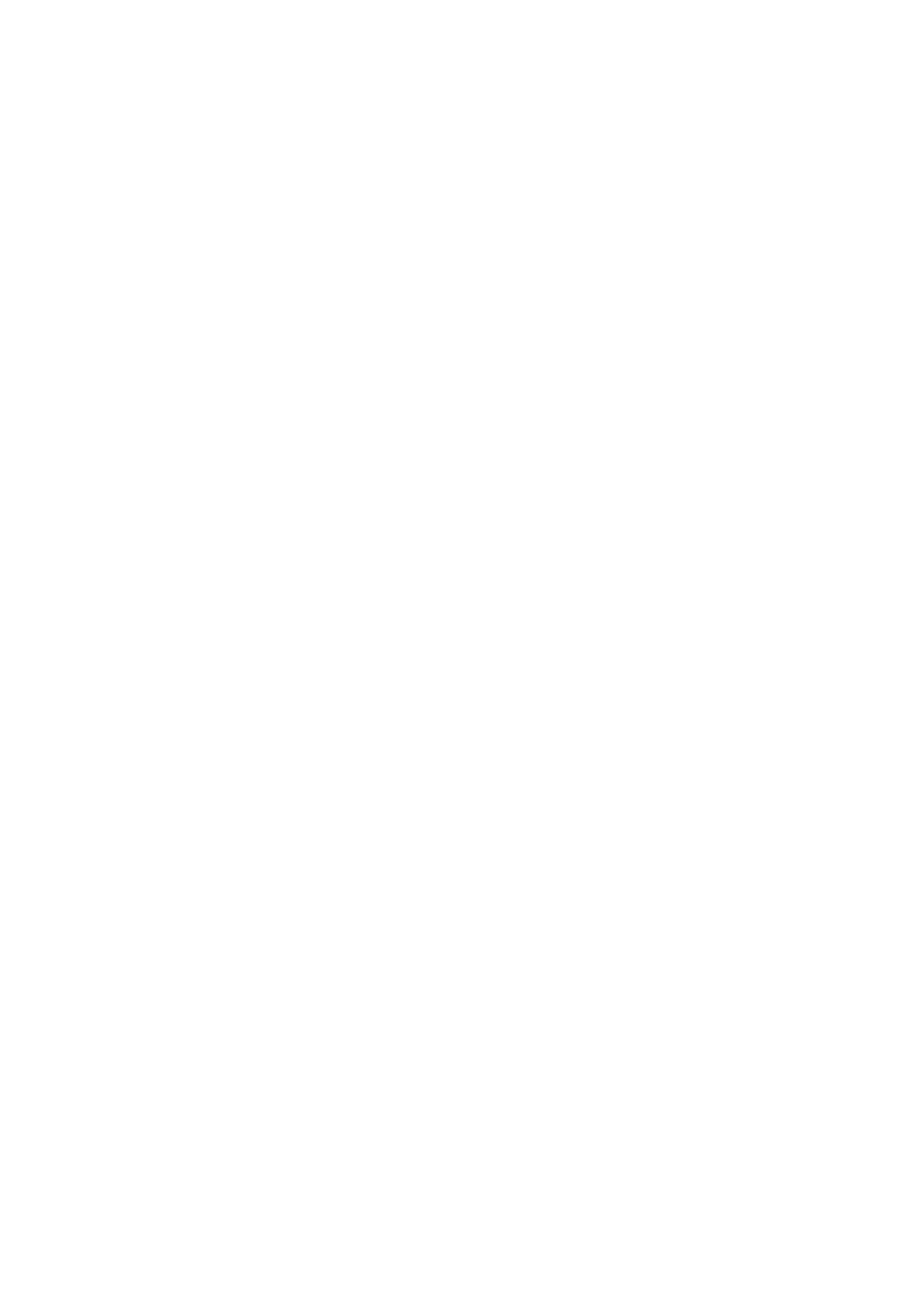**Published by:** Friedrich-Ebert-Stiftung Office Tirana Rr. Abdi Toptani Torre Drin, Kati i 3-të Kutia Postare 1418 Tiranë, ALBANIA

| Editor:             | Remzi Lani       |
|---------------------|------------------|
| <b>Responsible:</b> | Mariola Qesaraku |
| <b>Raporteur:</b>   | Ilda Londo       |
| <b>Translation:</b> | Guri Lekloti     |
| DTP:                | Bujar Karoshi    |

© Friedrich-Ebert-Stiftung

ISBN ............

The findings, interpretations and conclusions expressed in this volume do not necessarily reflect the views of the Friedrich-Ebert-Stiftung. Friedrich-Ebert-Stiftung does not guarantee the accuracy of the data icluded in this work.

Any commercial use of FES publications is not permitted without written consent by FES.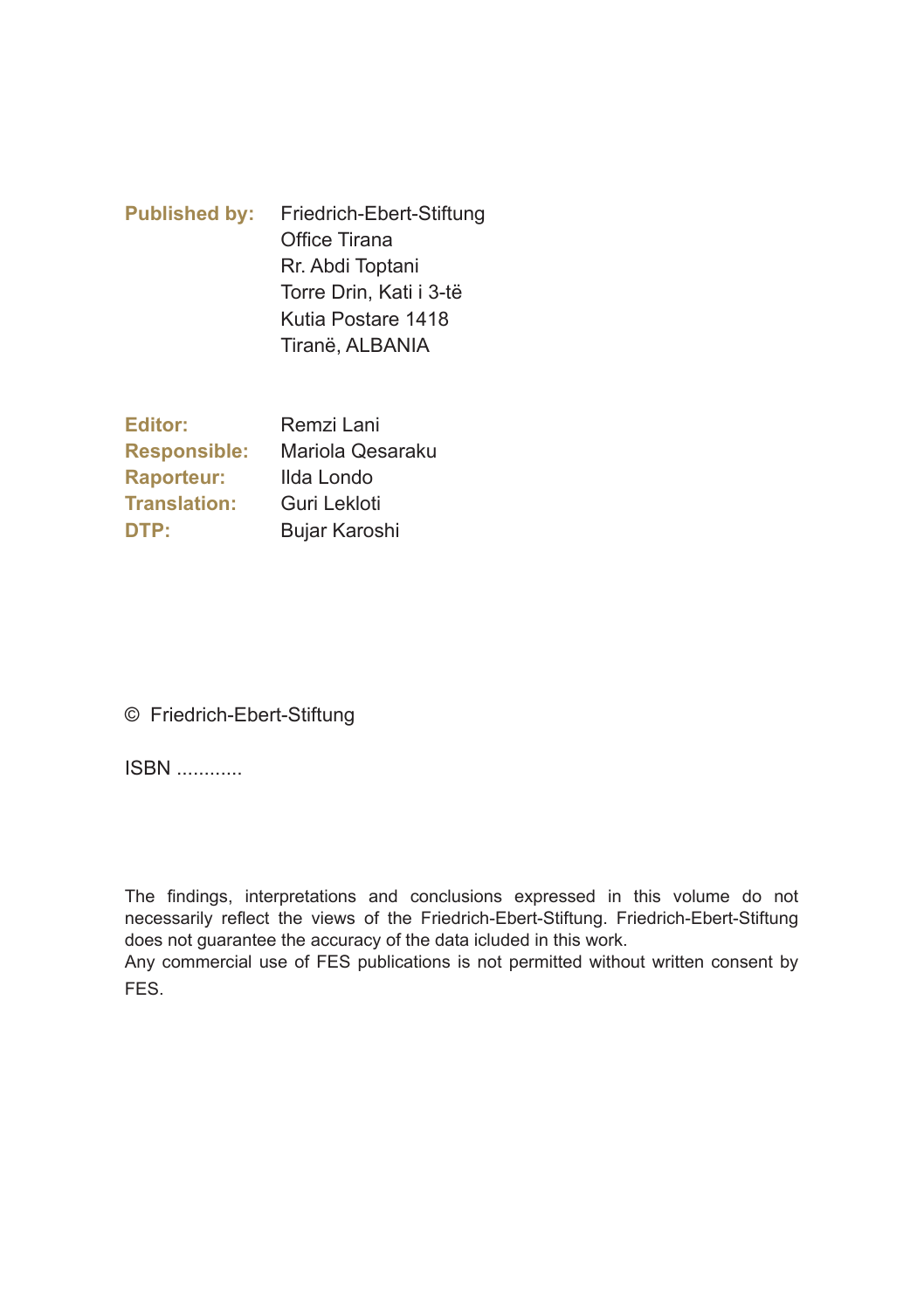#### BALKAN MEDIA BAROMETER ALBANIA 2013

Edited by Remzi Lani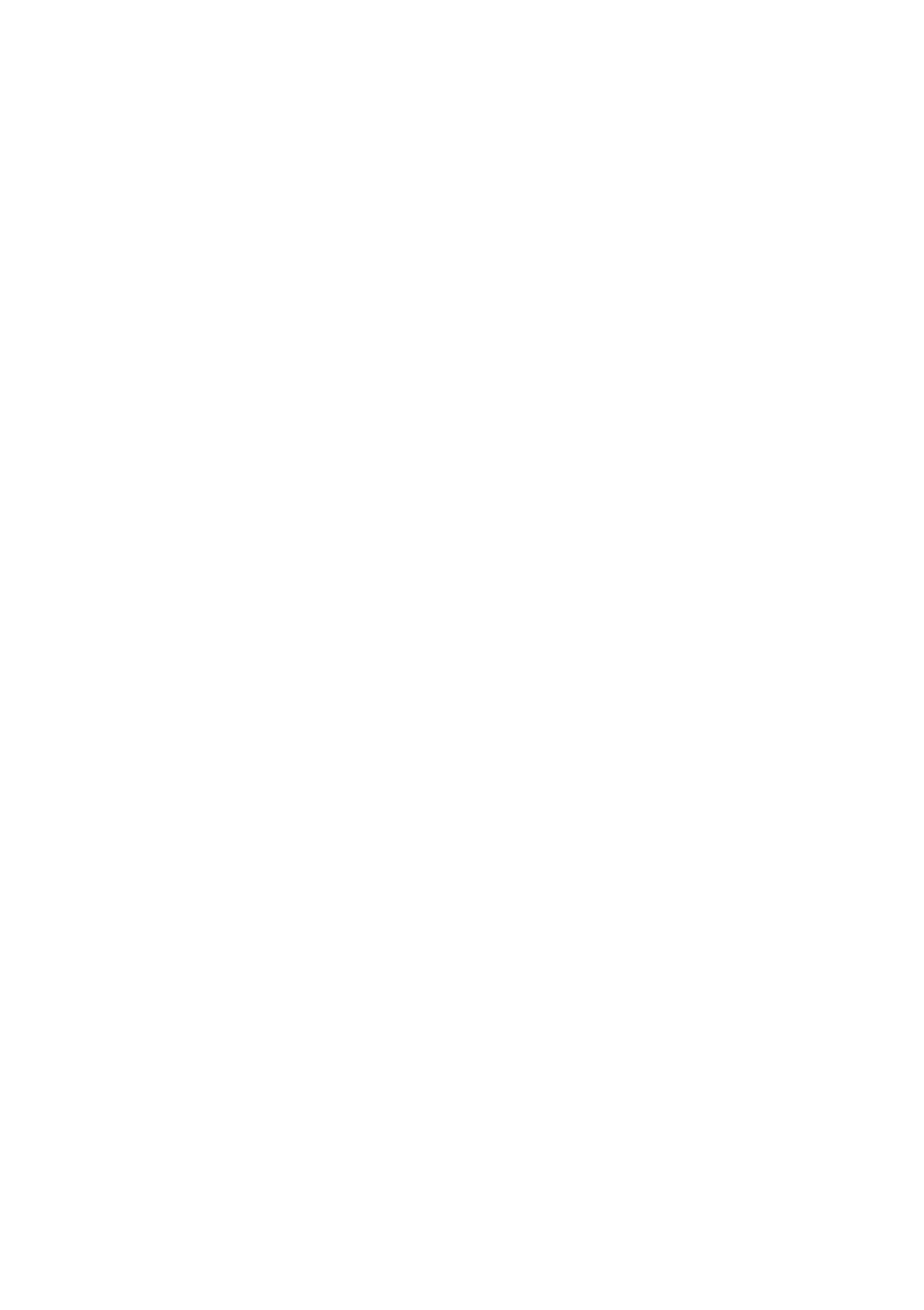**MAGAZINES** DEGREE DOCUMENTS DEGREE DOCU-

**KEPVKT** 

# **CONTENT**

| EFFI- | TON TRIITH POTNT                                                                                                                      | <b>BOOK2</b> |
|-------|---------------------------------------------------------------------------------------------------------------------------------------|--------------|
|       | <b>Introduction</b>                                                                                                                   | 6            |
|       | <b>Executive Summary</b>                                                                                                              | 8            |
|       | <b>SECTOR 1:</b>                                                                                                                      | 11           |
|       | Freedom of expression, including<br>freedom of the media, is effectively<br>protected and promoted                                    |              |
|       | <b>SECTOR 2:</b>                                                                                                                      | 25           |
|       | The media landscape, including new<br>media, is characterized by diversity,<br>independence and sustainability.                       |              |
|       | <b>SECTOR 3:</b>                                                                                                                      | 35           |
|       | Broadcasting regulation is transparent<br>and independent; the state broadcaster<br>is transformed into a truly public<br>broadcaster |              |
|       | <b>SECTOR 4:</b>                                                                                                                      | 49           |
|       | The media practice high levels of<br>professional standards                                                                           |              |
|       | <b>Developments over the</b>                                                                                                          |              |
|       | last few years                                                                                                                        | 59           |
|       | <b>The Way Forward</b>                                                                                                                | 61           |
|       | <b>Panel Members</b>                                                                                                                  | 62           |
|       |                                                                                                                                       |              |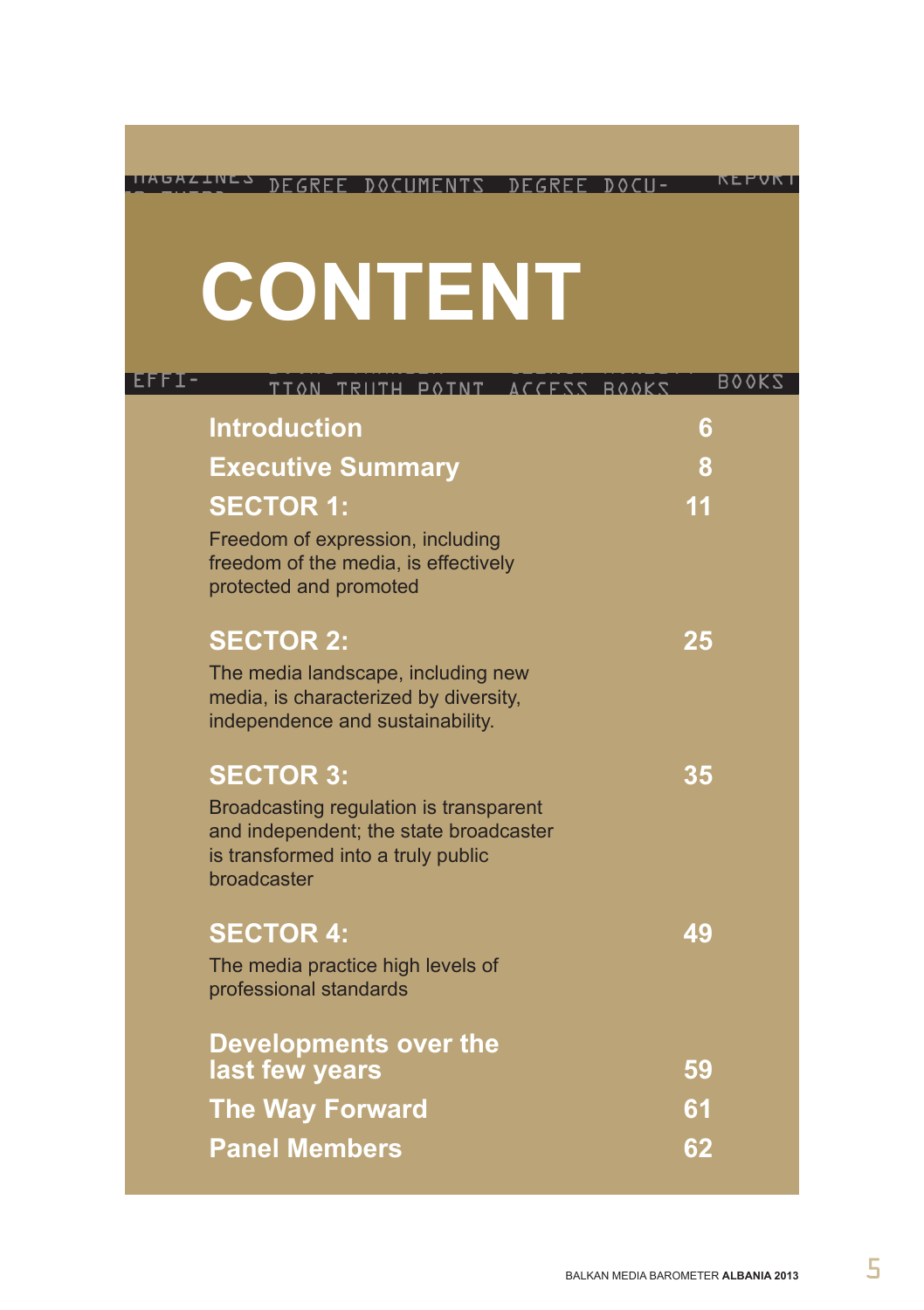## **Introduction**

The *Balkan Media Barometer (BMB)* is an in-depth and comprehensive description and measurement system for national media environments in South East Europe. Unlike other press surveys or media indices the BMB is a self-assessment exercise based on homegrown criteria derived from European standards as developed by the European Union and the Council of Europe. The first pilot Balkan Media Barometer was launched in Bosnia and Herzegovina in 2011, followed by Bulgaria in 2012.

The *Balkan Media Barometer* is an analytical exercise to measure the media situation in a given country which at the same time serves as a practical lobbying tool for media reform. The BMB consists of a set of 45 indicators derived from European standards referenced in European Union and Council of Europe documents. Its results are presented to the public of the respective country to push for an improvement of the media situation using European standards as benchmarks.

The methodology consists in in-depth panel discussions of the 45 indicators used to assess the media situation in their own country. The panel consists of five to six media practitioners and five to six representatives of civil society. The reason for this composition of the panel is to have a complete perspective from both practitioners of the profession and from other knowledgeable citizens, who closely follow the media. In this way, the final discussion combines the reflections and concerns of journalists to the perceptions of representatives from universities, human rights organizations, trade unions, etc.

In September 2013 the panel discussed the national media environment according to the pre-determined indicators over 1 and ½ days. After the discussion of each indicator, panel members, in an anonymous vote, award a score on a scale from 1 to 5 to each indicator. The minimum score is 1, while the maximum score is 5 according to the following scale:

Country does not meet indicator Country meets only a few aspects of indicator Country meets some aspects of indicator Country meets most aspects of indicator Country meets all aspects of the indicator **2 3 4 5 1**



The sum of all individual indicator scores is then divided by the number of panel members to determine the average score for each indicator. These average indicator scores are added up to form average sector scores which then make up the overall country score.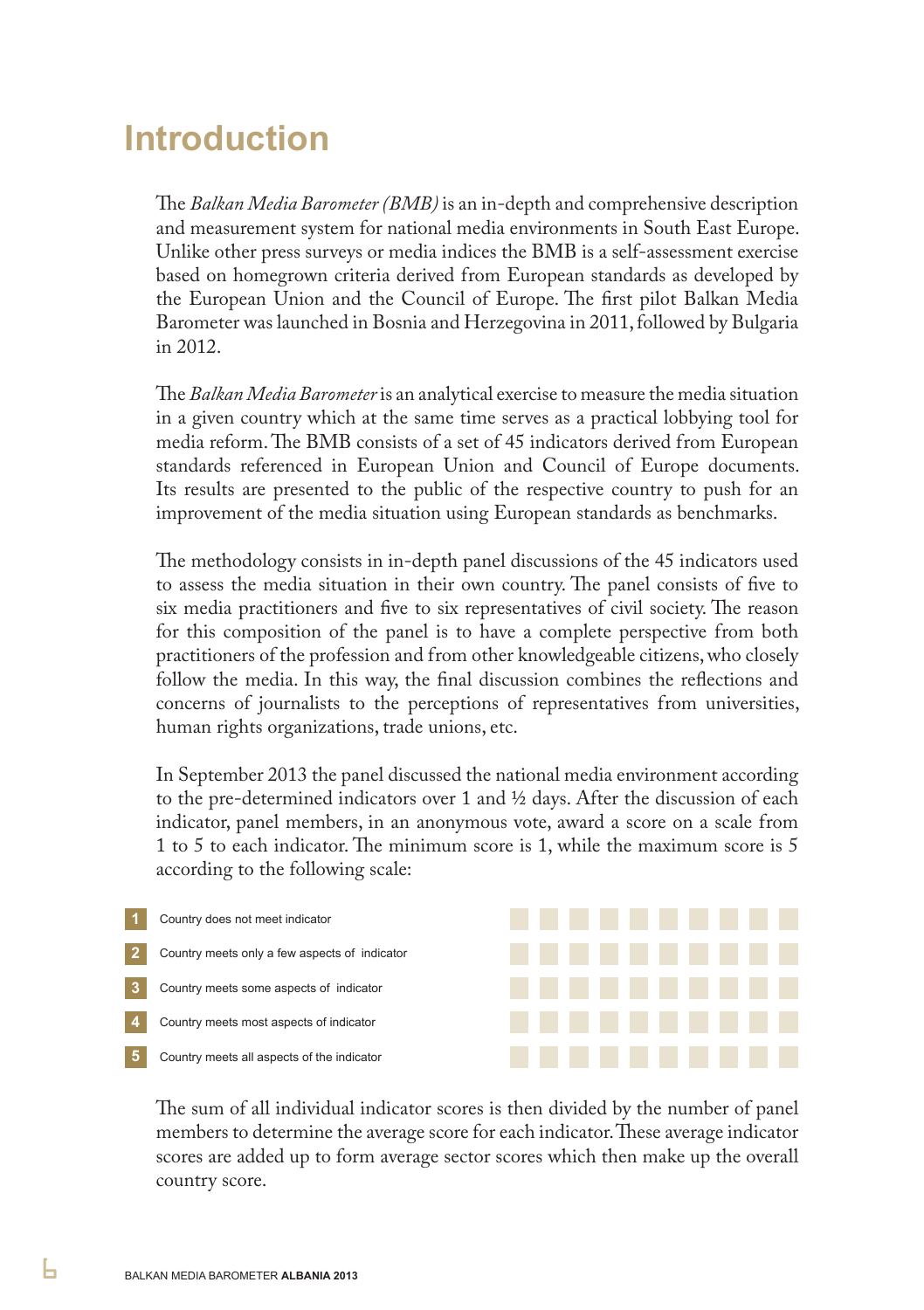At the end of the discussion the panel identifies the positive and negative trends in media development in the past years, proposing also the respective recommendations for improving the situation. In this way, the Barometer is not meant to be just an exercise in data collection, but rather a tool used for advocacy, media reforms, and lobbying.

The concept of the *Balkan Media Barometer* aims to repeat this exercise every two to three years, so that the progress in media reform can be tracked, along with the future needs in media policy. This practice has successfully taken root in other parts of the world such as in Africa and Asia.

The Friedrich-Ebert-Foundation (FES) only facilitates the process and guarantees the methodology of the *Balkan Media Barometer*. The content of the discussion and the report is owned by the panel of local experts and does not necessarily represent or reflect the view of FES.

#### **Friedrich Ebert Stiftung**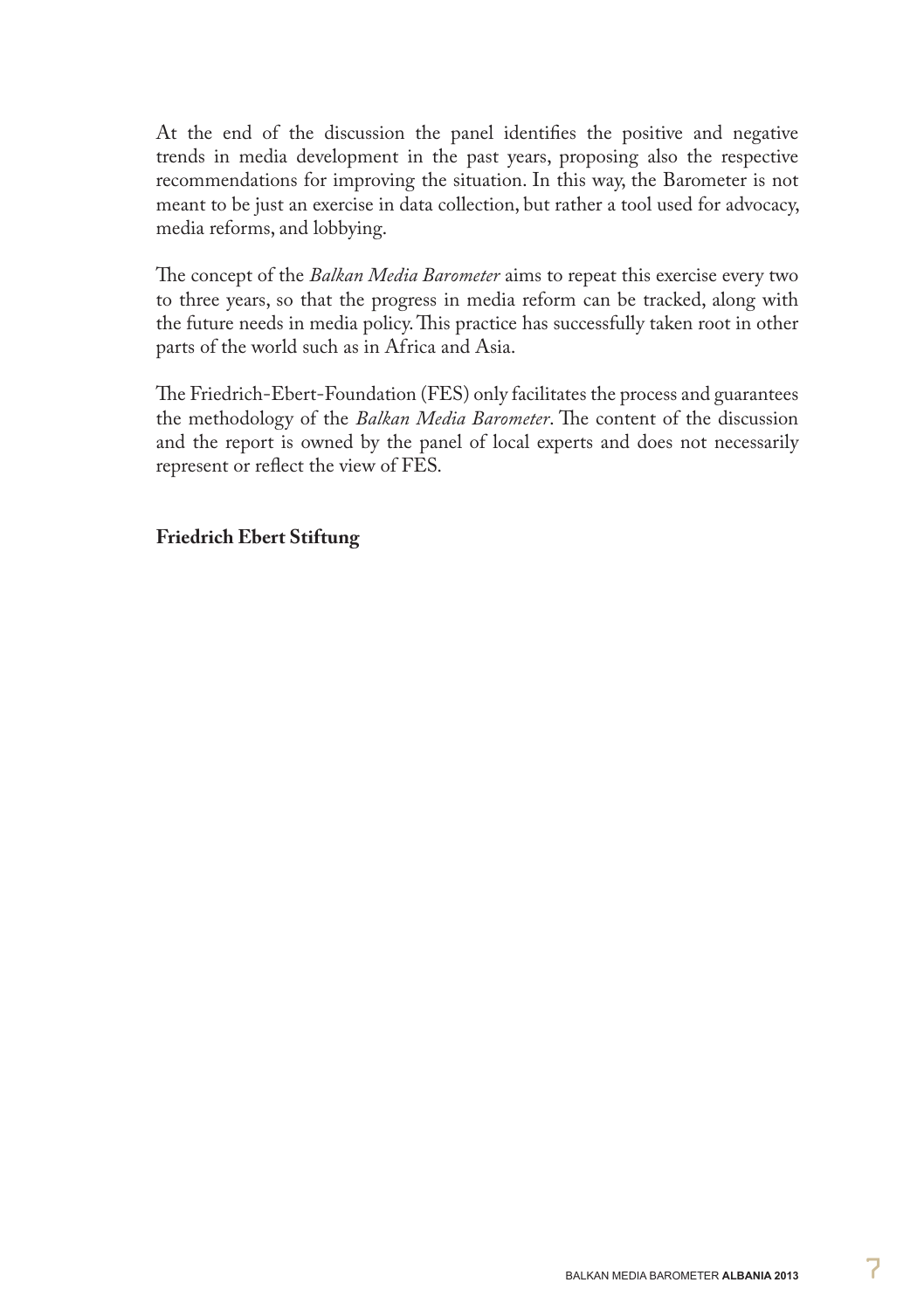## **Executive Summary**

Albania is a parliamentary republic, with a population of just under three million, according to 2011 census. The country's current Constitution was adopted in 1998. Albania was admitted to NATO in 2009 and is currently a potential candidate country to European Union. The country has experienced significant economic transformation over the past two decades, from a centrally planned to a freemarket economy. However, the disparity between the capital, Tirana, and other nearby, developed cities, compared to more remote areas is serious.

For a country with approximately 3 million Albania has a developed and rich media landscape. There are no official figures on the circulation of print media in Albania. There are more than 20 existing daily newspapers. However, in the absence of certified public data, it is believed that only a few newspapers reach a significant audience. According to the Authority on Audiovisual Media there are 56 local radio stations and two national ones. The number of registered television stations is 71 for local stations and two for national ones. In addition there are 83 cable stations operating all over the territory. Meanwhile the public radio operates in two national programs, as well as programs addressed to compatriots. The public television operates in two national programs and in view of the preparations for digital switchover has started five thematic channels. Access to international media is unlimited. According to the Authority on Electronic and Postal Communications about 215,000 subscribers had access to broadband internet in 2012, while 1.4 million subscribers accessed internet through their mobile, meaning almost half of the population.

The overall context indicates that there exists a rich variety of sources of information and access costs are considered generally affordable. Compared to other actors, public opinion surveys rank media as enjoying greater trust and credibility with the population. Nonetheless, criticism over media reports has increased through the years, indicating that the sheer variety of sources of information does not guarantee quality of information. By examining the Albanian media landscape in-depth, the Balkan Media Barometer (BMB) panelists have identified a number of problems and issues that interfere with media professionalism.

According to the BMB panelists the legal framework in place for protection of human rights and freedom of expression is generally good, especially with the introduction of new laws and amendments and ongoing efforts in this field. However, these laws have proven difficult to implement in the practice of the Albanian media landscape on a daily basis. The low trust and efficiency of the judiciary has also contributed to a general climate of distrust, contributing to other existing problems with rule of law. While lawsuits on freedom of speech are not abounding in Albanian courts, the panelists observed a worrying tendency of favoring values such as reputation over freedom of expression. Protection of sources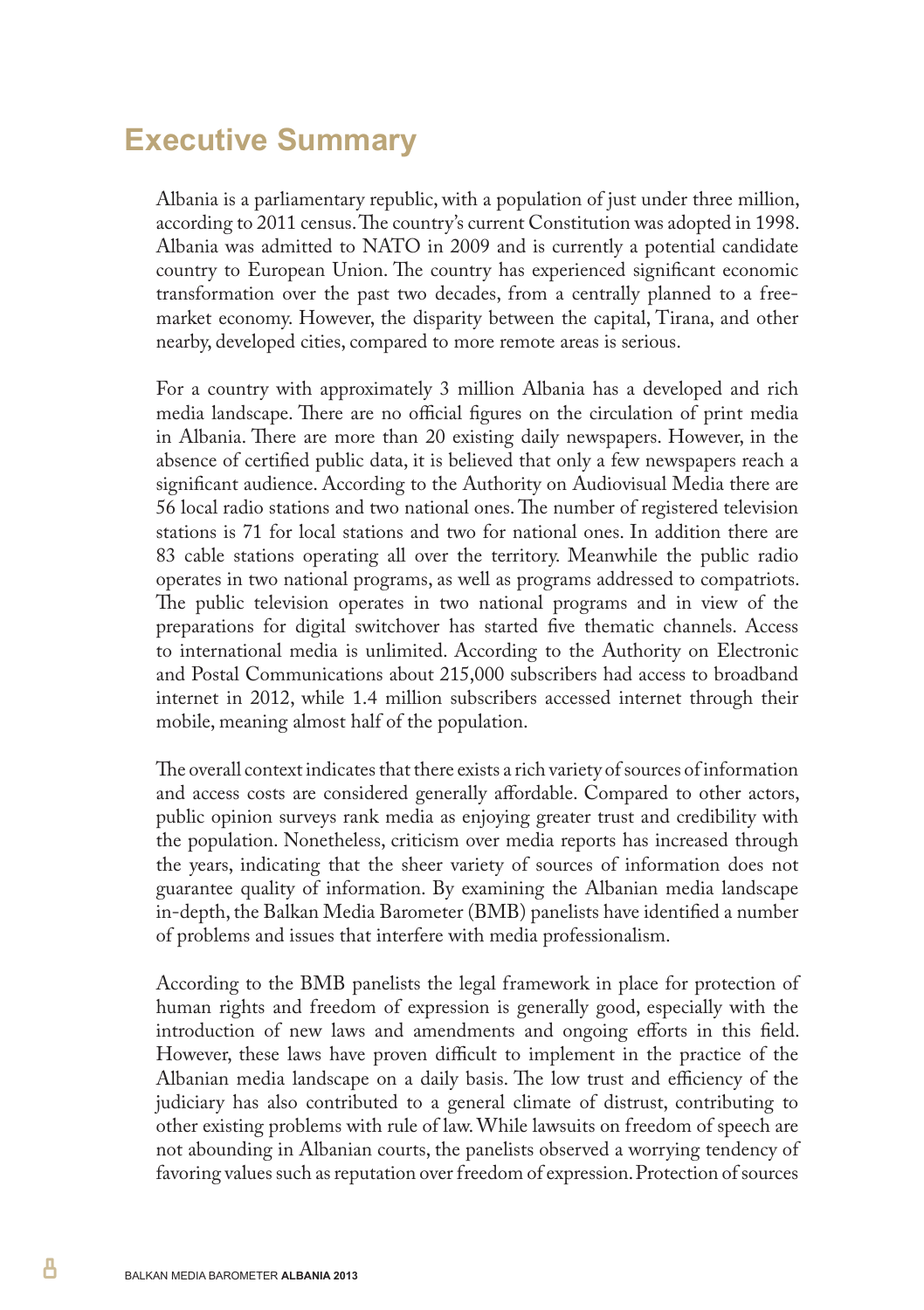is guaranteed for journalists by legal framework, but cases when the spirit of the law has been overruled also exist. Access to information also suffers in practice, with public institutions tending to preserve information as their prerogative rather than as a public good. Often these institutions lack the capacities to provide information, while public awareness on exerting the right to information is low.

Diversity of media and information seems a well-established fact in view of the high number of media outlets. However, panelists also pointed out that there is a division and polarization of media in accordance with their political and economic interests, which often overlook public interest in reporting. Reigning of political voices and debate in the media outlets has led to overall tabloidization of the media, affecting the quality of media content. Problems in media content are also deeply related to economic dependency of the media and the pattern of their ownership. Distribution of print media is controlled by a few players and there is a tendency to media concentration, although not a serious one. Though transparency of media ownership might seem to have improved, the ways of knowing the real owners and the functioning of the media market are still obscure ones. Transparency on advertising market, audience, and circulation is almost inexistent, making the way the market works a quite chaotic and arbitrary one. So far the regulators, public institutions, media, and other relevant actors have not been interested in shedding light and improving this dependency scheme. As a result, while transparency of media functioning remains low, media independence inevitably suffers.

Albanian media have progressed in their efforts to provide equal opportunities for minorities and marginalized groups. However, being highly focused on public life, their coverage is also confined mainly to representatives of the majority groups.

The debate on regulatory authority of audiovisual media and the governance structure of the public broadcaster has been a continuous source of political fight. With the new Law on Audiovisual Media, approved in 2013, both political wings could not agree on the specific formula of appointment of members in these bodies. As a result, doubts on political affiliation of the members of these councils remain unsolved. In addition, since smooth functioning of their daily operations sometimes is dependent on political will, appointment of these bodies has often been used as a means for political leverage first, while having in place regulators that offer guidance to media development in the sector has come second.

The public broadcaster has found itself in a similar situation. Inefficiency in collecting the license fees and decreased funding from state budget has put financial pressure on the broadcaster, also slowing down the preparations for digital switchover. Meanwhile, public broadcaster generally lacks public support, in view of the continuous problems with independence in its information, clearly favoring the ruling majority. Political will to transform this broadcaster into a genuinely public one has lacked.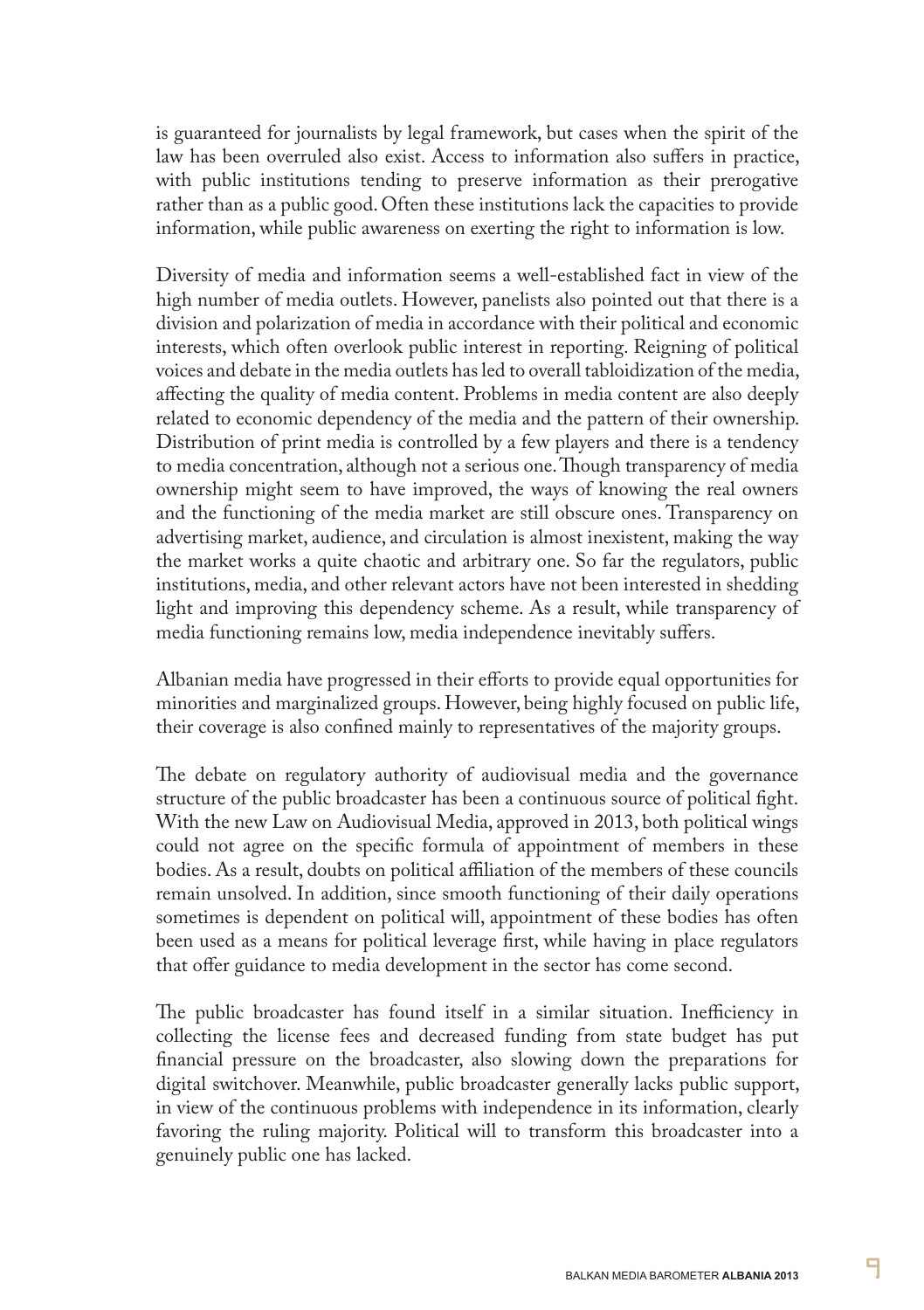In terms of professional standards in Albanian media panelists identified the lack of solidarity and poor organization record in media self-regulation initiatives as indicators of low activism among the media community. Faced also with problematic labor relations, respecting ethics and organizing in professional bodies has ranked rather low among the priorities of journalists. Political and economic interference, coupled also with self-censorship, are among the key factors that shape the media content. While the Union of Albanian Journalists has been more active in protecting journalists' rights, overall organization of journalists remains quite low, leading to marked self-censorship as a way of "settling" with professionalism.

From this discussion it was clear that media face both external and internal pressures, which affect its independence, quality, and protection of public interest. However, despite these deep-seated negative trends, panelists agreed that media represent a "progressive part of the society."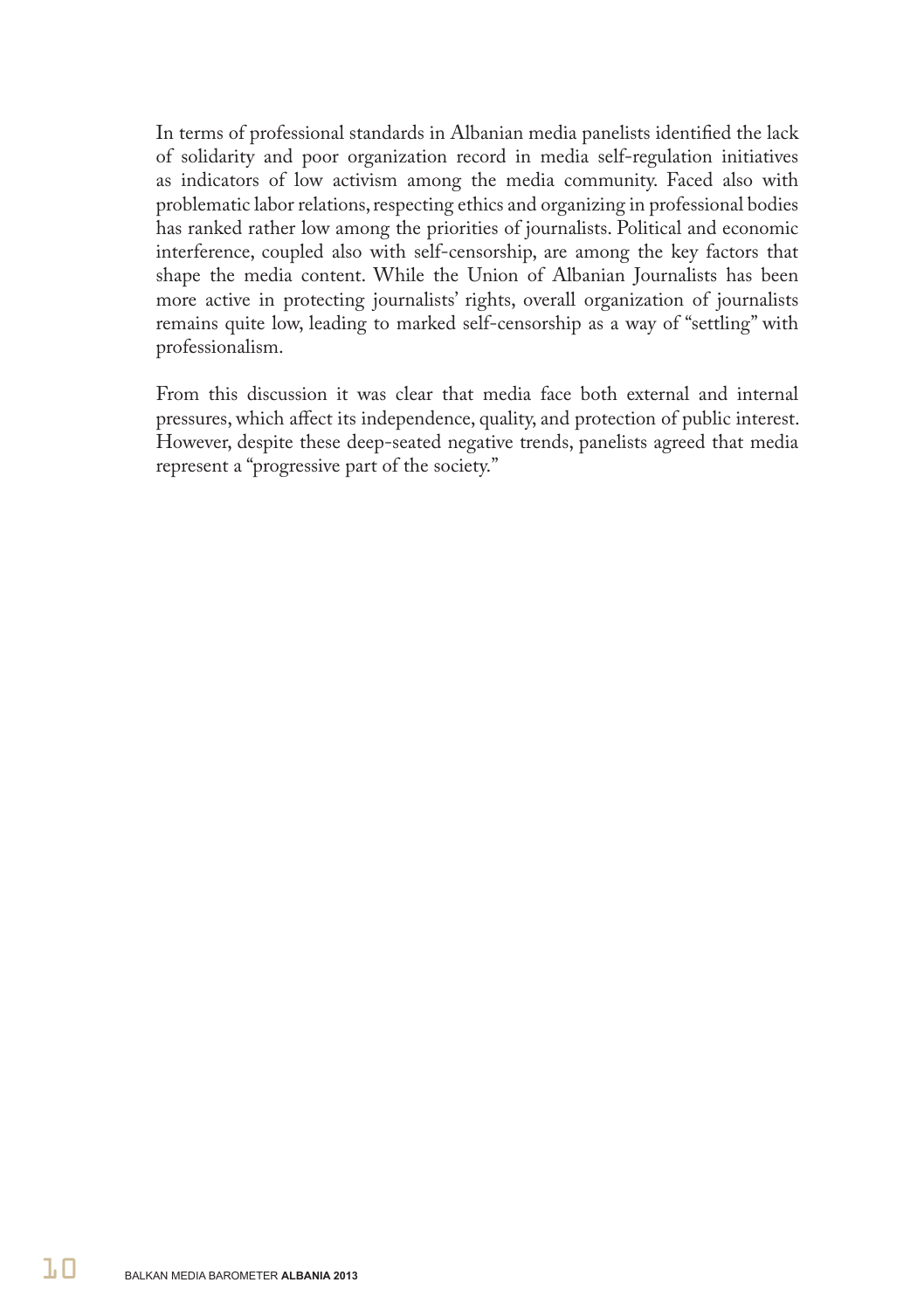|                 | D N V A J L A S I N A J L V                                       | BRVADLASI NAD          |                                       |
|-----------------|-------------------------------------------------------------------|------------------------|---------------------------------------|
| <b>SION</b>     | SATELLITE NEWS                                                    | SATELLITE NEWS         | <b>BROAD</b>                          |
| AST RADIO       | PAPER MAGAZINES                                                   | PAPER MAGAZINES SATELL |                                       |
| ITE NEWS        | REPORTS THIRD                                                     | REPORTS THIRD          | PAPER.                                |
| MAGAZINES       | DEGREE DOCUMENTS                                                  |                        | <b>REPORT</b>                         |
| S THIRD         |                                                                   | DEGREE DOCU-           | <b>DEGREE</b>                         |
| DOCU            | <b>LEGISLATION</b>                                                | MENTS LEGISLA          | LEGISL                                |
| LEGISLA         | <b>QUESTIONS LAWS</b>                                             | TION QUESTIONS         | QUESTI                                |
| <b>UESTIONS</b> | PUBLICATION                                                       | LAWS PUBLICA.          | PUBLI <sub>(</sub>                    |
| UBLICA          | FREEDOM ANSWERS                                                   | TION FREEDOM           | FREED                                 |
| <b>REEDOM</b>   | PRESS INTERVIEWS                                                  | ANSWERS PRESS          |                                       |
| ia nnrae        | MENTA FEETATENAV INTERUIFUS<br>11 L J J A C L I L L L L L I V L L | -------------          | <b>PRESS</b><br><b>Address 1988</b> A |

# **SECTOR 1:**

**Freedom of expression, including freedom of the media, is effectively protected and promoted**

| או גם או.    | PHRITCATTON             | DEGREE DOCII-         | <b>MNL7IT</b> |
|--------------|-------------------------|-----------------------|---------------|
| IHIKD        | <b>FREEDOM ANSWERS</b>  | MENTS LEGISLA         | PUBLIQ        |
| $DOCU$ –     | PRESS INTERVIEWS        | <b>TION QUESTIONS</b> | FREEDO        |
| LEGISLA      | MEDIA EFFICIENCY        | LAWS PUBLICA          | <b>PRESS</b>  |
| UESTIONS     |                         |                       | MEDIA         |
| UBLICA-      | HONESTY ACCESS          | TION FREEDOM          |               |
|              | BOOKS TRANSLA-          | ANSWERS PRESS         | HONEST        |
| REEDOM       | <b>TION TRUTH POINT</b> | <b>INTERVIEWS</b>     | BOOKS         |
| S PRESS      | OF VIEWS INFOR-         | MEDIA EFFI-           | TION T        |
| IEWS         | MATION COMMUNI-         | CIENCY HONESTY        | OF VIE        |
| EFFI-        |                         |                       | MATION        |
| HONESTY      | CATION CONSTITU         | ACCESS BOOKS          |               |
|              | TION TELEVISION         | <b>TRANSLATION</b>    | CATION        |
| BOOKS        | BROADCAST RADIO         | TRUTH POINT OF        | TION T        |
| <b>ATION</b> | SATELLITE NEWS          | VIEWS INFORMA         | <b>BROADC</b> |
| POINT OF     |                         |                       | SATELL        |
| INFORMA      | PAPER MAGAZINES         | TION COMMUNICA        | PAPER         |
| OMMUNICA     | REPORTS THIRD           | TION CONSTITU-        |               |
|              | DEGREE DOCUMENTS        | TION TELEVI-          | REPORT        |
| ONSTITU–     | <b>LEGISLATION</b>      | SION BROADCAST        | DEGREE        |
| ELEVI-       | <b>QUESTIONS LAWS</b>   | RADIO SATELLITE       | LEGISL        |
| ROADCAST     | PUBLICATION             | NEWS PAPER            | QUESTI        |
| SATELLITE    |                         |                       | PUBLIC        |
| APER         | FREEDOM ANSWERS         | MAGAZINES RE          | FREEDO        |
|              | PRESS INTERVIEWS        | PORTS THIRD           |               |
| NES RE-      | MEDIA EFFICIENCY        | DEGREE DOCU-          | PRESS.        |
|              |                         |                       |               |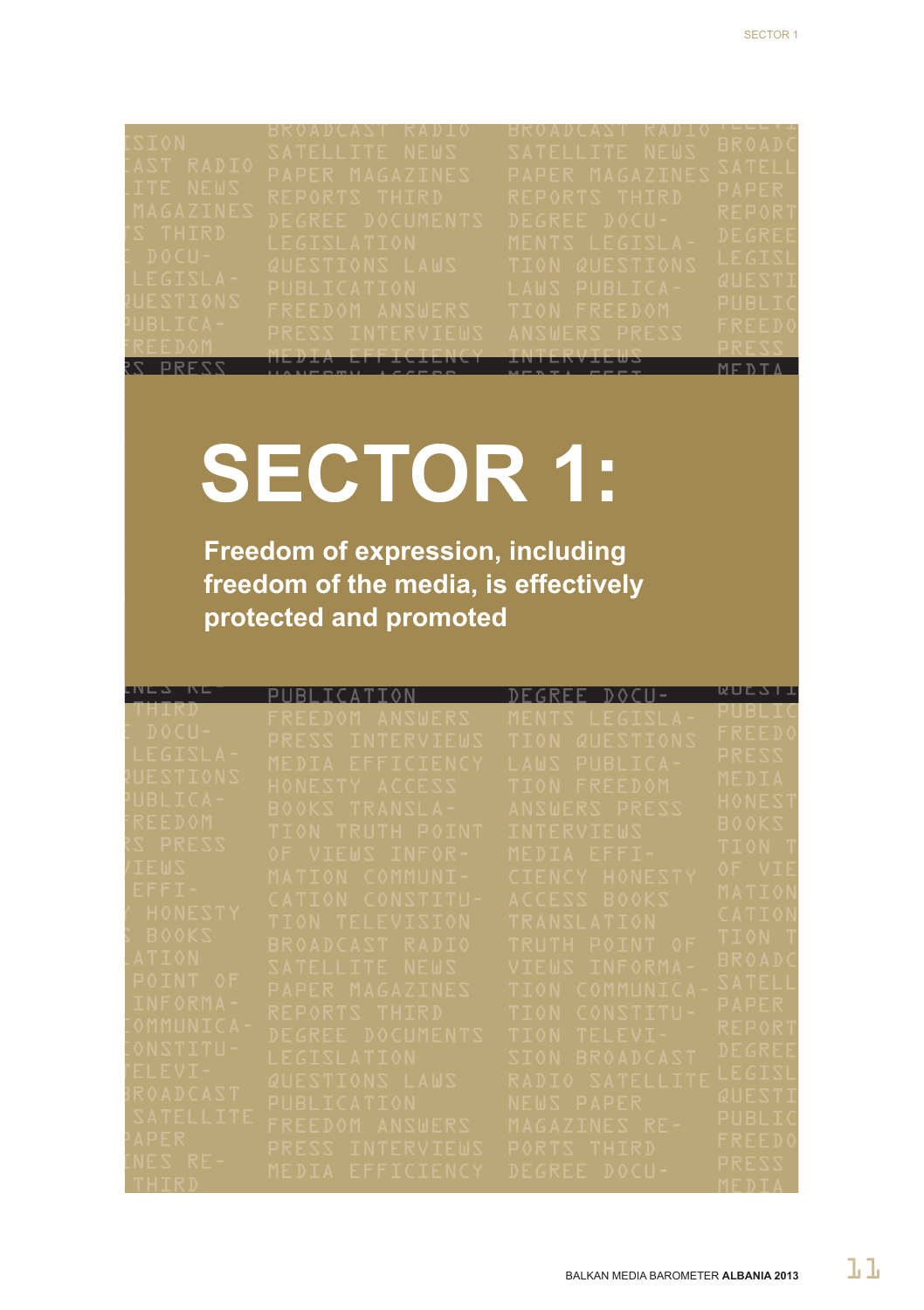# **Freedom of expression, including freedom of the media, is effectively protected and promoted.**

## **1.1. Freedom of expression, including freedom of the media, is guaranteed in the constitution and supported by other pieces of legislation.**

The Constitution of Albania, approved in 1998, states that Albania is a parliamentary democracy. The freedom of expression and the right to access official information are included as personal rights and freedoms. More specifically, Article 22 of the Constitution states:

- (1) Freedom of expression is guaranteed.
- (2) The freedom of the press, radio and television are guaranteed.
- (3) Prior censorship of a means of communication is prohibited.
- (4) The law may require the granting of authorization for the operation of radio or television stations<sup>1</sup>.

In addition, Article 23 of the Constitution guarantees the right to access to official documents:

- (1) The right to information is guaranteed.
- (2) Everyone has the right, in compliance with law, to get information about the activity of state organs, as well as of persons who exercise state functions.
- (3) Everybody is given the possibility to follow the meetings of collectively elected organs<sup>2</sup>.

Albania has also ratified the European Convention for the Protection of Human Rights and Fundamental Freedoms in 1996, making it an important part of statutory framework on media freedom in Albania. According to Article 5 of the Constitution, Albania abides by the international jurisprudence in accordance with its obligations, which means the Convention becomes automatically part of Albanian legislation. Article 10 of the European Convention for the Protection of Human Rights and Fundamental Freedoms protects the right to freedom of expression.

<sup>1</sup> Constitution of Albania, 1998.

<sup>2</sup> Ibid.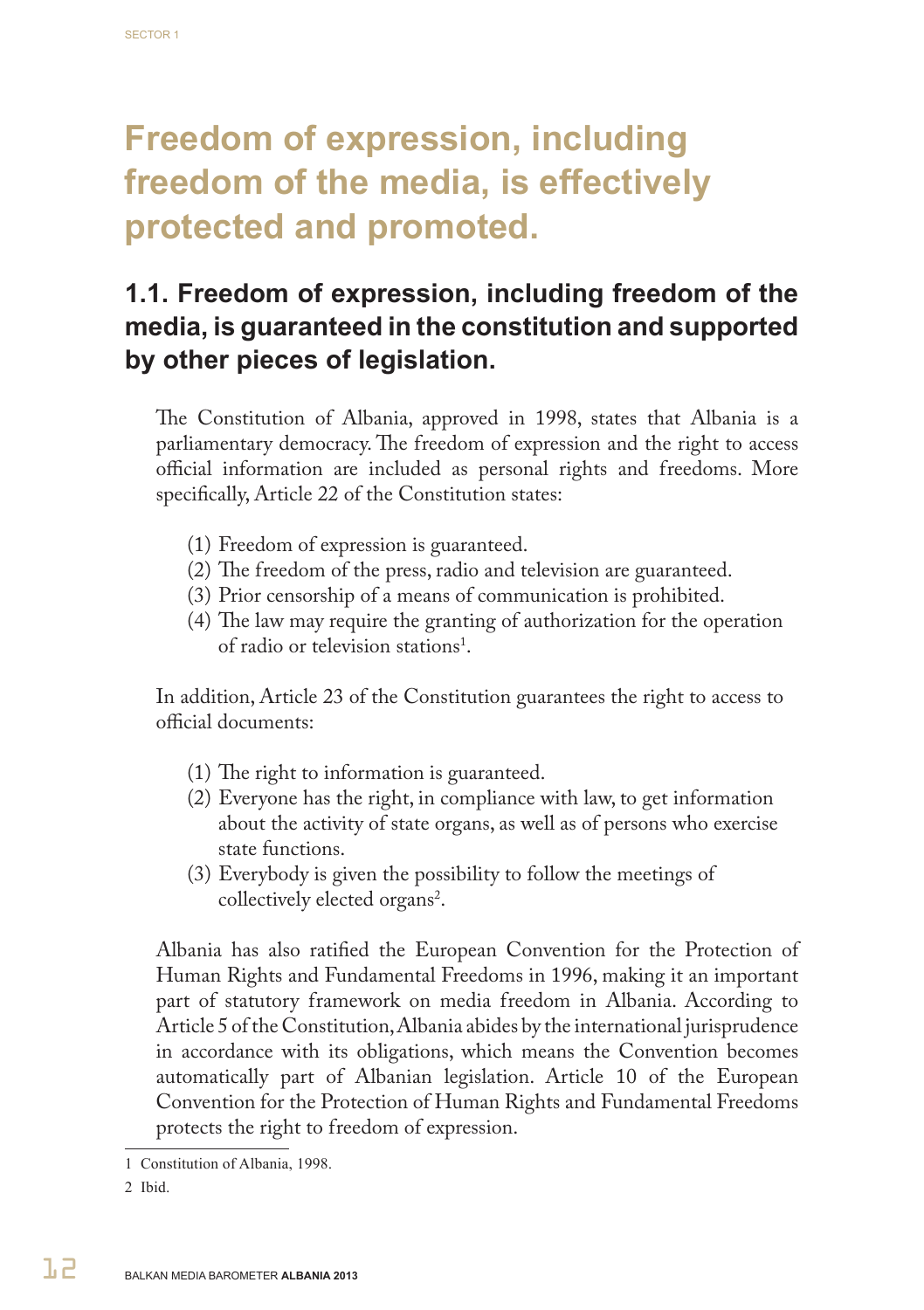Other media-specific laws also guarantee freedom of expression, such as the Law on Press and the Law on Audiovisual Media. The Law on the Press states: "The press is free. Freedom of the press is protected by law."<sup>3</sup> Furthermore, Article 4 of the Law on Audiovisual Media<sup>4</sup> ranks freedom of expression and freedom of audiovisual media operators among the fundamental principles of audiovisual broadcast:

- (1) Audiovisual broadcasting activity shall be pursued on the basis of the following principles:
	- a) Audiovisual broadcasting activity shall be free.
- (2) The audiovisual service operators during the exercise of their activity shall be also guided by the following principles:
	- a) Guaranteeing of the freedom of expression.
	- b) Guaranteeing of the right to information.

In early 2012, Albania adopted comprehensive reforms of its criminal and civil defamation laws, bringing them into much closer alignment with European democratic standards. Sources are protected and journalists are not forced to reveal their confidentiality. Access to official documents is also guaranteed by law. "Everyone has the right to request information on official documents, pertaining to the activity of state organs and persons that exercise state functions, without being obliged to explain the motives."<sup>5</sup>

Overall the legislation guarantees freedom of expression, including media freedom, in a satisfactory way. However, in practice the implementation of legislation needs to be improved, both in the overall abidance by these laws from state and public institutions, and in the following of these principles of freedom of expression by the judicial practice.

#### **Scores:**

Individual scores: Country does not meet indicator Country meets only a few aspects of indicator Country meets some/several aspects of indicator Country meets most aspects of indicator Country meets all aspects of the indicator **2 3 4 5 1**



<sup>3</sup> Law no.8239, "On Press," 1997.

<sup>4</sup> Law on Audiovisual Media 97/2013.

<sup>5</sup> Law no.8503, 1999, Article 3.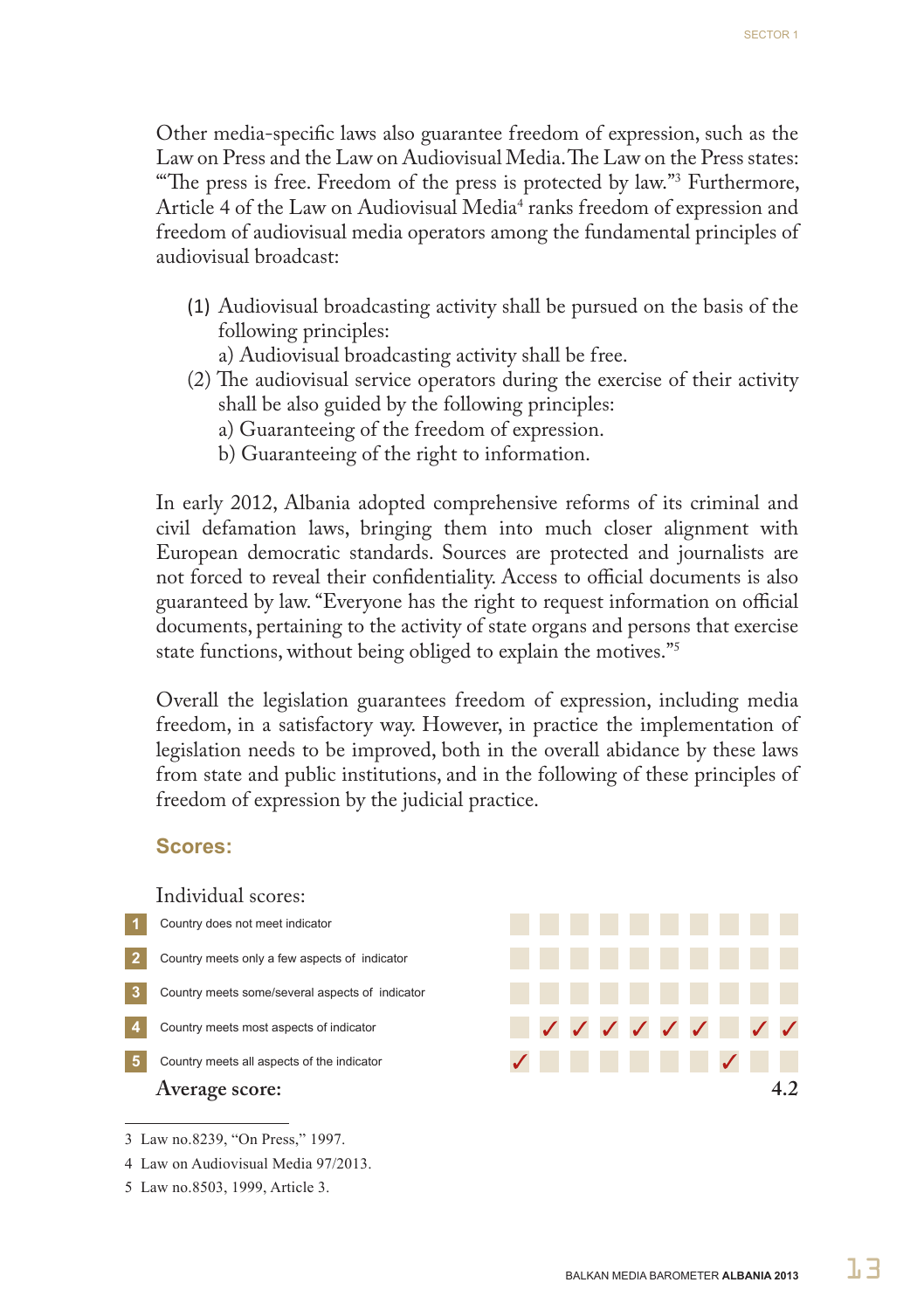## **1.2. The right to freedom of expression is practiced and citizens, including journalists, are asserting their rights without fear.**

Journalists and citizens practice their right to freedom of expression, but not without limitations. The great number of media outlets and the fact that media that seem to be closer to the opposition exist and are relatively strong is an indicator that there is media freedom. In addition, incidents involving physical assaults against journalists from state or private persons are isolated events, rather than a discernible trend.

Formally censorship is prohibited by law and is not applied. However, there is constant pressure from ruling elites on both commercial and public media. This pressure has also led to widespread self-censorship among journalists and media outlets. "Each media outlet has a particular editorial line, closer to a particular political wing. This line sets the invisible limit for journalists on what they can say and on what they cannot say, said one of the panelists.

The situation with freedom of expression of citizens is not significantly different. "The fact that denouncements on misdeeds of public administration take place by employees that have been fired shows that there is fear to speak out against wrongdoing among the public administration and citizens," noted one of the panelists. This problem becomes more pronounced in periods of electoral campaign. Although there is a law on protecting whistleblowers, it is hardly ever applied, which discourages civil servants from speaking up in cases of abuse or wrongdoing.

Hidden threats to journalists from public authorities or private persons exist and they are a genuine problem to freedom of expression. The situation is even more difficult in small cities and towns, where the communities are small, pressure is greater and journalists have fewer possibilities to defend themselves.

The panel noted the recent positive effect of social media and networks on freedom of expression. Many journalists and citizens state their opinions without hesitation in these networks, unlike traditional media, where some unwritten rules and restrictions apply.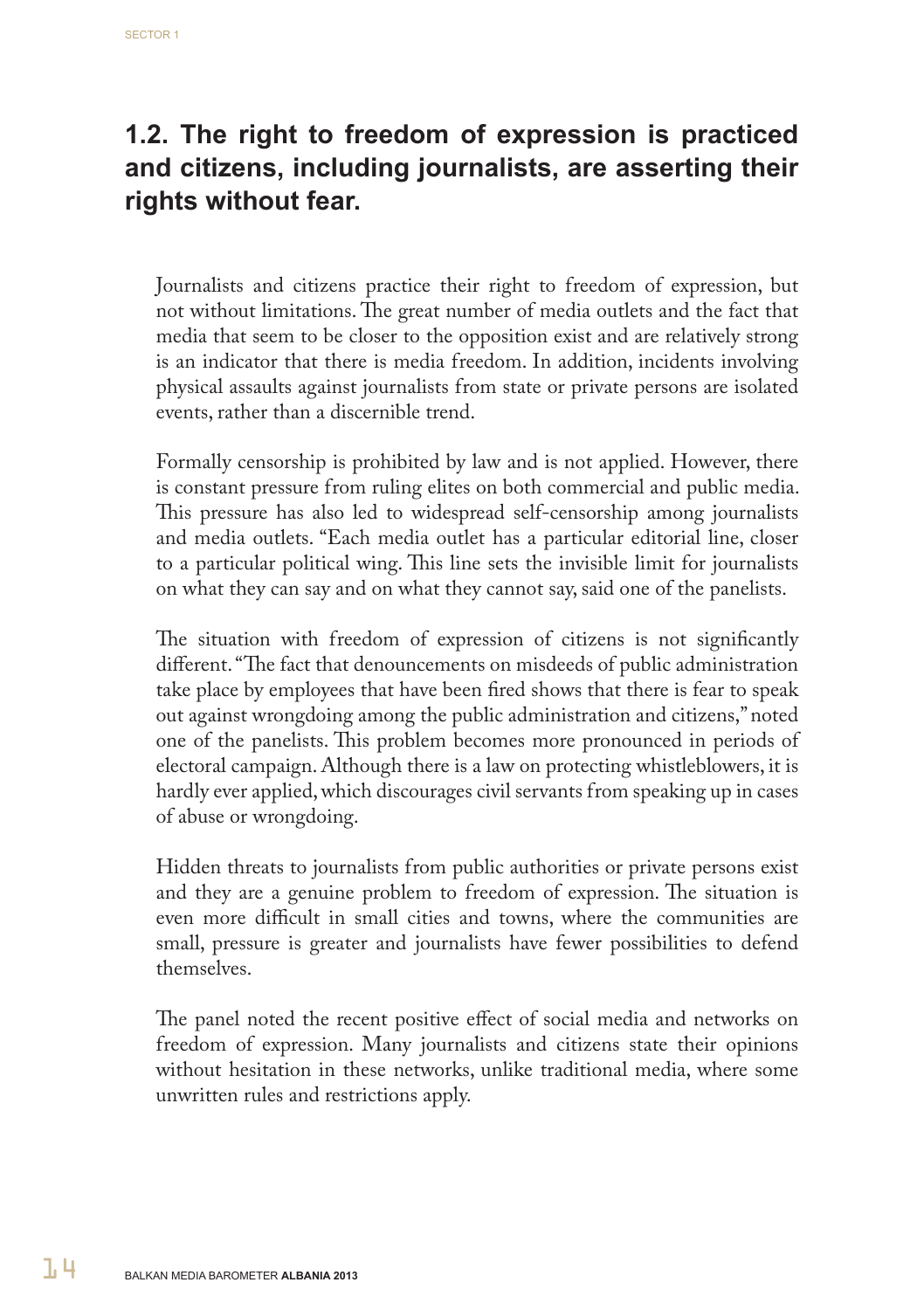#### **Scores:**



## **1.3. There are no laws or parts of laws restricting freedom of expression such as excessive official secrets or libel acts, or laws that unreasonably interfere with the responsibilities of media.**

Albania reformed its provisions on insult and libel in 2012. Insult and libel are still considered as misdemeanors, subject to a fine, in the Penal code. Prison terms were abolished but maximum fine amounts were increased to 3 million leke (21,000 Euros). The amendments clarified that, to be found guilty of calumny, a defendant must have acted with "knowledge of the falsity" of the defamatory utterances. This is considered to be a pretty high bar for the prosecution, if properly applied by the courts. The new provisions also set out eleven specific and non-exhaustive factors to be taken into account by the courts in determining liability.

With respect to the amount of compensation awarded, courts are required to consider a mechanism of proportional damage and consider whether the damages "may significantly worsen the financial condition" of the defendant. This would apply, for example, where high damages might send a small media outlet bankrupt. Although the amendments to these provisions are considered very good, the proper application of the articles by the judiciary is questionable without the proper training. In addition, a worrying trend is that "when offenses to reputation are considered, judges tend to set out the maximum fine and value honor more than freedom of expression, which goes against the European Court of Human Rights practice and standards," said one of the panelists.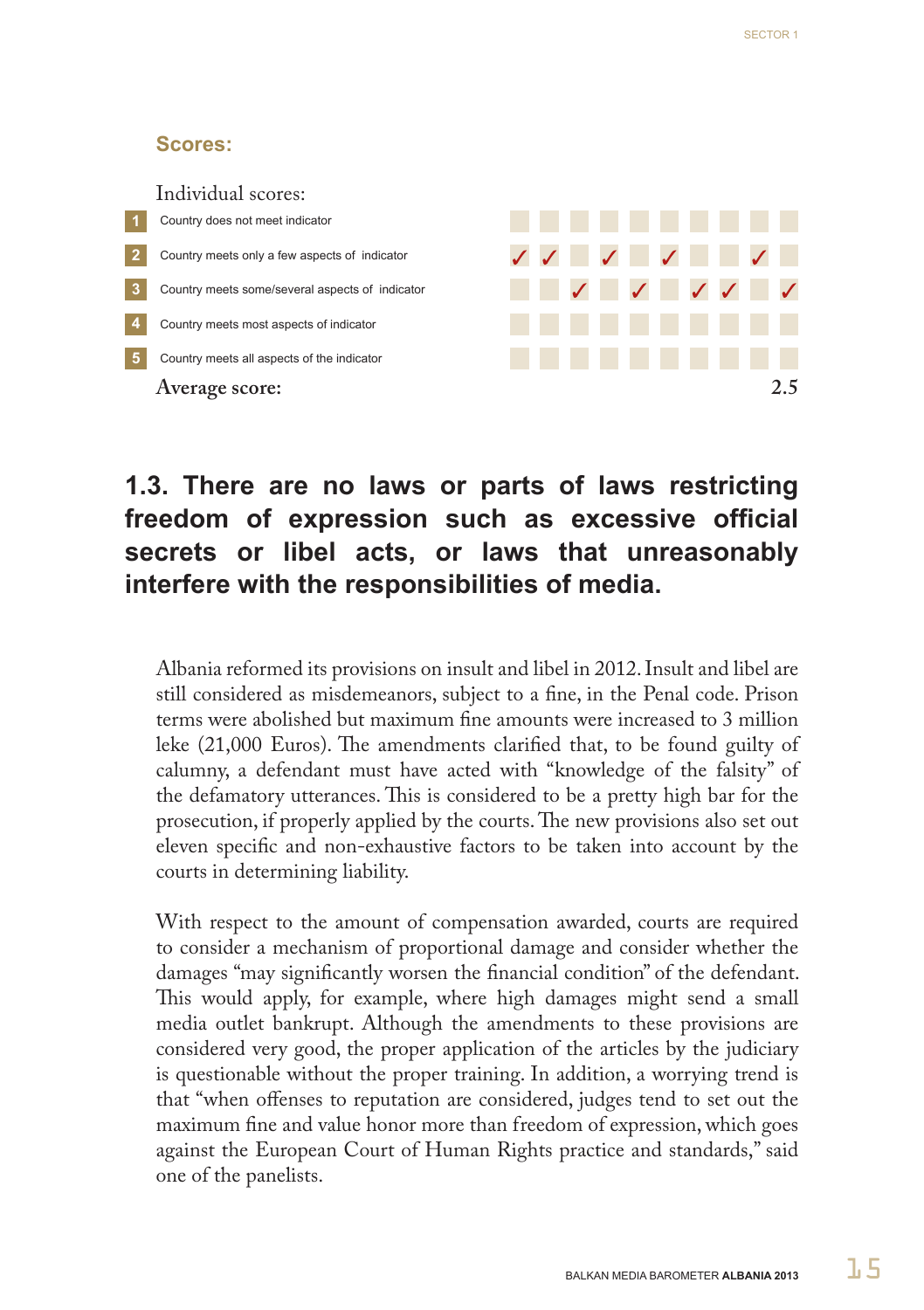Albania has also not escaped the current global tendency to limit freedom of expression in the name of anti-terrorism efforts or laws protecting privacy. The Law on Protection of Personal Data<sup>6</sup> was amended in 2008, increasing protection criteria and also defining sanctions for violations. In addition, in 2006, an additional level of classification of information considered state secret was added to the three existing levels of classification, in the name of security requirements in the framework of NATO membership.

#### **Scores:**

Individual scores:



### **1.4. Government makes every effort to honor regional and international instruments on freedom of expression and freedom of the media.**

In terms of legislative amendments there have been significant efforts to honor regional and international instruments of freedom of expression, even though shortcomings are still present. The latest amendments to defamation and libel provisions and the approval of the new audiovisual media regulation are considered as generally positive efforts.

However, when it comes to implementation of these laws and honoring of the international instruments, the attempts are minimal. Direct government influence is noted in the editorial policy of the public broadcaster. Preferential distribution of state advertising to media close to the government has also been a worrying trend that affects editorial independence and freedom of the media. The panelists also noted that even though there are cases of massive dismissals of journalists, the government does not act to guarantee a safe

<sup>6</sup> Law on Protection of Personal Data, no.9887, 2008.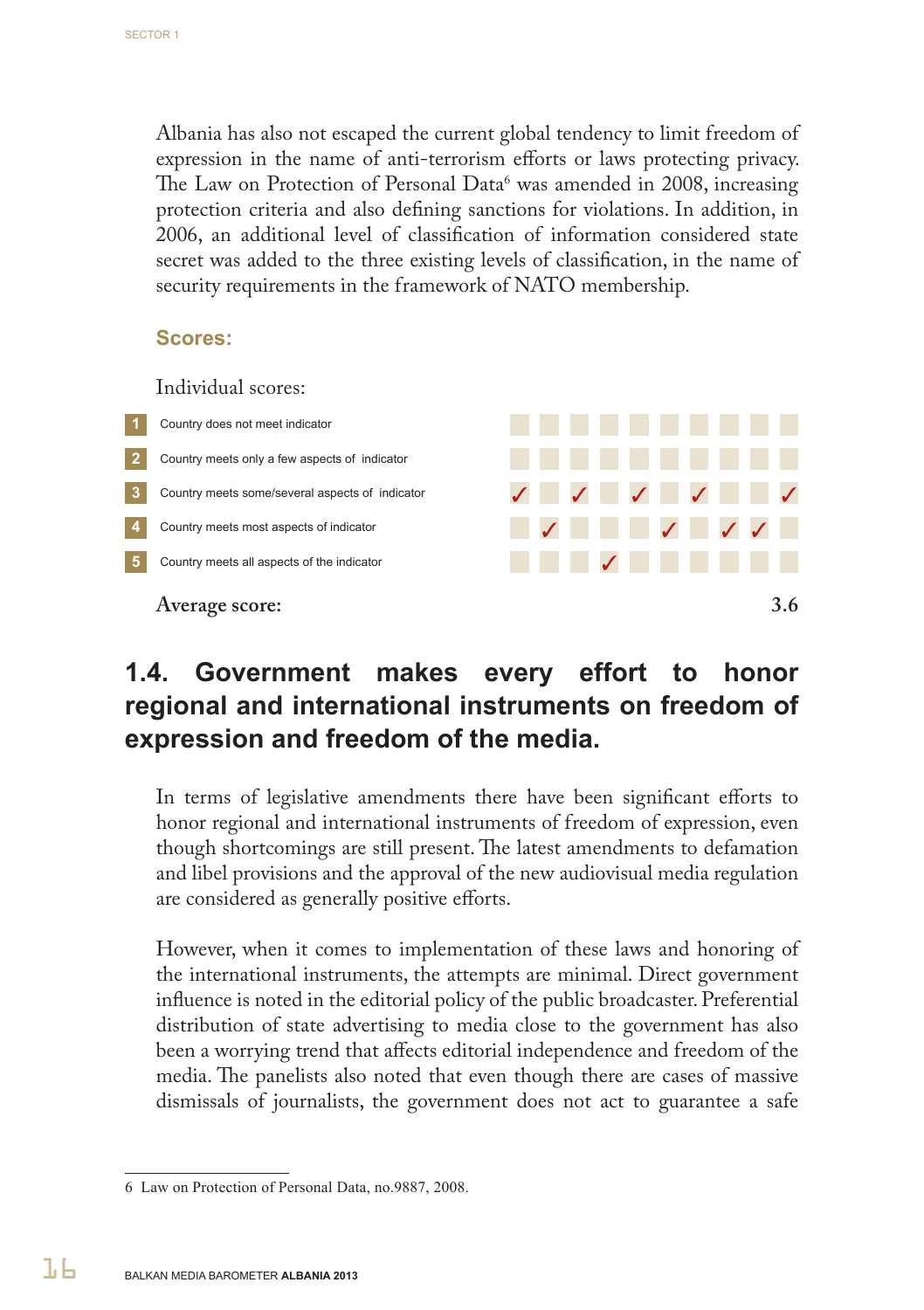media environment and enforce the Code of Labour, adding up to the climate of fear and self-censorship among journalists.

#### **Scores:**



## **1.5. Print publications are not required to obtain permission to publish from state authorities.**

Print publications do not need to obtain special permission from state authorities to be published in Albania.

#### **Scores:**

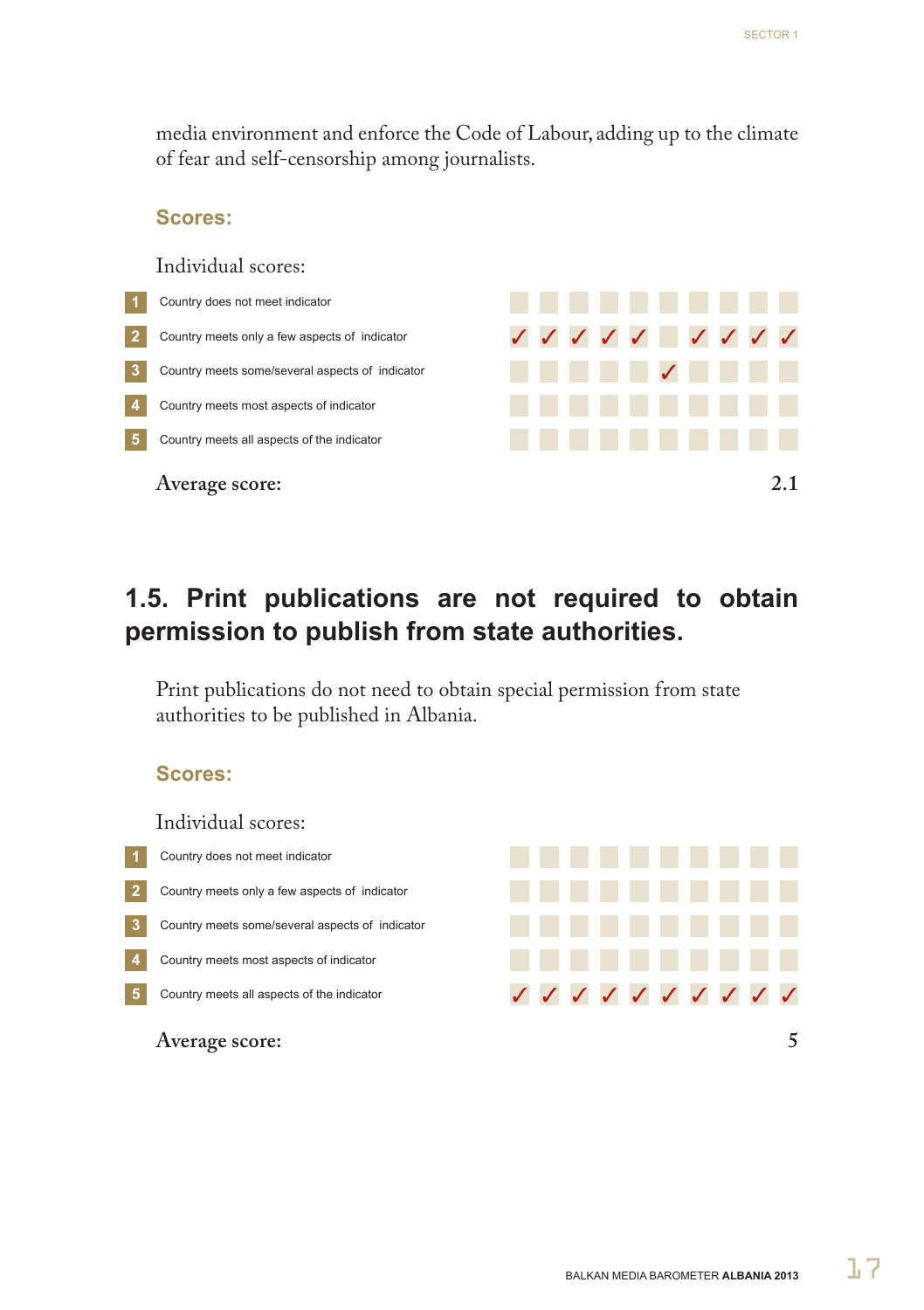## **1.6. Entry into and practice of the journalistic profession is not restricted by law.**

There are no legal restrictions or specific legal requirements to practice the profession of journalist.

#### **Scores:**



## **1.7. Confidential sources of information are protected by law and/or the courts.**

Protecting confidential sources of information is one of the guiding principles for audiovisual media operators, as regulated by Law on Audiovisual Media.7 In addition, Article 159 of the Code of Penal Procedures<sup>8</sup> also includes journalists among the professions that are not forced to reveal their sources of information, regarded as professional secret. However, it is upon the court discretion to determine whether the data are essential proof and then the court can order the journalists to reveal their sources.

Although the courts are not abounding with cases that have forced journalists to reveal their sources, it has been known to happen in practice. "There have been a few cases when the courts have demanded from the editor of the newspaper I worked in to reveal the sources, but after our refusal the court has not insisted," said one of the panelists. However, this means that it depends upon the discretion of the court to decide on the matter, which can be harmful to the protection of sources.

<sup>7</sup> Law 97/2013, Art.4.

<sup>8</sup> Code of Penal Procedures, 2012, Art.159.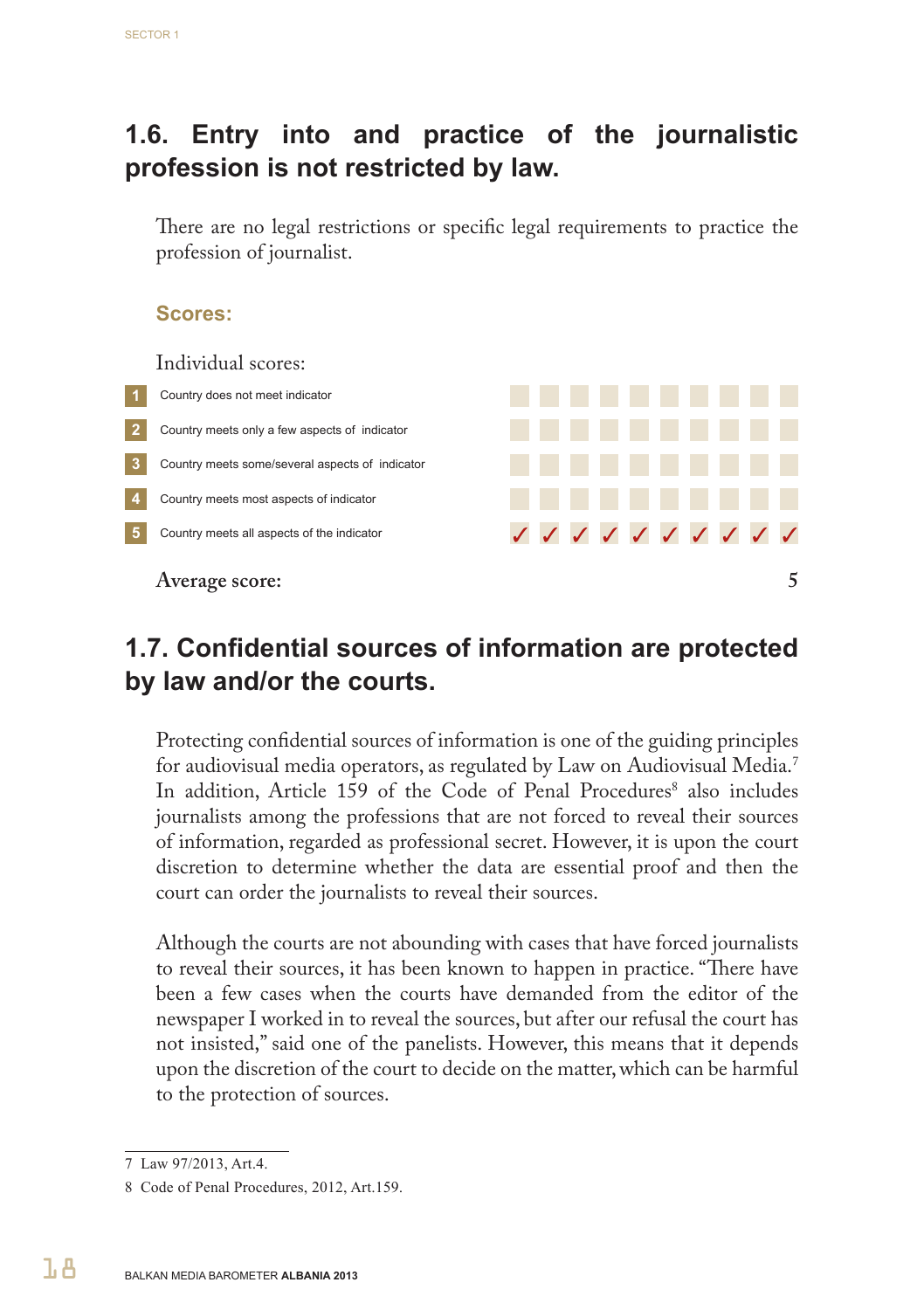#### **Scores:**



## **1.8. Public information is easily accessible, guaranteed by law, to all citizens.**

Albanian legislation guarantees the right to access official documents, both in the Constitution and in the Law on Access to Official Documents<sup>9</sup>. According to this law "everyone is entitled, upon his request, to get information on an official document without being obliged to explain the motives of such request." Excluded from availability are those documents that are classified based on other laws (such as the Law on State Secrets or the Law on Protection of Personal Data), but in cases of denial, the public authority should provide a written explanation of the cases of refusal. A sensitive issue on this law has been that of time limits, which might be up to 40 days.

There is an ongoing initiative to introduce a new law, which would expand the information available to citizens and force the institutions to adopt a more proactive approach in offering information to citizens. The initiative has stemmed from the numerous problems noticed on the ground with implementation of the law. According to a test conducted by Albanian Media Institute out of every 10 requests only six received information. While the official authorities were more prone to respond to journalists, citizens found it significantly more difficult to obtain the information. Apart from general will of cooperation from institutions, they also lack the capacity and infrastructure to address requests for information.

<sup>9</sup> Law no.8503, 1999.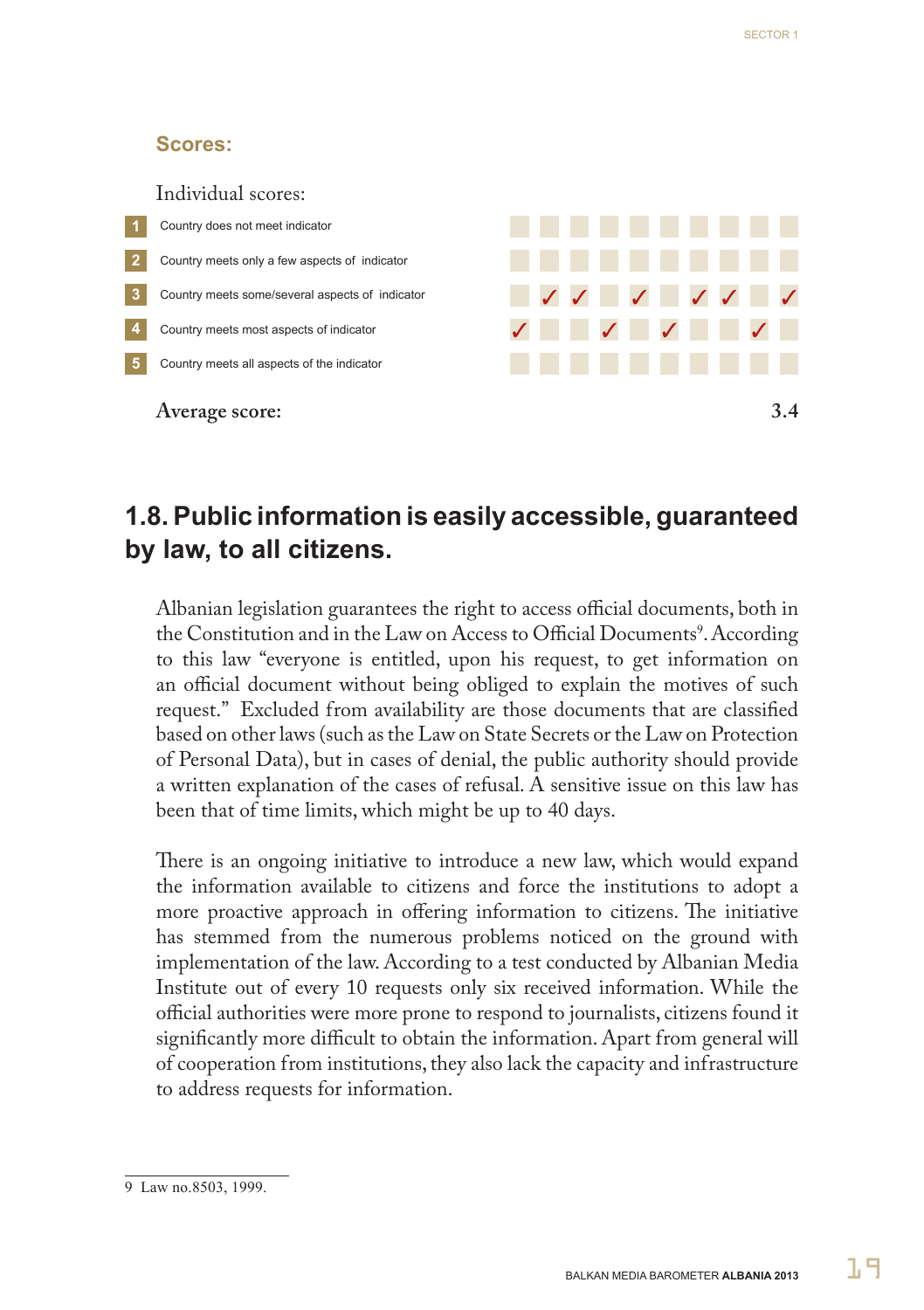In general the mentality that information belongs to the state rather than to the public prevails in state and public institutions. Selective use of transparency efforts is another problem. "The government itself hides its own decisions, omitting publication of decisions which are considered delicate," said one of the panelists. Even when journalists receive information, it is often filtered by the administration, leaving out information they do not want the public to know. Progress has been made on publication of court decisions, which are published online.

#### **Scores:**

Individual scores:



#### **1.9. Websites and blogs are not required to register with or obtain permission from state authorities.**

Web portals and blogs are not required to register and they do not need to obtain any special permission from state authorities. The only shortcoming mentioned is that the regulator of electronic and postal communications, Authority on Electronic and Postal Communications (AKEP) is currently the only one that can authorize domains ending in .al, instead of allowing each Internet Service Provider to issue such domains. However, it is clear that this is a purely technical matter, with no ramifications of freedom of expression.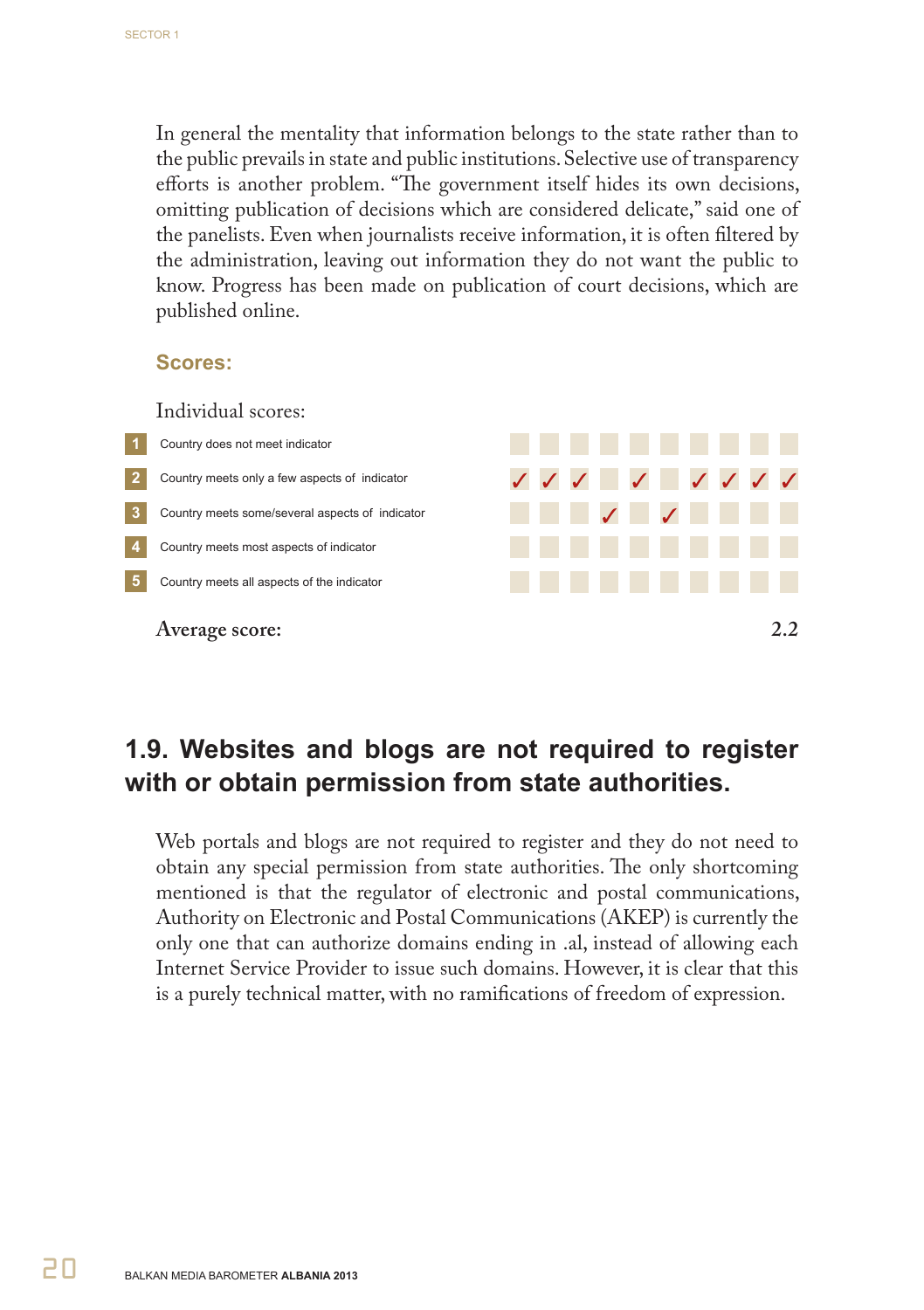#### **Scores:**

Individual scores:



## **1.10. The State does not seek to block or filter Internet content unless laws provide for restrictions that serve a legitimate interest and are necessary in a democratic society.**

Currently there have been no attempts from the state to block or filter Internet content, apart from the laws that restrict content in the name of a legitimate interest.

#### **Scores:**

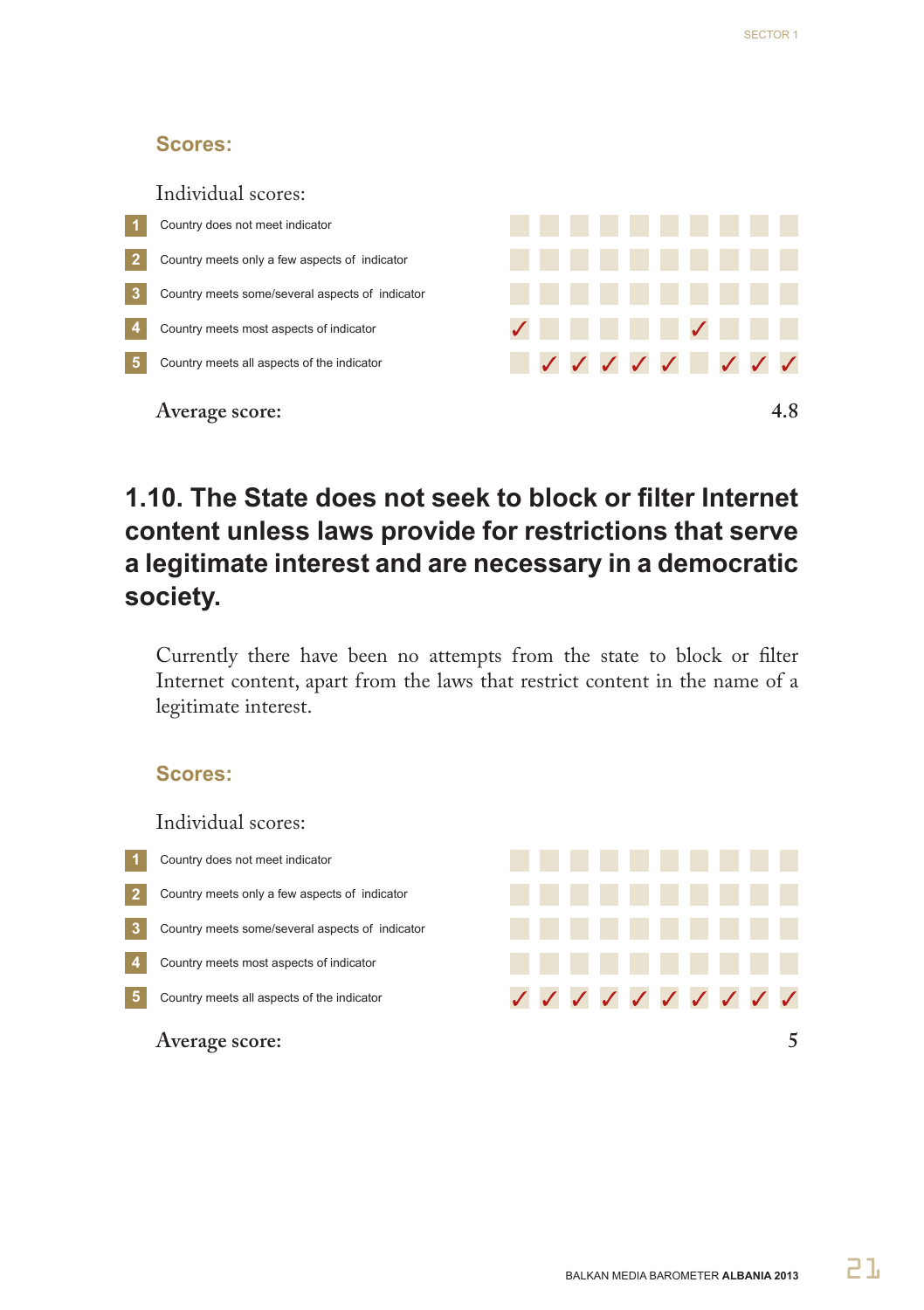## **1.11. Civil society in general and media lobby groups actively advance the cause of media freedom.**

There are several journalists associations and organizations in Albania. However, the Union of Albanian Journalists seems to be the most active and visible one in terms of protecting journalists' rights. The journalists' community is considered to be a fairly passive one, with a low turnout number in protests that affect directly the journalists' work and rights. However, the participants noted that both civil society and the public are in general weak and passive, not only regarding the media, but also on other issues that affect the whole population.

Apart from the trade union, other civil society organizations have been active in advancing media freedom, especially in regard to media policy formulation and debate. Recently the regulation on defamation and libel was decriminalized after a seven-year effort and lobbying by a group of civil society organizations. Similarly, a group of organizations is currently working on and advocating the approval of a new law on freedom of information.

#### **Scores:**



## **1.12. Media legislation evolves from meaningful consultations among state institutions, citizens and interest groups.**

The legislators have required the feedback of interest groups in the process of discussing and passing the recent laws and amendments on media, while citizens' participation is not a familiar concept in policy-making. However,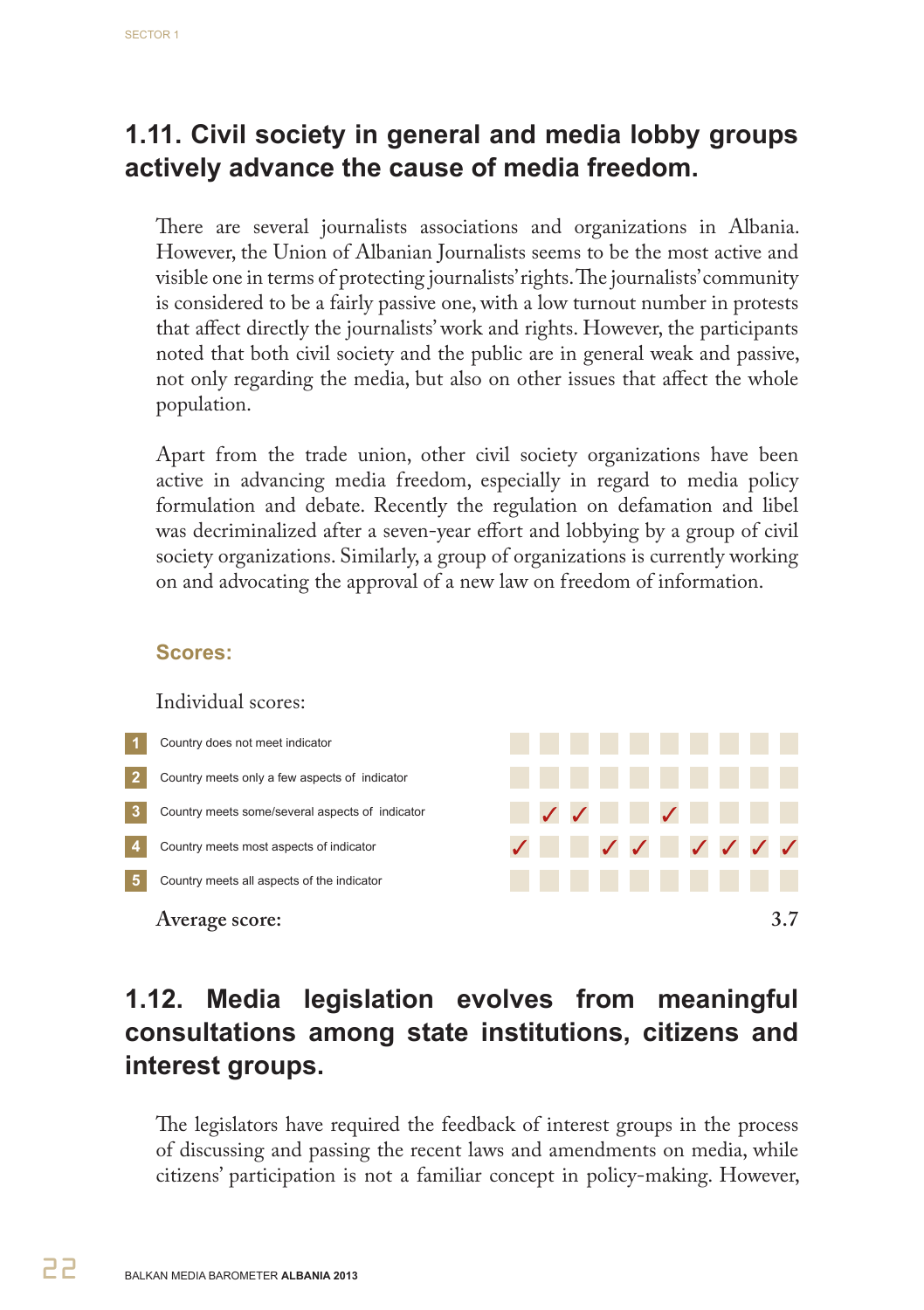the degree to which the final version of the law reflects the opinions of the actors consulted is questionable. The participants brought as an example the latest amendments to the Electoral Code, where the opinions of the actors consulted were not part of the final draft, which weakens the meaning of the consultation process.

However, there are civil society organizations that have initiated and lobbied on media legislation changes, such as in regard to defamation and access to information, cooperating with state institutions and other interest groups.

#### **Scores:**

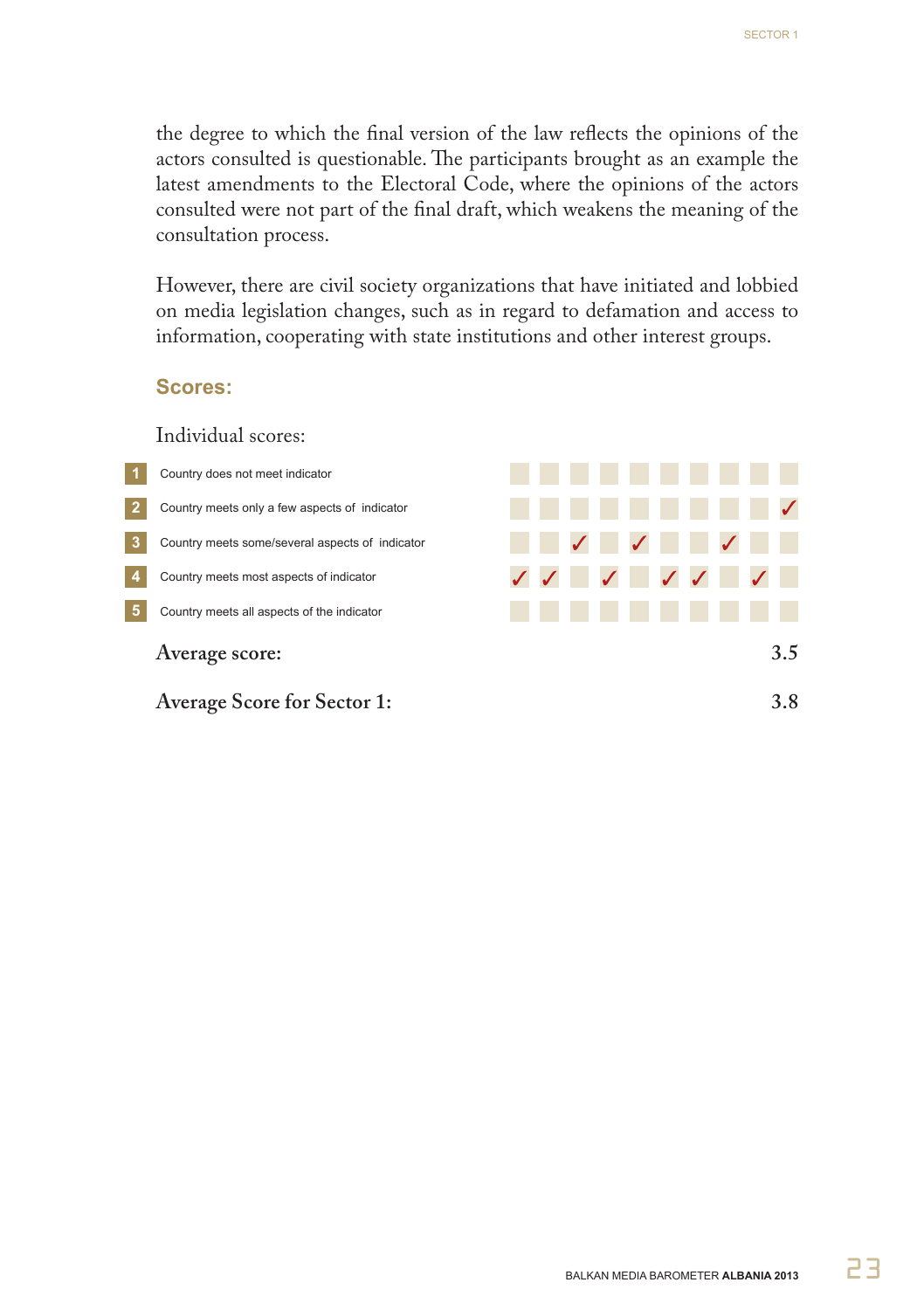SECTOR 1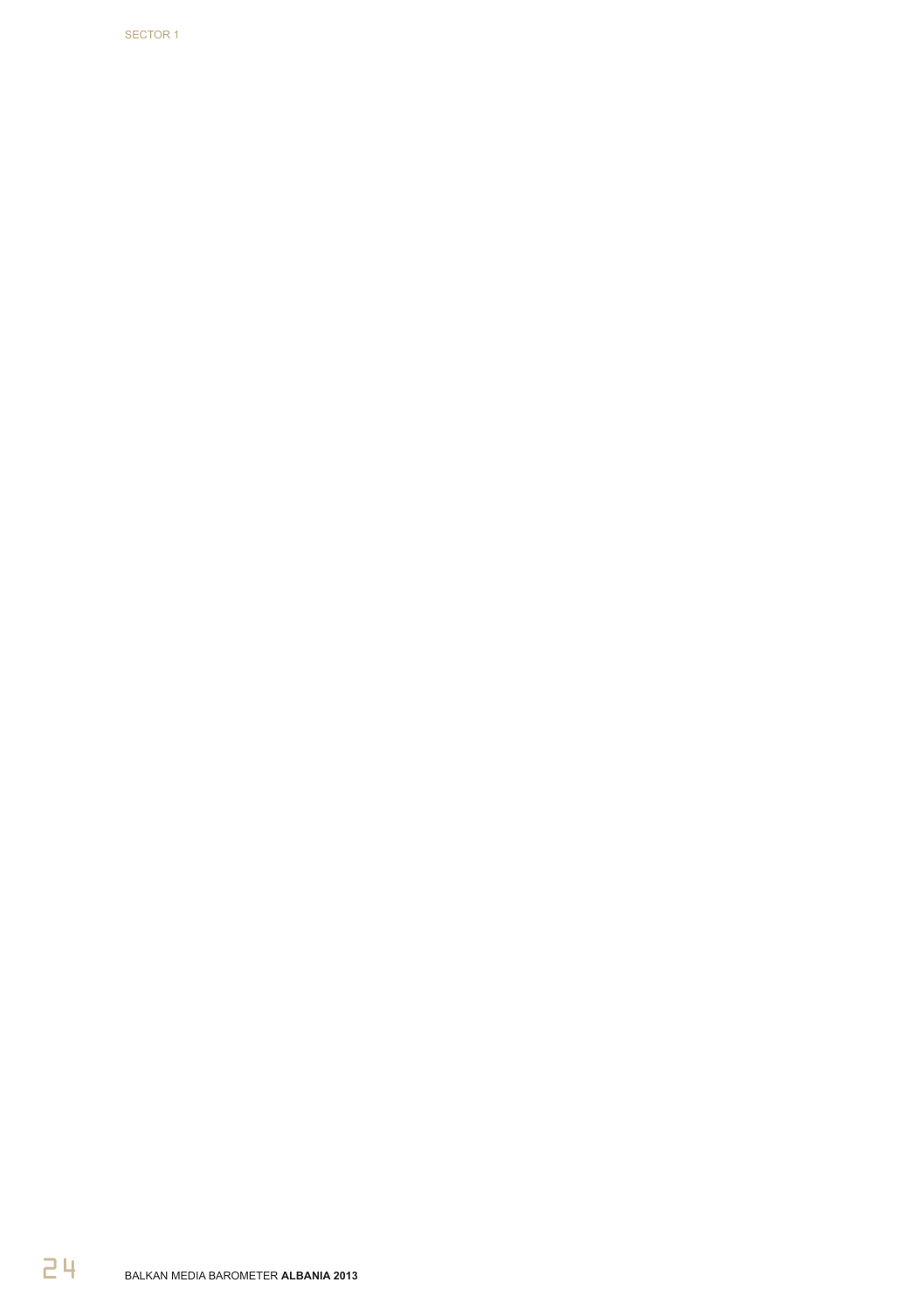|                  | BRVADLASI KADIV                    | BRVADLASI KAD          |                                        |
|------------------|------------------------------------|------------------------|----------------------------------------|
| $\sim$ MOIZ $\,$ | SATELLITE NEWS                     | SATELLITE NEWS         | <b>BROADC</b>                          |
| AST RADIO        | PAPER MAGAZINES                    | PAPER MAGAZINES SATELL |                                        |
| ITE NEWS         | REPORTS THIRD                      | REPORTS THIRD          | <b>PAPER</b>                           |
| MAGAZINES        | DEGREE DOCUMENTS                   | DEGREE DOCU-           | <b>REPORT</b>                          |
| S THIRD          | <b>LEGISLATION</b>                 | MENTS LEGISLA          | <b>DEGREE</b>                          |
| DOCU             | <b>QUESTIONS LAWS</b>              | TION QUESTIONS         | $L \nabla \times T \nabla L$<br>ᄔᄃᅝᅶᇰᄂ |
| <b>LEGISLA</b>   | PUBLICATION                        | LAWS PUBLICA           | <b>QUESTI</b>                          |
| UESTIONS         | FREEDOM ANSWERS                    | TION FREEDOM           | PUBLIC                                 |
| UBLICA·          | PRESS INTERVIEWS                   | ANSWERS PRESS          | <b>FREED0</b>                          |
| REFDOM           | <b>SERTA FEETATEMAV</b>            | <b>THEFBUTFUS</b>      | <b>DRESS</b>                           |
| ית חםר מי        | 11 L J J A C L I I I L L L I N L I | -------------          | M T R T                                |

# **SECTOR 2:**

**The media landscape, including new media, is characterized by diversity, independence and sustainability.**

|                    | PHRITCATTON           | DEGREE DOCU-       | <u> K N F 7 I T</u> |
|--------------------|-----------------------|--------------------|---------------------|
| I HIK D            | FREEDOM ANSWERS       | MENTS LEGISLA      | PUBLIC              |
| $DOCU$ –           | PRESS INTERVIEWS      | TION QUESTIONS     | FREEDO              |
| LEGISLA            | MEDIA EFFICIENCY      | LAWS PUBLICA       | <b>PRESS</b>        |
| UESTIONS           | HONESTY ACCESS        | TION FREEDOM       | MEDIA               |
| UBLICA-            | BOOKS TRANSLA-        | ANSWERS PRESS      | <b>HONEST</b>       |
| REEDOM             | TION TRUTH POINT      | <b>INTERVIEWS</b>  | BOOKS               |
| S PRESS            | OF VIEWS INFOR-       | MEDIA EFFI.        | TION T              |
| <b>IEWS</b>        | MATION COMMUNI-       | CIENCY HONESTY     | OF VIE              |
| EFFI-              | CATION CONSTITU       | ACCESS BOOKS       | MATION              |
| HONESTY            |                       | <b>TRANSLATION</b> | CATION              |
| BOOKS              | TION TELEVISION       |                    | TION T              |
| <b>ATION</b>       | BROADCANT RADTO       | TRIITH POTNT OF    | <b>BROADC</b>       |
| POINT OF           | SATELLITE NEWS        | VIEWS INFORMA      | <b>SATELL</b>       |
| INFORMA            | PAPER MAGAZINES       | TION COMMUNICA     | <b>PAPER</b>        |
| OMMUNICA           | REPORTS THIRD         | TTON CONSTITH-     | REPORT              |
| $0$ NSTIT $\sqcup$ | DEGREE DOCUMENTS      | TION TELEVI-       |                     |
| <b>ELEVI-</b>      | <b>LEGISLATION</b>    | SION BROADCAST     | DEGREE              |
|                    | <b>QUESTIONS LAWS</b> | RADIO SATELLITE    | LEGISL              |
| ROADCAST           | PUBLICATION           | NEWS PAPER         | QUESTI              |
| SATELLITE          | FREEDOM ANSWERS       | MAGAZINES RE       | PUBLIC              |
| APER               | PRESS INTERVIEWS      | PORTS THIRD        | FREEDO              |
| NES RE·            | MEDIA EFFICIENCY      | DEGREE DOCU-       | PRESS.              |
|                    |                       |                    |                     |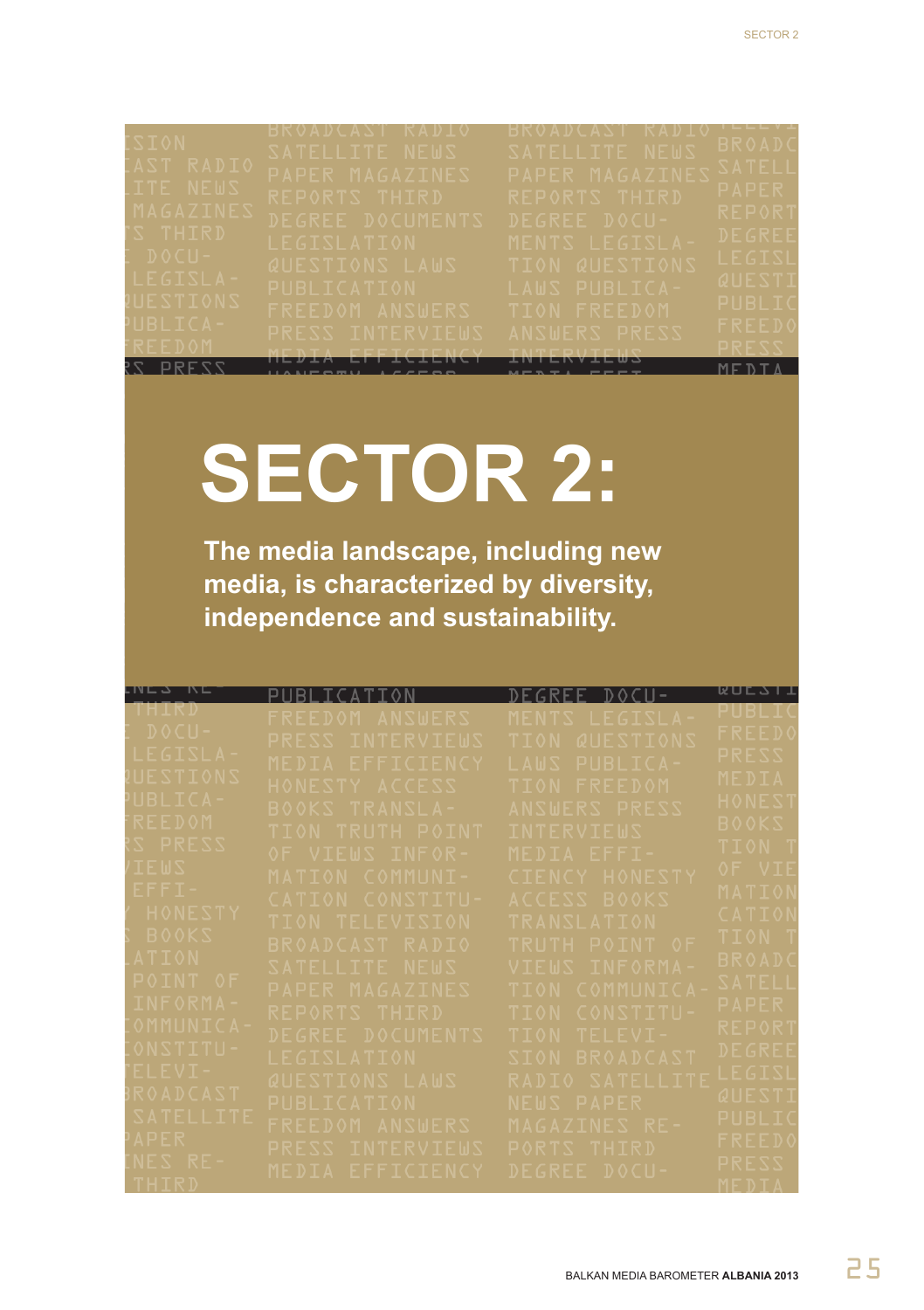# **The media landscape, including new media, is characterized by diversity, independence and sustainability.**

## **2.1 A wide range of sources of information (print, broadcasting, internet, mobile phones) is accessible and affordable to citizens.**

#### **Print**

There are no official figures on the circulation of print media in Albania. There are more than 20 existing daily newspapers, both of a general nature and thematic one, such as sports. It is believed that only a few newspapers reach a significant audience, while the rest sell only a few copies. There is also a range of entertainment-driven newspapers and magazines. Periodical general or political magazines are few and have struggled to survive in the market.

## **Broadcasting**

According to the Authority on Audiovisual Media there are 56 radio stations with a local license and two radio stations with a national license. Moreover, 71 television stations have a local license, while two of them have a national one. In addition there are 83 cable stations operating all over the territory. Meanwhile the public radio operates in two national programs, as well as programs addressed to compatriots. The public television operates in two national programs and in view of the preparations for digital switchover has started five thematic channels.

#### **Internet**

The spread of the internet has been a very gradual process, with significant improvements over the last years. According to the Authority on Electronic and Postal Communications about 215,000 subscribers had access to broadband internet in 2012, while 1.4 million subscribers accessed internet through their mobile<sup>10</sup>. The number of subscribers to broadband connection was  $7.6\%$  of the

<sup>10</sup> See *Statistical and Financial Indicators of the Electronic and Postal Market 2012,* by AKEP at: http:// akep.al/images/stories/AKEP/statistika/TREGUESIT-STATISTIKORE-2012-090713.pdf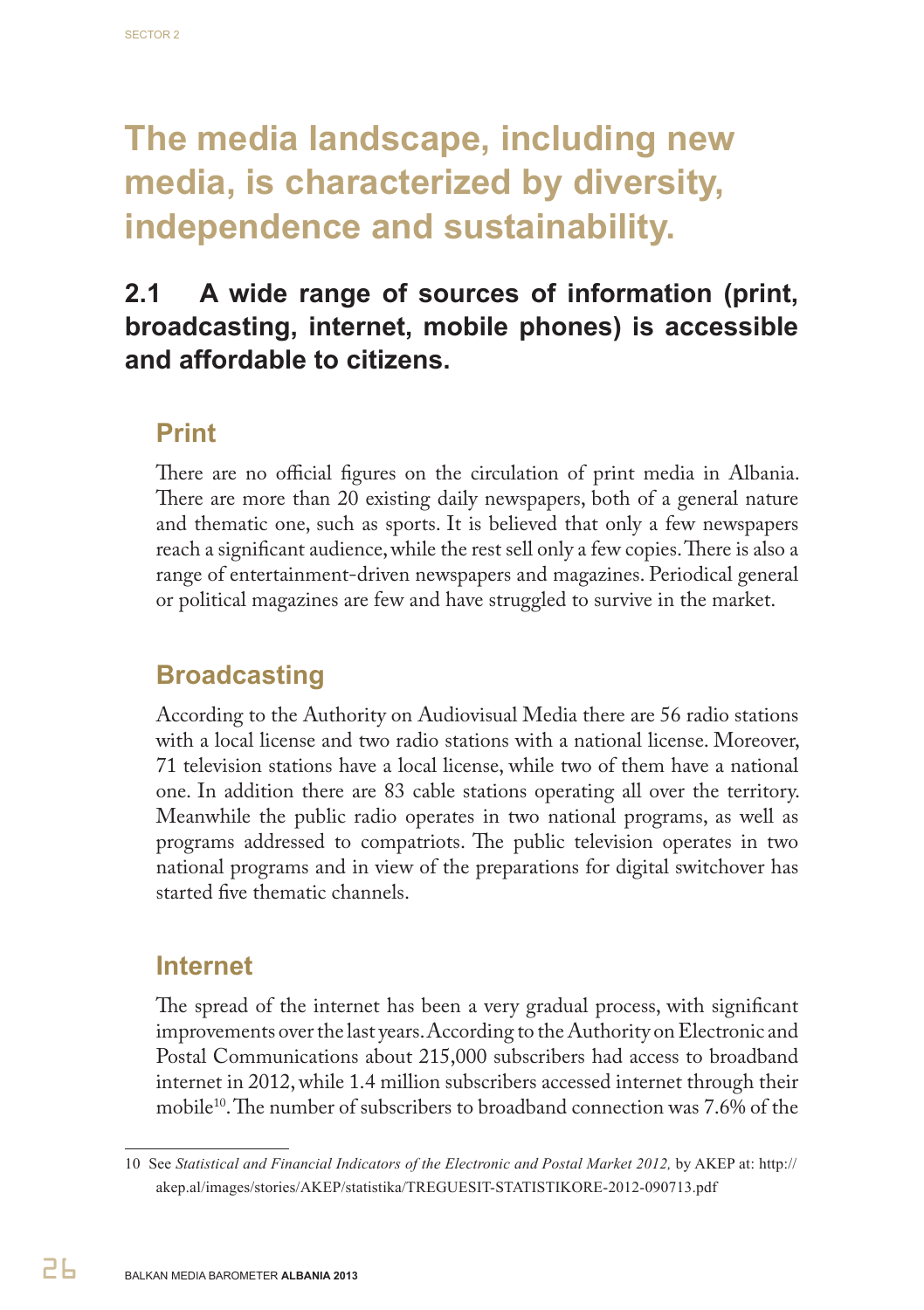population in 2012. The number of subscribers with broadband connection through smart phones increased considerably in 2012 to 594,000 compared to 248,000 in 2011. While the fees for internet connection have generally been generally high, in the last year last year they were considered as average and affordable in the region.

The overall context indicates that there exists a rich variety of sources of information. There are no problems in accessing these sources and the costs are considered generally affordable. "There is a generous offer of sources of information, from all kinds of media. Even the most remote and poorest areas of Albania receive TV signal, have cable TV and can access news online," noted one of the panelists.

While the access to a rich offer of information sources has improved steadily and is indisputable, the quality of content is debatable. The quality of print media has especially deteriorated, under the burden of financial crisis and continuous shortage of staff. In general media are also divided and their editorial policies are influenced by political and economic pressure, all of which leave an imprint on quality of information.

#### **Scores:**

Individual scores: Country does not meet indicator Country meets only a few aspects of indicator **2** Country meets some/several aspects of indicator **3** Country meets most aspects of indicator  $\mathcal{J}$ **4** Country meets all aspects of the indicator  $\checkmark$  and  $\checkmark$  and  $\checkmark$  and  $\checkmark$  and  $\checkmark$  and  $\checkmark$  and  $\checkmark$  and  $\checkmark$  and  $\checkmark$  and  $\checkmark$  and  $\checkmark$  and  $\checkmark$  and  $\checkmark$  and  $\checkmark$  and  $\checkmark$  and  $\checkmark$  and  $\checkmark$  and  $\checkmark$  and  $\checkmark$  and  $\checkmark$  and  $\checkmark$  and  $\checkmark$  and **5 Average score: 4.4**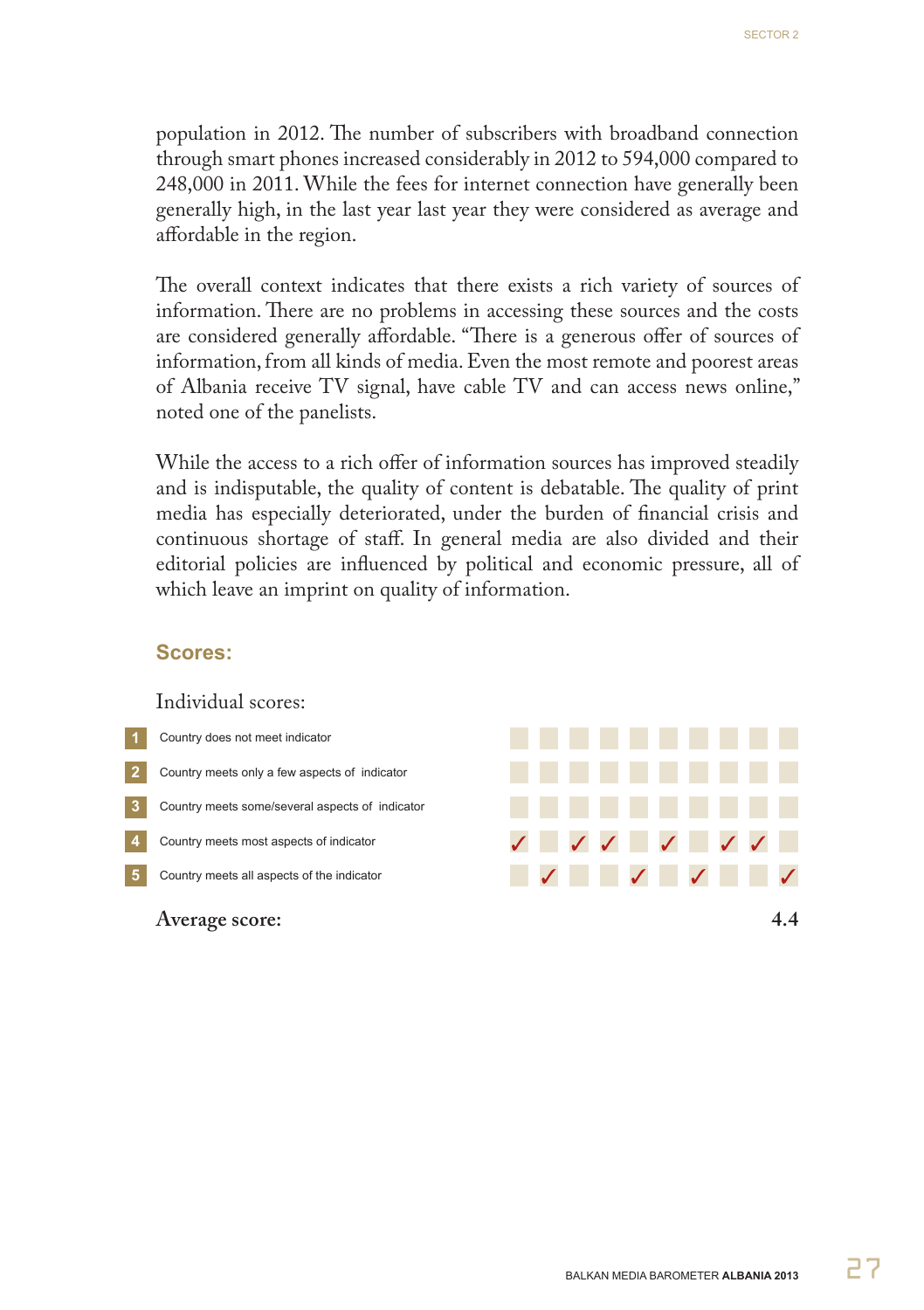## **2.2 Citizens' access to domestic and international media sources is not restricted by state authorities.**

The state does not restrict the access of citizens to any domestic or international media sources.

#### **Scores:**





#### **2.3 Efforts are undertaken to increase the scope of circulation of the print media, particularly to rural communities.**

There are no efforts to increase the scope of circulation of the print media. "This is one of the weakest systems of the Albanian media, there are monopoly tendencies and the system has hardly approved over the years," said one of the panelists. The problem of distribution has existed since 1992 and very little has been done to improve it, with little success. In addition, media are increasingly investing and concentrating in the capital, while other cities and especially rural communities do not receive any attention.

#### **Scores:**

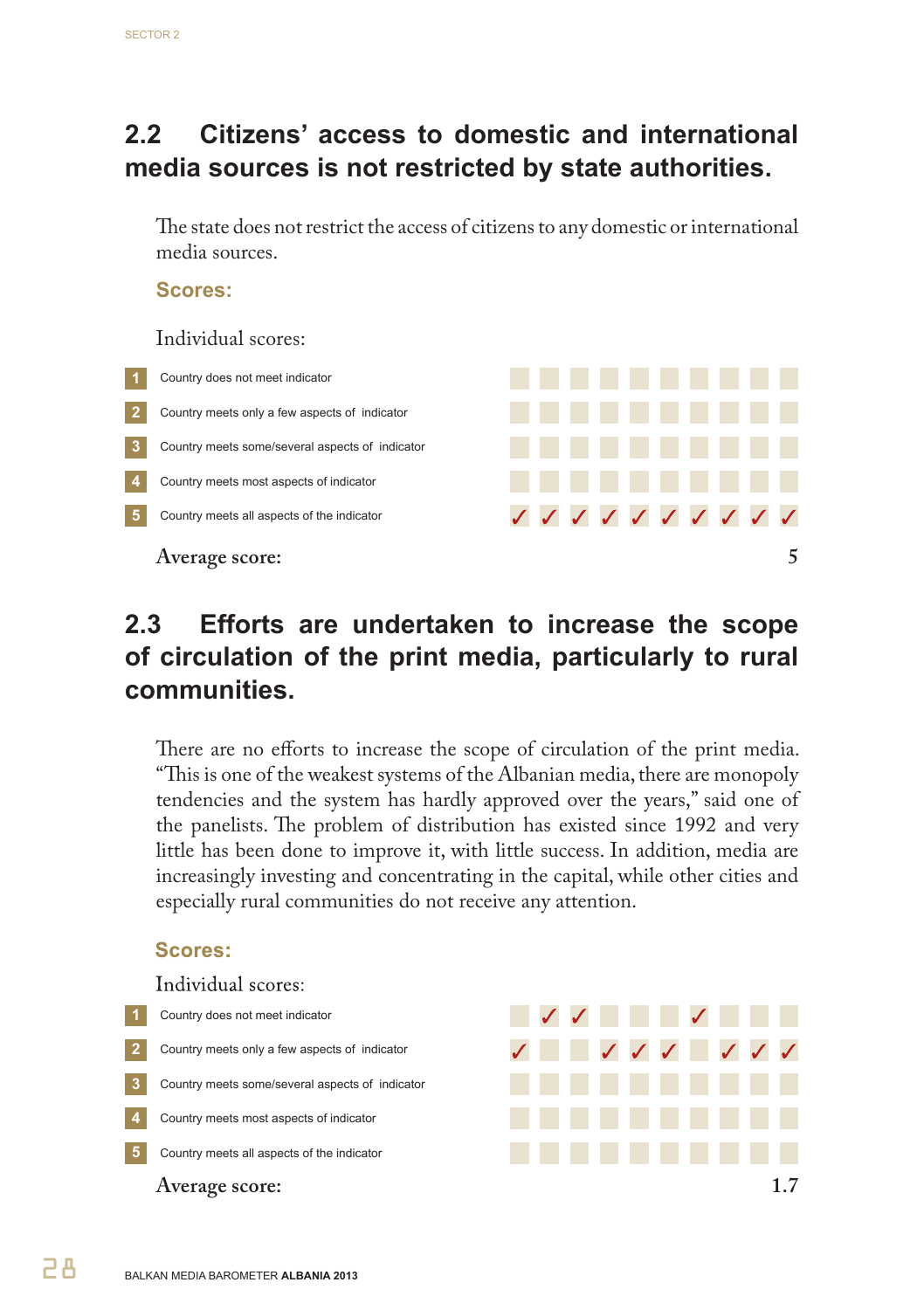## **2.4 The editorial independence of print media published by a public authority is protected adequately against undue political interference.**

This indicator does not apply as there are no state-owned print media in Albania.

## **2.5 Adequate competition legislation / regulation seeks to prevent media concentration and monopolies.**

The Law on Protection of Competition regulates the whole Albanian market, while the Law on Audiovisual Media sets specific limits and criteria for media ownership<sup>11</sup>. According to these criteria, the limit of ownership shares in a media with a national license is 40 percent, for both natural and legal persons. A person or company that has shares in a company that holds a national license cannot own more than 20% of shares in a second company, which holds a national license. Such a person cannot have a local or regional license. A natural or legal person cannot own more than two local or regional licenses, provided they are of a different nature, namely audio and audiovisual license. Owning two local or regional licenses of the same kind is allowed, providing that the limit of shares is 40% and 20 % in each license respectively. In addition, the owners of national licenses cannot broadcast more than 30% of the total advertising market.

The rules of ownership have been slightly restricted with the new law. While the legal criteria are considered sufficient to prevent media concentration, in practice these legal requirements are difficult to implement and monitor. Moreover, cross-ownership restrictions on print media do not exist. In addition, in the past there has been constant speculation about hidden ownership and ways to circumvent legal restrictions on media ownership. The limit on advertising market also poses challenges in implementation, in view of the lack of transparency of advertising market as a whole.

<sup>11</sup> Law 97/2013, Art.62.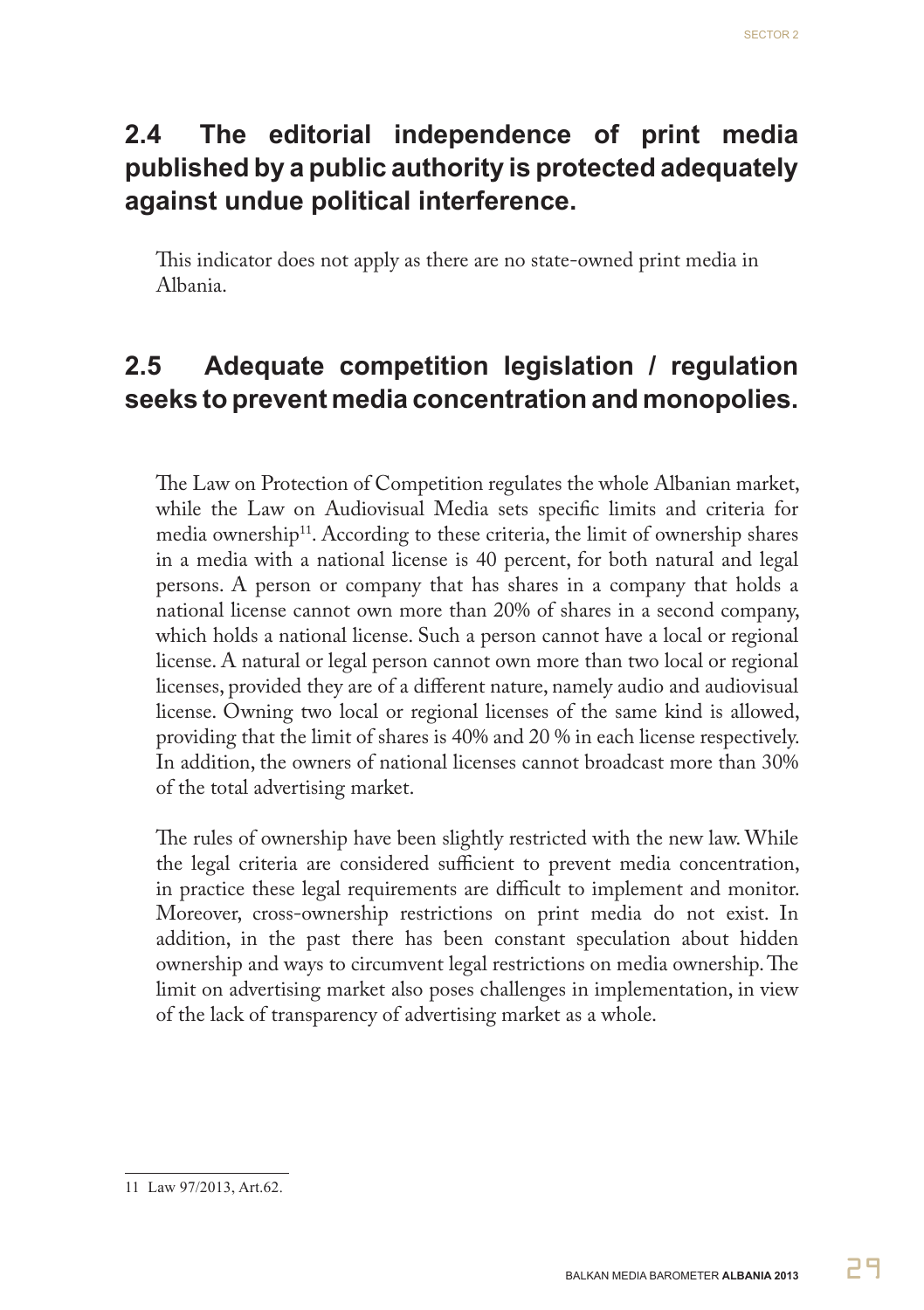#### **Scores:** Individual scores: Country does not meet indicator **1**Country meets only a few aspects of indicator **2** Country meets some/several aspects of indicator **3** Country meets most aspects of indicator **4** Country meets all aspects of the indicator **5** Average score: 3.1

## **2.6 Government promotes a diverse media landscape with economically sustainable and independent media outlets.**

The government has not taken any special measures to promote the economic sustainability and independence of media outlets. No particular policies that would assist to diversity of media assistance have been adopted. "While the government does not oppose such measures in principle, it has done nothing to facilitate the situation of the media landscape in practice," noted one of the panelists. Local and minority media are particularly suffering economic hardship, in view of the smaller resources they have.

In addition, the panelists noted that there are unfair and non-transparent procedures in allocating state advertising and notifications. This indicates that there are no equal opportunities in supporting the media landscape, with progovernment media being favored, at the expense of other media.

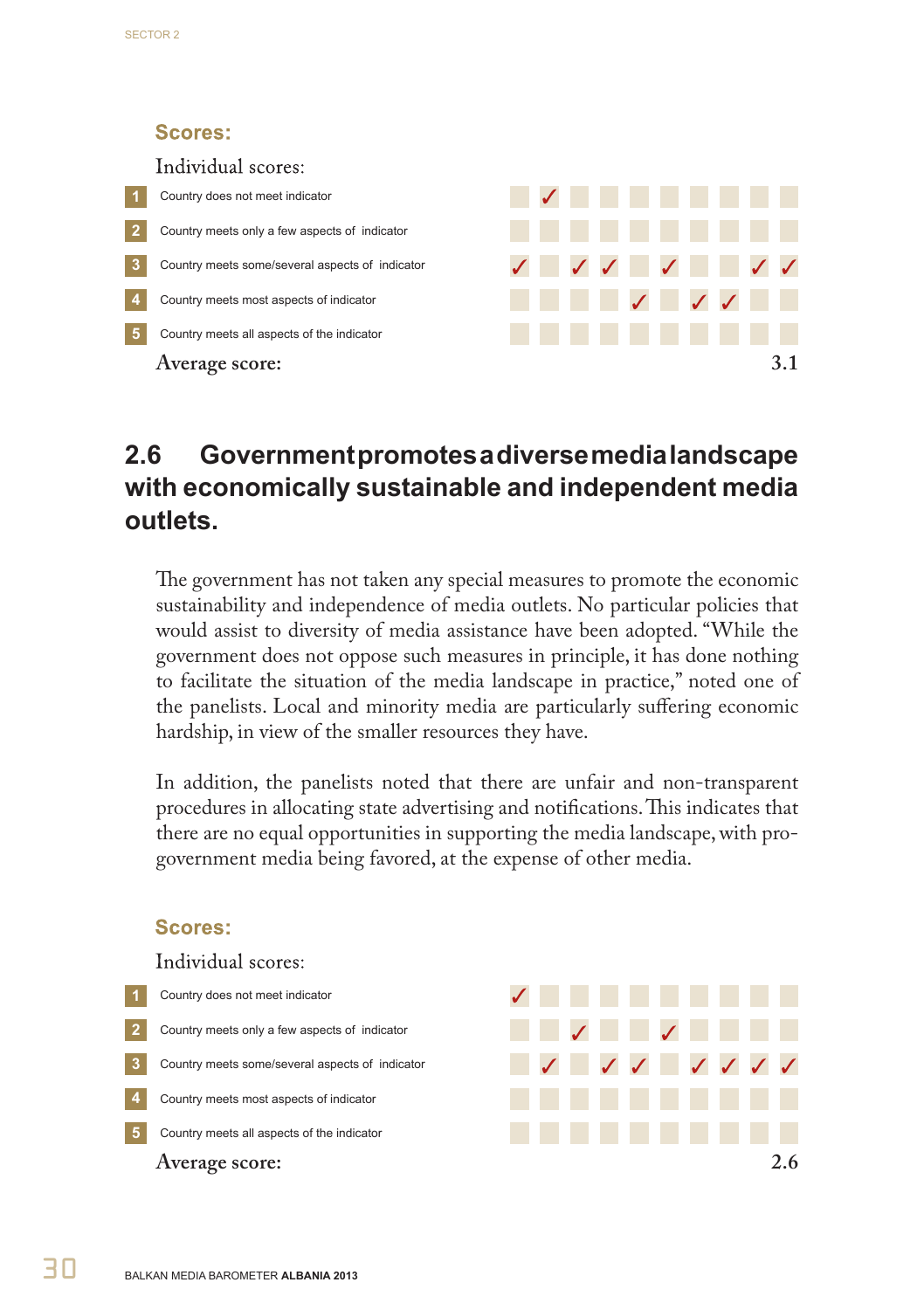## **2.7 All media fairly reflect the voices of both women and men.**

Statistics and detailed content analysis of media coverage on reflection of voices of women and men are lacking, both from media organizations and human rights activists. Gender issues are a constant social problem and as such are often addressed by the media. In general this coverage is limited to crime reporting, even though these matters have become part of a wider public debate in the last years.

The experts tended to conclude that even though there is no active discrimination from the media outlets, male sources prevail in the media and in the public debate. This tendency is also directly related to the lower presence of females in public life rather than to an intentional discriminatory policy from the media.

#### **Scores:**



## **2.8 All media fairly reflect the voices of society in its ethnic, linguistic, religious, political and social diversity.**

Media coverage has gradually improved to reflect voices of different ethnic, linguistic, religious, or social diversity. Compared to some years ago there is greater attention and diversity in the media on the groups covered. "The coverage of LGBT community has changed significantly in the newspapers compared to a few years ago and seems to be more positive, thanks also to lobbying by this community," said one of the panelists. Local branches of public broadcaster also have a fraction of their broadcasting time in the languages of ethnic minorities living in the area.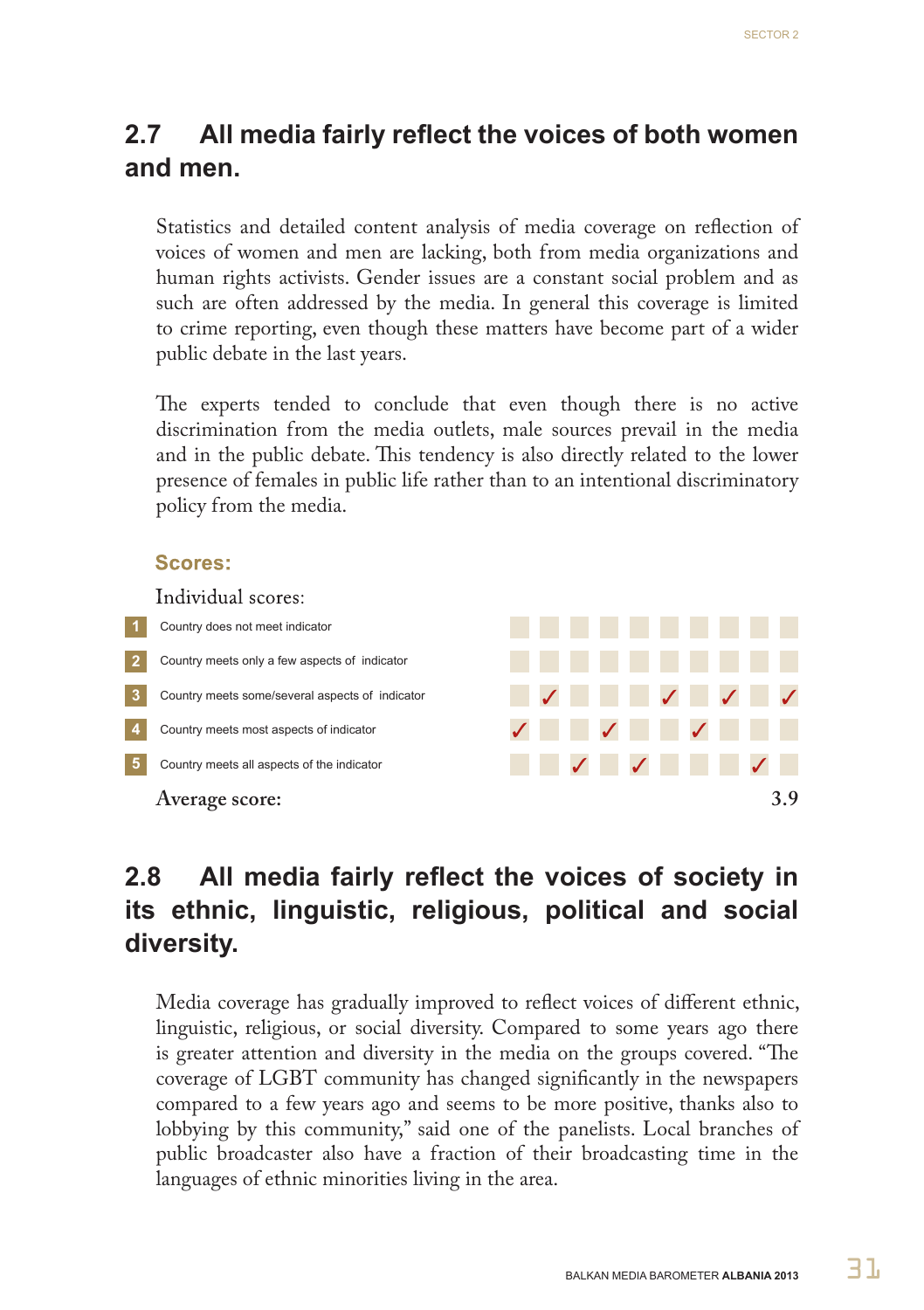While the representation of different voices of society can be considered fair, the quality of coverage is often stereotypical and influenced by political factors. "Ethnic minorities and religious communities are still sensitive topics and there is often bias in reporting," a panelist noted. In general the experts agreed that the diversity of voices is not lacking, but fairness of coverage is deficient, due to influence from politics and other factors.

#### **Scores:**

Individual scores:



## **2.9 The country has a coherent ICT policy or the government implements promotional measures, which aim to meet the information needs of all citizens, including marginalised communities.**

The country has adopted the Inter-Sectoral Strategy for Information Society for 2008-2013. The Ministry for Innovation and ICT has coordinated and implemented several projects, such as e-government and e-business, especially regarding government networks. The panelists agreed that even though there has been a lot of ongoing propaganda regarding digitalization and new technologies, progress in the last five years has been tangible. There is a significant increase in internet access from the population. The costs of access have also become more affordable.

The preparations for digital switchover have been lagging behind even though the Strategy has been approved in 2012. The Strategy provides for coverage of partial or all costs for decoders to families with economic needs.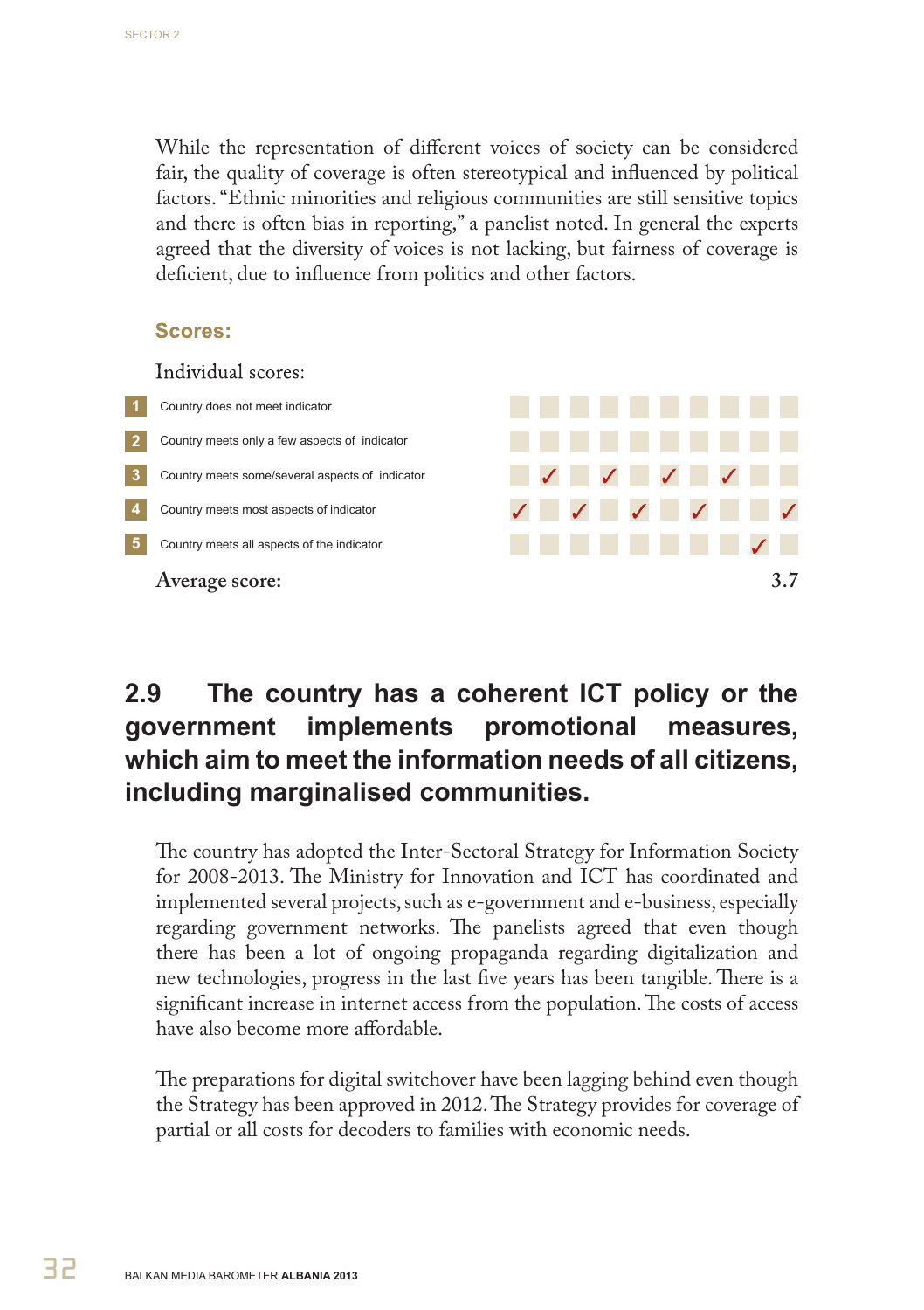#### Scores:

Individual scores:

Average score: 4.1 Country does not meet indicator Country meets only a few aspects of indicator Country meets some/several aspects of indicator Country meets most aspects of indicator Country meets all aspects of the indicator **2 3 4 5 1**

## **2.10 Government does not use its power over the placement of advertisements as a means to interfere with editorial content.**

The criteria used for distributing state advertising and the actual allocation have not been transparent processes. In the current media market there are no official and certified data on circulation or audience, which leads to a greater possibility of distributing advertising to media that do not tend to criticize the government without the need to justify the decision. In 2012 the thenopposition party published a series of cases when the ministries had awarded tenders and distributed state advertising to only a few media, which were considered very close to the government.

There is no clear evidence of a direct link between state advertisement and government influence on editorial policy. However, this dependency on state advertisement as an important source of funding certainly restricts the options for media freedom. Panelists all agreed that distribution of advertisement has always been preferential and not at all transparent, leading to unavoidable effects on media independence.

#### **Scores:**

#### Individual scores:

- Country does not meet indicator Country meets only a few aspects of indicator Country meets some/several aspects of indicator **2 3**
- Country meets most aspects of indicator **4**
- Country meets all aspects of the indicator **5**

 $J$   $J$   $J$   $J$   $J$ Average score: 1.4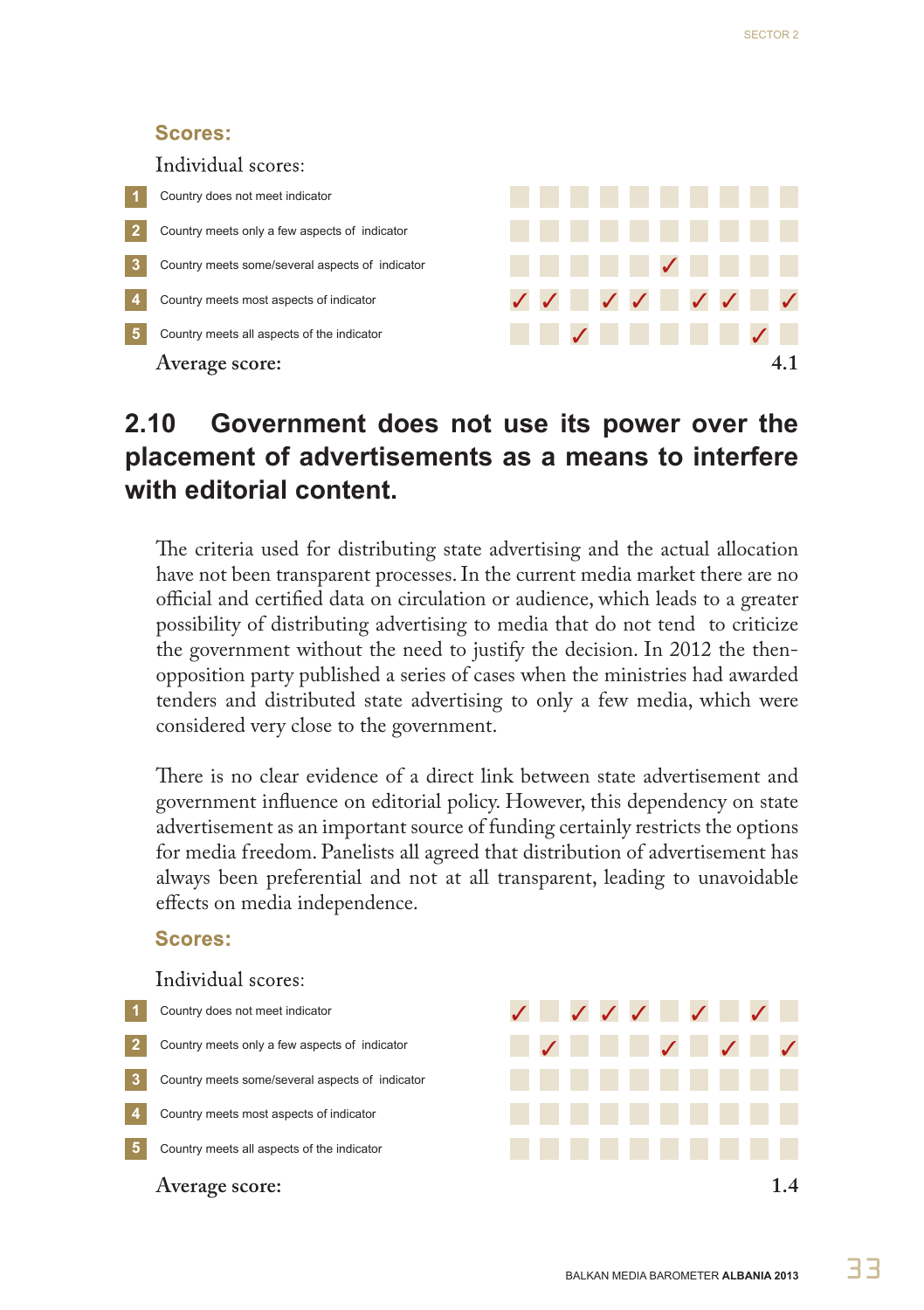## **2.11 The advertising market is large enough to support a diversity of media outlets.**

There is no transparency on advertising data for the media market. There have been no joint efforts of the industry neither to measure audience, nor to publish data on advertising market. However, the general feeling is that the advertising market is rather small and cannot support the large number of media outlets. The size of the market is even more detrimental to media diversity, since minority media and local media are often the ones operating in poorer contexts and are hit harder by lack of advertising.

The panelists noted that in addition to the size of advertising market there are also clientelistic practices in distribution of advertising. Newspapers do not publish their circulation and sales, while public and certified audience research efforts do not exist. Neither the industry, nor other actors have managed to unite in this respect. Hence, the advertising market trends are unknown and unaccounted for, against a background when the basic information on which advertising cake is logically divided is lacking. In this context "it is difficult to speak of advertising market and its sustainability for media outlets when, in fact, there is no media market, or it is completely chaotic," one of the participants noted.

#### Scores:

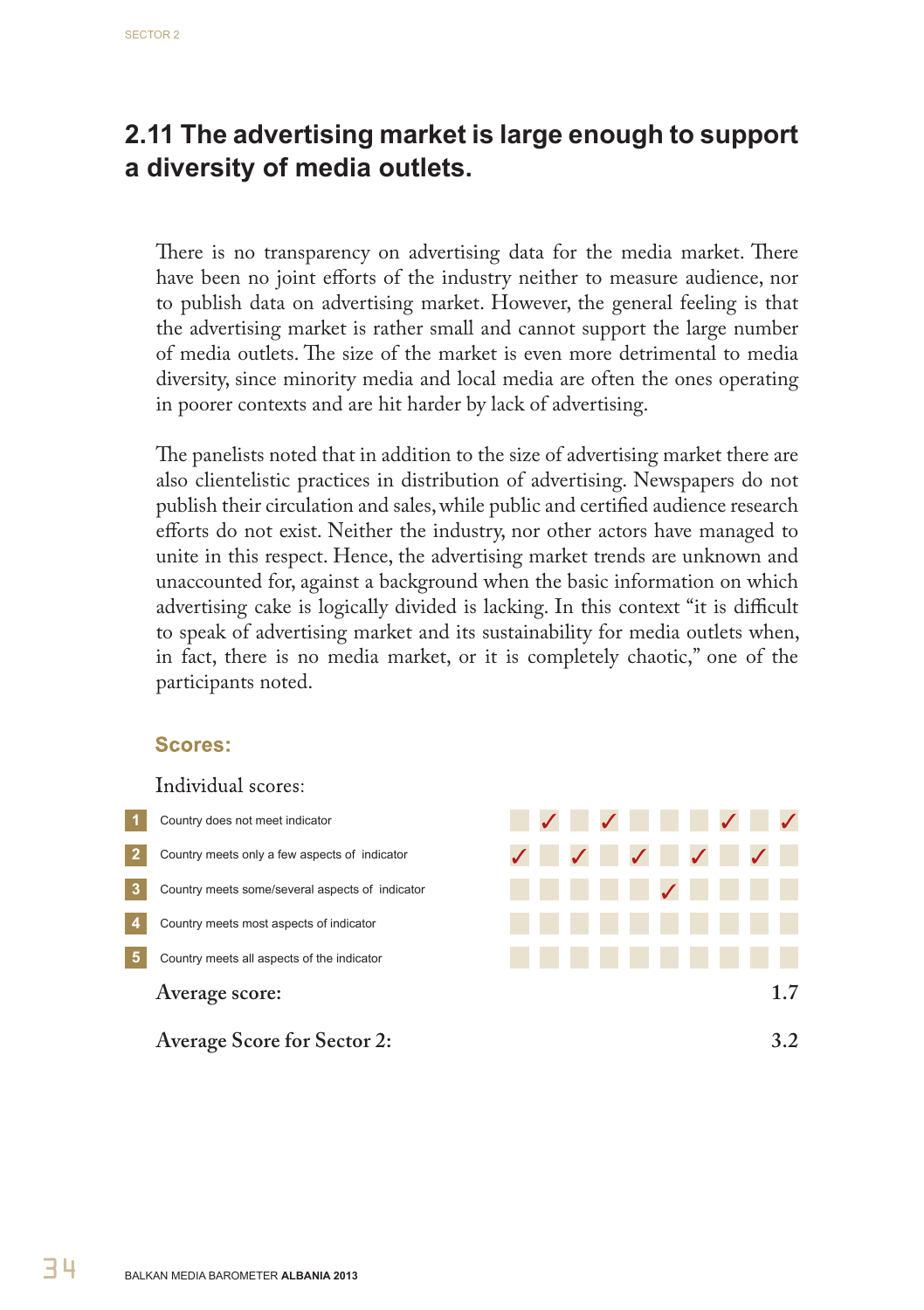|                  | BRVADLASI KADIV                    | BRVADLASI KAD          |                                        |
|------------------|------------------------------------|------------------------|----------------------------------------|
| $\sim$ MOIZ $\,$ | SATELLITE NEWS                     | SATELLITE NEWS         | <b>BROADC</b>                          |
| AST RADIO        | PAPER MAGAZINES                    | PAPER MAGAZINES SATELL |                                        |
| ITE NEWS         | REPORTS THIRD                      | REPORTS THIRD          | <b>PAPER</b>                           |
| MAGAZINES        | DEGREE DOCUMENTS                   | DEGREE DOCU-           | <b>REPORT</b>                          |
| S THIRD          | <b>LEGISLATION</b>                 | MENTS LEGISLA          | <b>DEGREE</b>                          |
| DOCU             | <b>QUESTIONS LAWS</b>              | TION QUESTIONS         | $L \nabla \times T \nabla L$<br>ᄔᄃᅝᅶᇰᄂ |
| <b>LEGISLA</b>   | PUBLICATION                        | LAWS PUBLICA           | <b>QUESTI</b>                          |
| UESTIONS         | FREEDOM ANSWERS                    | TION FREEDOM           | PUBLIC                                 |
| UBLICA·          | PRESS INTERVIEWS                   | ANSWERS PRESS          | <b>FREED0</b>                          |
| REFDOM           | <b>SERTA FEETATEMAV</b>            | <b>THEFBUTFUS</b>      | <b>DRESS</b>                           |
| ית חםר מי        | 11 L J J A C L I I I L L L I N L I | -------------          | M T R T                                |

# **SECTOR 3:**

**Broadcasting regulation is transparent and independent; the state broadcaster is transformed into a truly public broadcaster**

|             | PHRITCATTON             | DEGREE DOCII-      | <u>WUL 2 I T</u>   |
|-------------|-------------------------|--------------------|--------------------|
| HIRD        | FREEDOM ANSWERS         | MENTS LEGISLA      | <b>PUBLI</b>       |
| $DOCU$ –    | PRESS INTERVIEW         | TION QUESTIONS     | FREEDC             |
| LEGISLA     | MEDIA EFFICIENCY        | LAWS PUBLICA       | <b>PRESS</b>       |
| UESTIONS    | HONESTY ACCESS          | TION FREEDOM       | MEDIA              |
| UBLICA-     | BOOKS TRANSLA-          | ANSWERS PRESS      | HONES <sub>1</sub> |
| REEDOM      | <b>TION TRUTH POINT</b> | <b>INTERVIEWS</b>  | BOOKS              |
| Z PRESS     | OF VIEWS INFOR-         | MEDIA EFFI-        | TION T             |
| IEWS        | MATION COMMUNI-         | CIENCY HONESTY     | OF VIE             |
| EFFI.       | CATION CONSTITU         | ACCESS BOOKS       | MATION             |
| HONESTY     | TION TELEVISION         | <b>TRANSLATION</b> | CATION             |
| B00KS       | BROADCAST RADIO         | TRUTH POINT OF     | TION 7             |
| ATION.      |                         |                    | <b>BROADC</b>      |
| POINT OF    | SATELLITE NEWS          | VIEWS INFORMA      | <b>SATELL</b>      |
| INFORMA     | PAPER MAGAZINES         | TION COMMUNICA     | PAPER              |
| OMMUNICA    | REPORTS THIRD           | TION CONSTITU.     | <b>REPORT</b>      |
| ONSTITU–    | DEGREE DOCUMENTS        | TION TELEVI-       | DEGREE             |
| ELEVI·      | LEGISLATION             | SION BROADCAST     | LEGISL             |
| ROADCAST    | <b>QUESTIONS LAWS</b>   | RADIO SATELLITE    | QUESTI             |
| SATELLITE   | PUBLICATION             | NEWS PAPER         | PUBLIO             |
| <b>APER</b> | FREEDOM ANSWERS         | MAGAZINES RE       |                    |
|             | PRESS INTERVIEWS        | PORTS THIRD        | FREED(             |
| NES RE·     | MEDIA EFFICIENCY        | DEGREE DOCU-       | <b>PRESS</b>       |
| 'HIRD       |                         |                    |                    |

35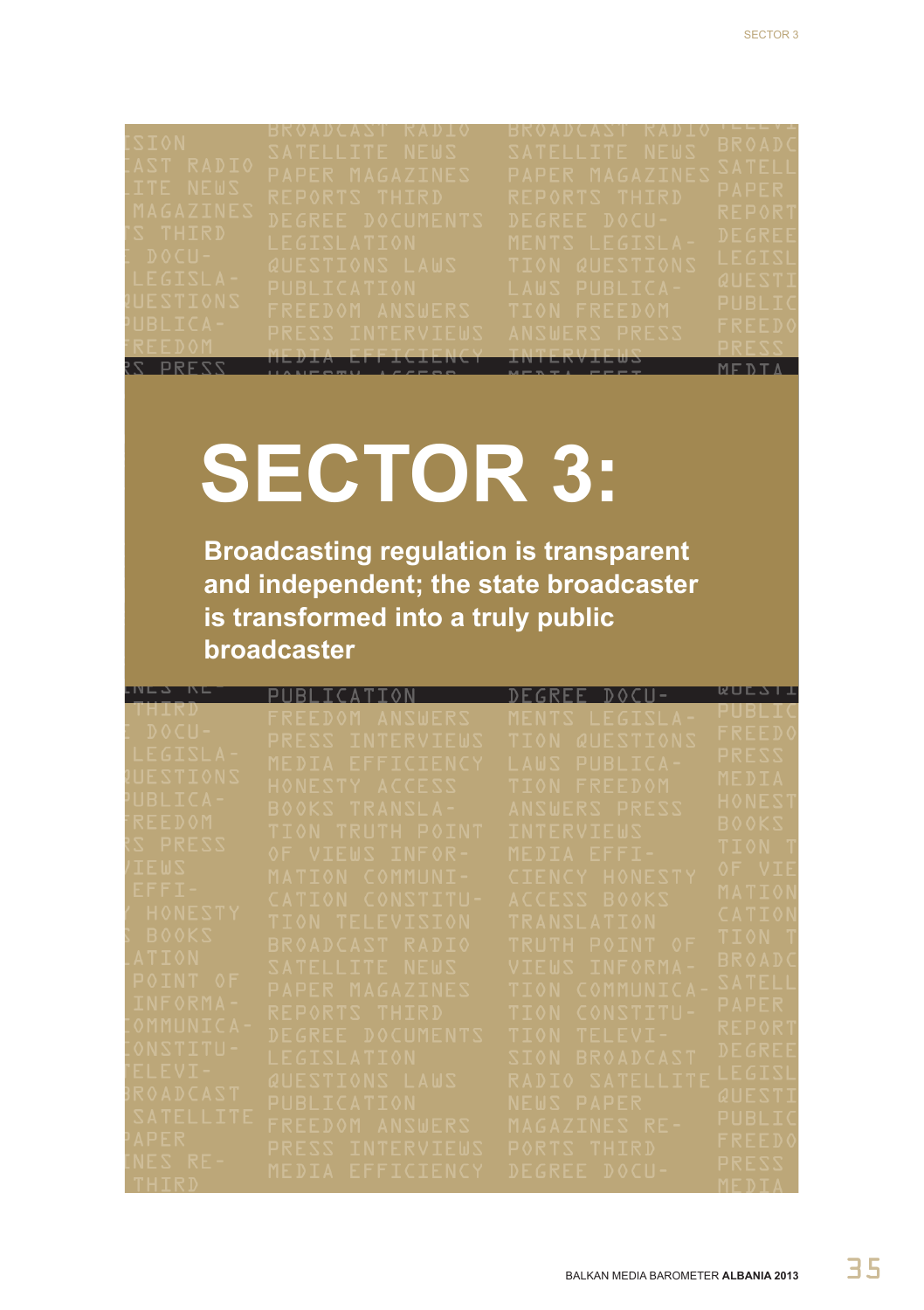**Broadcasting regulation is transparent and independent; the State broadcaster is transformed into a truly public broadcaster.**

## **3.1 Broadcasting legislation has been passed and is implemented that provides for a conducive environment for public, commercial and community broadcasting.**

As a rule in Albania regulation has followed, rather than anticipated media on the ground. The first commercial TV station emerged in 1995, while the regulation on electronic media passed in 1998 and the regulatory authority was established only in 2000. Similarly, the first digital multiplex started operating in 2004, in the absence of the law. Currently there are three multiplexes, a Strategy on Digital Switchover and the Law on Audiovisual Media, but licensing process of the multiplexes has been slow.

The Parliament approved in 2013 the Law on Audiovisual Services, which replaced the broadcasting law. Both political wings agreed on the content of the law, with the exception of the formula on election of regulatory authority and the Steering Council of public broadcaster. This law tackles aspects that have been missing in previous regulation, such as licenses for digital broadcasting, the establishment of councils of viewers, a more interactive relation with the public and public broadcaster, etc. In addition, the law addresses the licensing of community media, which was lacking in previous legislation.

With the passing of this new law, the legal environment for broadcasting is considered generally adequate. Panelists all agreed that the true test of the legislation will be its implementation, which often faces challenges. The general problems with law enforcement have also affected the regulator and the media landscape. Operators are often late in paying their dues to the regulator. There is illegal occupation of frequencies and broadcasting rights are far from implemented. In addition, enforcement of fines on the operators is a lengthy and weak process, in view of the overall shortcomings the process has in the country. All of these factors might affect the way the legislation is implemented in the future.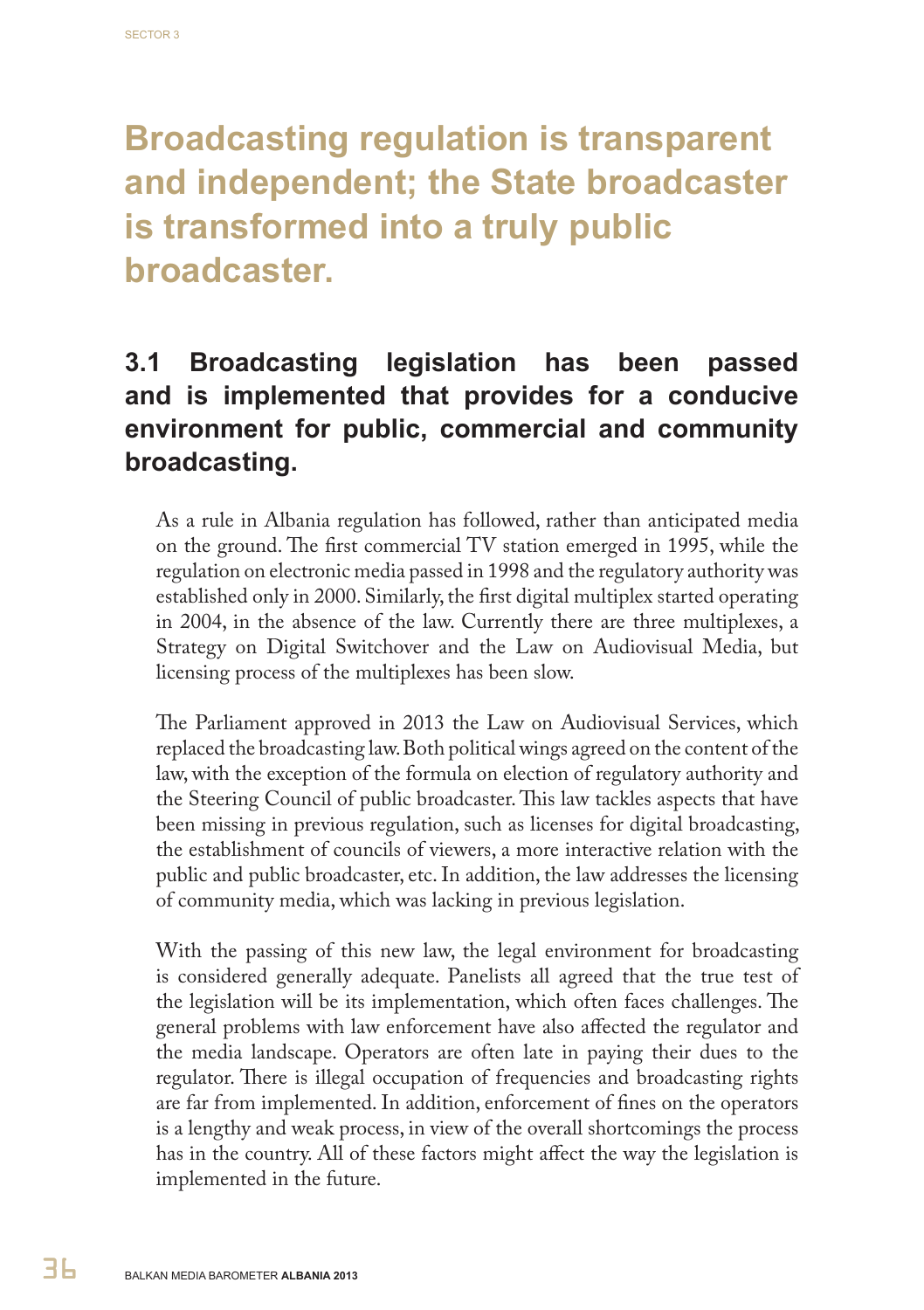

## **3.2 Broadcasting is regulated by an independent body adequately protected by law against interference whose board is appointed – in an open way - involving civil society and not dominated by any particular political party.**

According to the Law on Audiovisual Media the regulatory body for audiovisual media is the Authority on Audiovisual Media. Article 8 states that AMA is composed of its Chairman, Deputy Chairman and 5 members. Eligibility to AMA is limited to citizens with no less than 10 years of experience in the areas of media, broadcasting, content, media technology, competition, Albanian language development, art, vulnerable groups, law, technological development, consumer protection. Excluded from membership into AMA are the following persons $12$ :

- members of political parties and associations;
- candidates for MP or MP in the last two parliamentary terms;
- candidates for local government units in last elections or Mayors;
- members of Council of Ministers or prefects for the last three years;
- members of the Council of Complaint or AKEP (including employees);
- owners of shares in commercial associations related to audiovisual media, advertisement, content production, electronic communication networks, members of directing or advisory bodies to these associations.

<sup>12</sup> Law 97/2013, Art.7.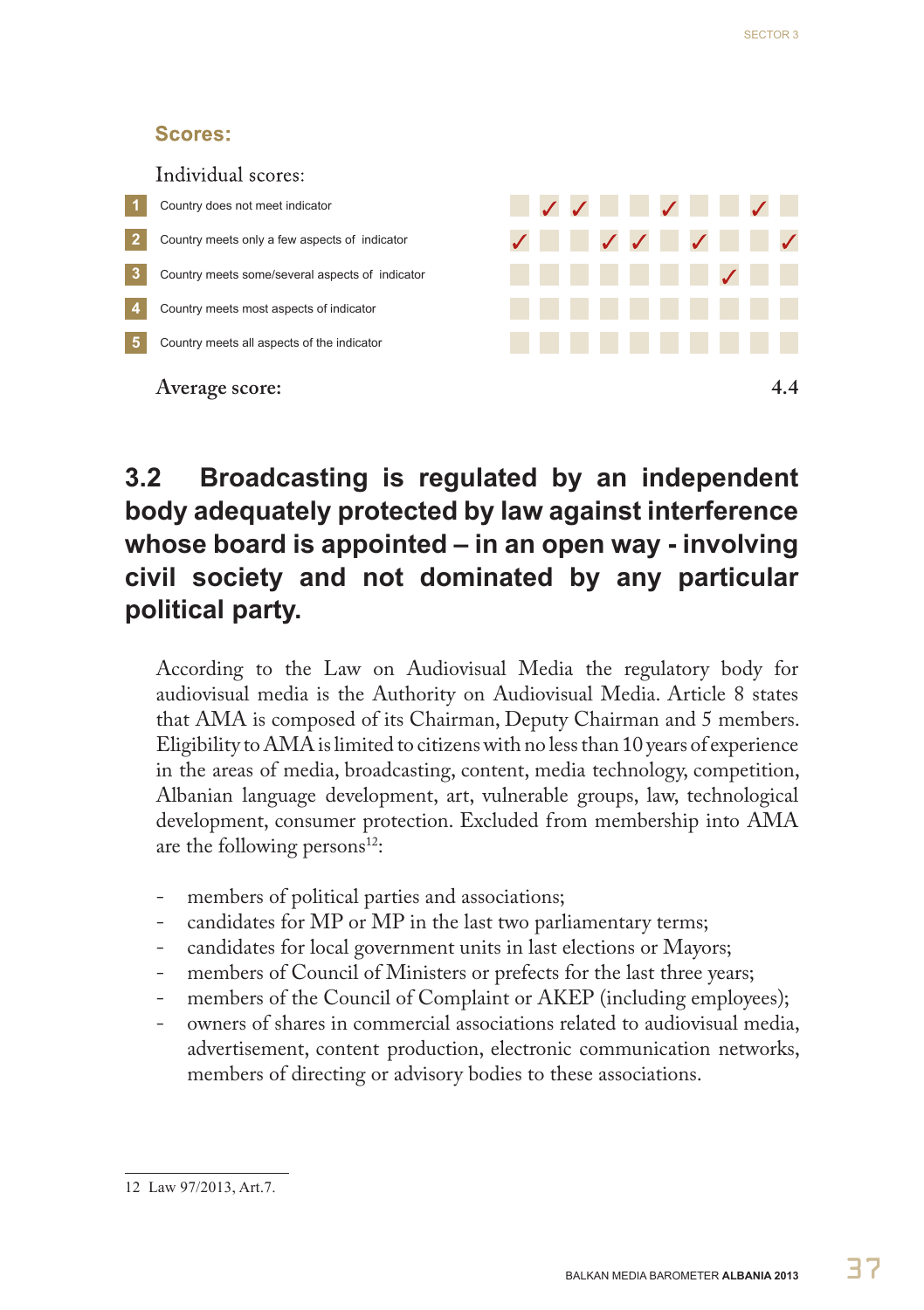AMA members are elected by the parliament, who shortlists candidates from proposals made by associations of electronic media, those of print media, academic staff from the branches of electronics, law, journalism, or Chamber of Lawyers. Human rights organizations, especially those on children's rights or representing persons with limited capabilities can also propose candidates. Then, the opposition and the ruling majority MPs in the Parliamentary Media Commission take turns in short listing candidates for each vacant post, who then are voted in the plenary session.

In theory this manner of appointments invites a wide participation from civil society organizations. However, they only have the power to nominate candidates. In practice there are continuous allegations that civil society choices are affected by politics and in fact the candidates are political nominations. The transparency of the process is also questionable, especially the criteria on which MPs shortlist the candidates. The panelists agreed that the choice in the end is dictated by the ruling majority and consequently the regulator is politically dominated. In addition, the regulator is then accountable to the parliament, rather than the organizations that nominate candidates, which creates a direct link between politicians and members of the regulator.

#### **Scores:**



## **3.3 The body regulates broadcasting services and licences in the public interest and ensures fairness and a diversity of views broadly representing society at large.**

Licenses are granted after submission of applications from operators, following open calls and tenders, depending on the kind of license. There are different kinds of licenses, based on area of coverage, service provided, the nature of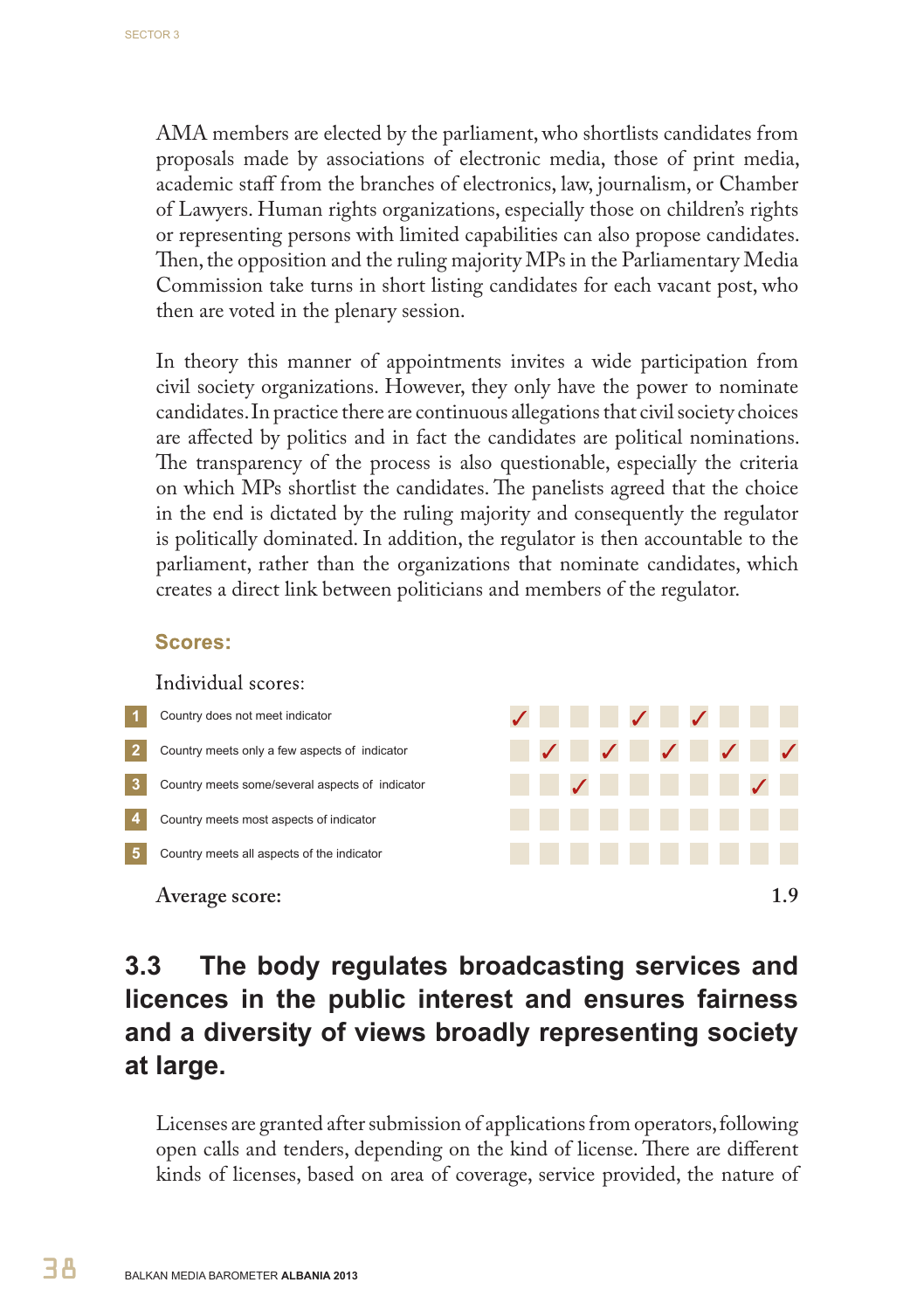the medium, content authorization, etc. Maximum validity of the license is 15 years. The license application requirements are rather detailed, including financial data, program design, list of administrators, anticipated budgets, list of Management Board, information on shareholders, etc.

In general the process of issuing licenses has not experienced any problems and transparency has been satisfactory. There have been no significant complaints on granting of licenses recently. Even though there are claims that some of the licenses have been granted based on political criteria, one of the panelists dismissed those as politically biased, stating that "whoever did need a license has received it."

The definition of public interest is something that Albanian society struggles with and consequently it is difficult to establish whether the regulator has acted on public interest in its activity. "The notion of public interest is foreign to us as a society; there are many interests at play here, which are not public and in general they prevail." However, panelists agreed that the licenses have not been denied on any unfair grounds.

The legislation did not particularly favor minority media or community ones, which changes with the new law on audiovisual media. However, it is too soon to tell the effects of the new law. The regulator has provided licenses in the past for minority media, but they have struggled financially and have not survived.

#### **Scores:**

- Country does not meet indicator
- Country meets only a few aspects of indicator **2**
- Country meets some/several aspects of indicator **3**
- Country meets most aspects of indicator **4**
- Country meets all aspects of the indicator **5**

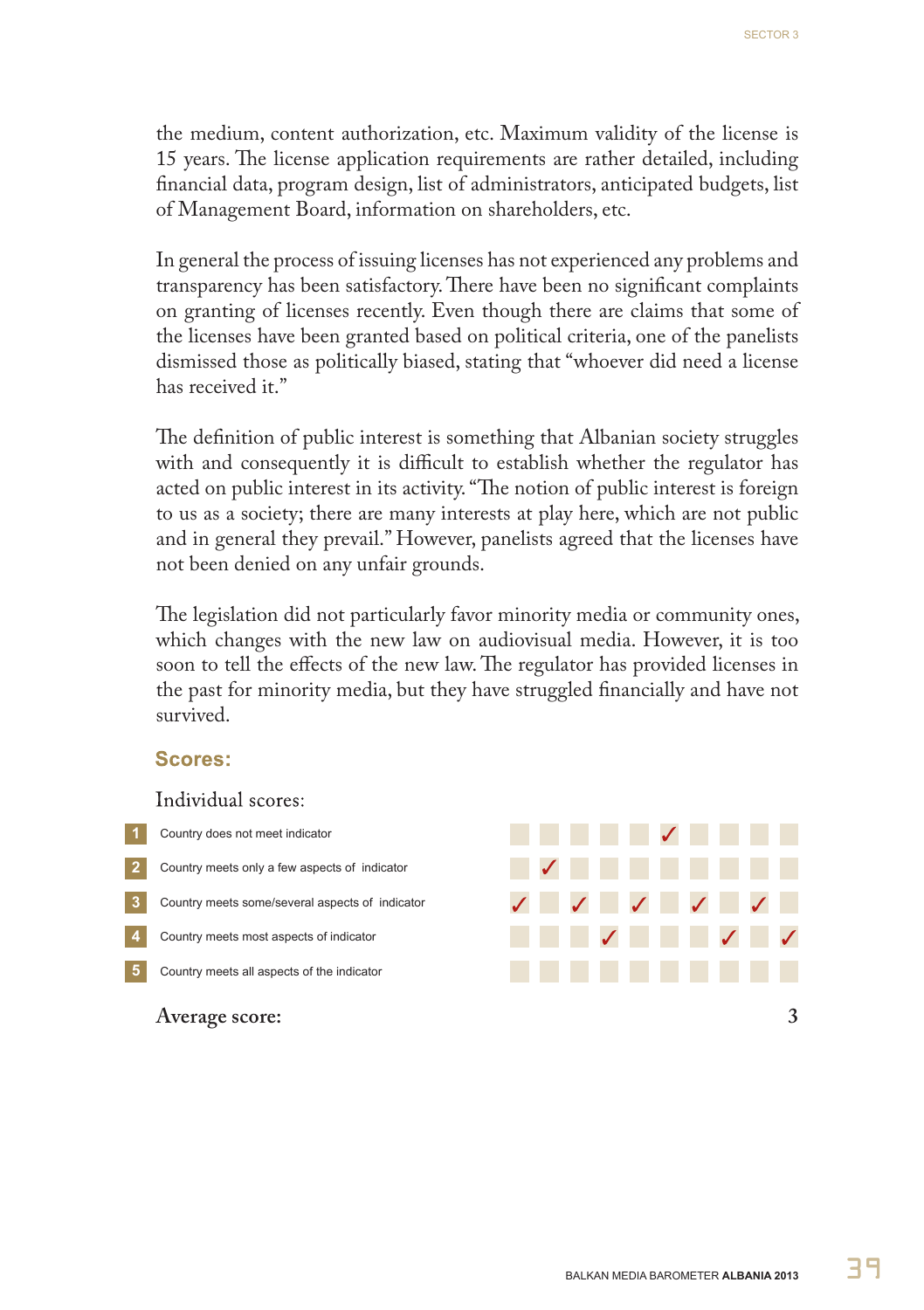## **3.4 The state/public broadcaster is accountable to the public through a board representative of society at large and selected in an independent, open and transparent manner.**

The highest governing body of the public broadcaster RTSH is its Steering Council, according to the Law on Audiovisual Media. Its members are elected in the same way as the regulator. The members should have no less than 10 years of experience in the areas of media, broadcasting, content, media technology, competition, Albanian language development, art, vulnerable groups, law, technological development, consumer protection, etc. They are proposed by civil society organizations, academia, and professional organizations.

The members are elected by the parliament, who shortlists candidates from proposals made. Members of the Parliamentary Commission on Media select the candidates for vacant posts, taking turns in accordance with their political affiliation. The remaining candidates are voted in the plenary session.

Even though in theory many associations, working in different fields, have the right to propose members to the Steering Council of RTSH, in practice the opinion that most candidates are political ones prevails. Since at the end the members of the Parliamentary Commission on Media shortlist the candidates, the chances are they will advance the most politically favorable candidates rather than the most professional ones. As a result, the Steering Council is hardly representative of the society, but rather a reflection of the division in the parliament and the respective preferences. Moreover, the council is transparent and accountable only to the parliament, when reporting annually. Transparency over its members and their work most of the time is scarce.

#### **Scores:**

- Country does not meet indicator **1**
- Country meets only a few aspects of indicator **2**
- Country meets some/several aspects of indicator **3**
- Country meets most aspects of indicator **4**
- Country meets all aspects of the indicator **5**

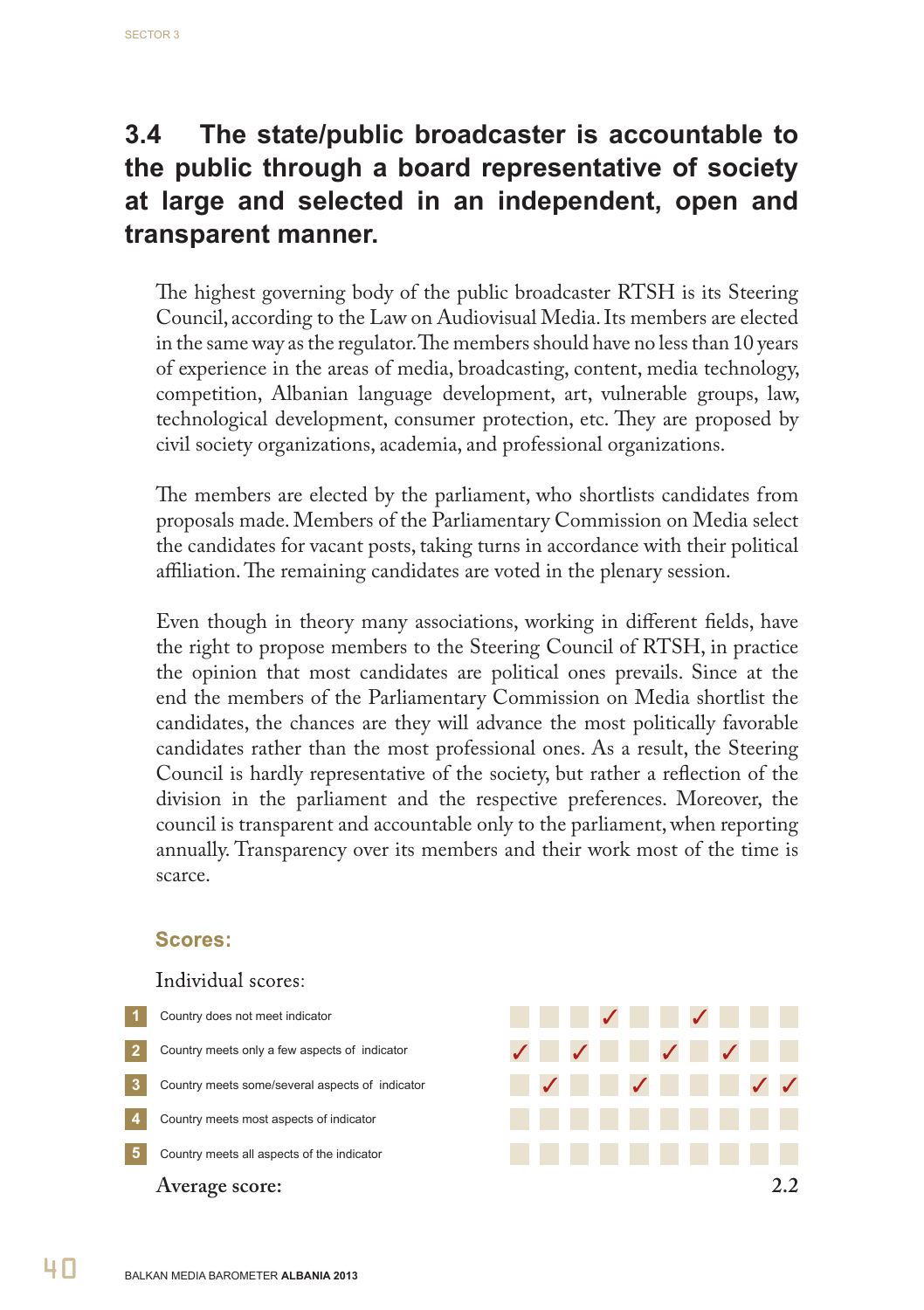**3.5 Office bearers with the State and political parties, as well as those with a financial interest in the broadcasting industry, are excluded from possible membership on the board of the state/public broadcaster.**

There are limitations on eligibility of members of the Steering Council of RTSH. Members of the Council cannot be<sup>13</sup>:

- members of political parties and associations;
- candidates for MP or MP in the last two parliamentary terms;
- candidates for local government units in last elections or Mayors;
- members of Council of Ministers or prefects for the last three years;
- members of the Council of Complaint or AKEP (including employees.)

At first sight the legal limitations are satisfactory in barring membership to candidates with a political or financial interest in the Steering Council of RTSH. However, while the criteria might be respected formally, political support is essential to being elected in these posts (see above indicator.) In addition, some of the panelists pointed out that it is difficult to monitor the application of financial interest and its relation to the job as member of the council.

#### **Scores:**



<sup>13</sup> Law On Audiovisual Media, 97/2013 , Art.97.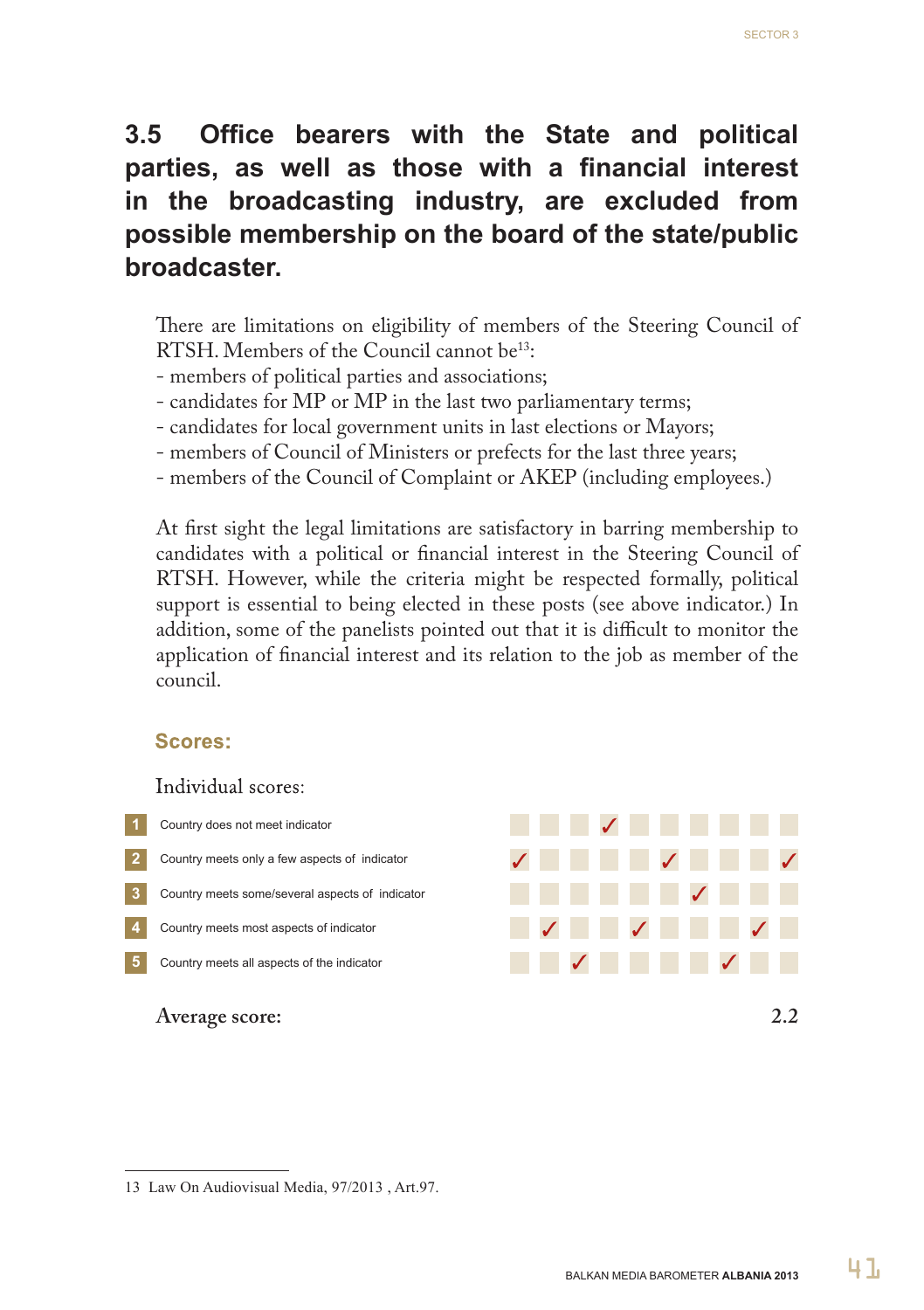## **3.6 The editorial independence of the state/public broadcaster from political influence is guaranteed by law and practiced.**

The law guarantees independence of all broadcasters, not just public broadcaster. In its guiding principles on broadcasting the Law on Audiovisual Media states: "Audiovisual broadcasting activity shall ensure objective information to the public by accurately presenting facts and events and by respecting the free formation of opinions."14 In addition, the mission statement in the same law for the public broadcaster notes that RTSH: "is committed to an impartial coverage of the local and international news."15

However, in practice this is never implemented. Internal guidelines on reporting or other mechanisms have never been developed by the staff of the public broadcaster. The news and current affairs, with a few brief exceptions, are under direct pressure of rotating governments. While the opposition is certainly present in these programs, it is not given the same attention as the ruling majority, neither in time, nor in quality. Impartiality of these programs in terms of information chosen and nuances is also highly questionable.

#### Scores:



<sup>14</sup> Art.4.

<sup>15</sup> Art.91.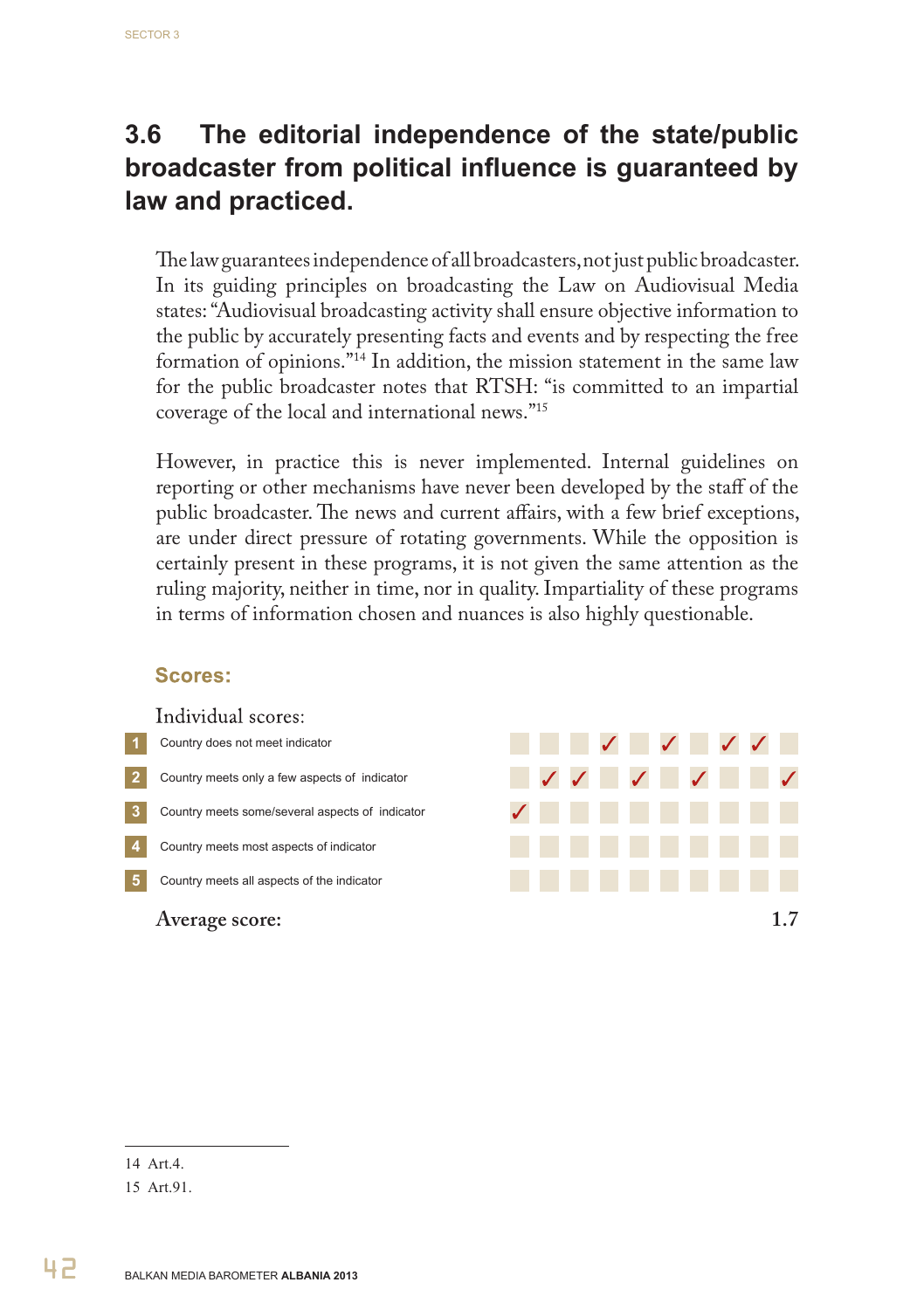## **3.7 The state/public broadcaster is adequately funded in a manner that protects it from arbitrary interference through its budget and from commercial pressure.**

The public broadcaster is funded from several sources<sup>16</sup>:

- a) The service fees for the use of television set;<br>b) contracts with third parties for various trans
- b) contracts with third parties for various transmissions, utilizing its free technical capacities;
- c) other program services;<br>d) marketing of musical pr
- marketing of musical productions, video and audiocassettes, books, newspapers, and magazines related to its programs;
- e) activities of public performances;<br>f) other activities set forth in the R'
- f) other activities set forth in the RTSH statute;<br>g) advertisements and publication of other paid r
- g) advertisements and publication of other paid messages;
- sponsorships and donations;
- i) sale of RTSH programs;<br>i) funds from the state bud
- funds from the state budget.

The procedure of collecting and transferring the correct amount of the license fee has been a continuous complaint of the public broadcaster, in addition to the existing difficulties in collecting this fee, which is paid through the electricity bills.

Even though the budget of the public broadcaster seems to have improved through the years, there are still uncertainties regarding its future operations, especially at the eve of digital switchover. While RTSH has improved its internal production line equipment, the building of transmission networks has yet to start, depending on government funding and decisions. Moreover, the panelists agreed that the budget that the public broadcaster receives now, from state or other sources, is not enough to counteract the pressure on its independence. It was also suggested that the budget could be planned in a period of several years, in order to relieve political pressure and provide a period of more certain and professionally-oriented planning in programs and reform of the broadcaster.

<sup>16</sup> Law On Audiovisual Media, 97/2013, Art.113.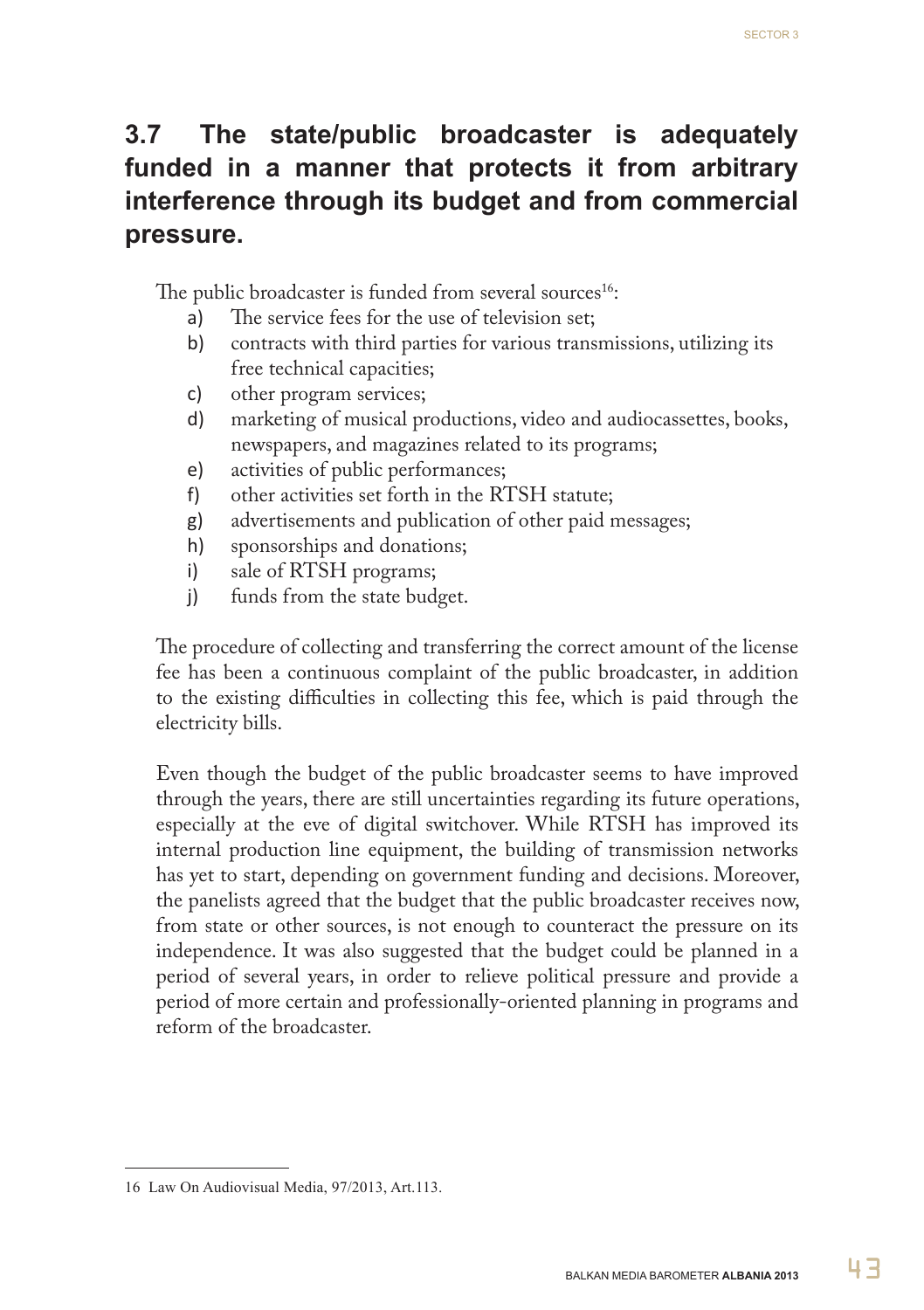#### Scores: Individual scores: Country does not meet indicator **1** $\mathcal{L}$ Country meets only a few aspects of indicator **2** Country meets some/several aspects of indicator **3** Country meets most aspects of indicator **4** Country meets all aspects of the indicator **5 Average score: 2.2**

#### **3.8 The state/public broadcaster is technically accessible in the entire country.**

The signal of the public broadcaster reaches about 87% of the country<sup>17</sup>, which is approximately 90% of the population. Its second program covers only 47% of the territory, while by law it should cover 90%. The panelists pointed out that this is in breach of the law, even though none of the other national televisions has reached the percentage of territory required by law. There are problems in some remote areas especially. The coordination with local government units on the maintenance of premises and equipment has also been difficult.

With the imminent switchover to digital broadcasting the situation is expected to change positively in terms of coverage of signal.



<sup>17</sup> Annual Report of KKRT 2012.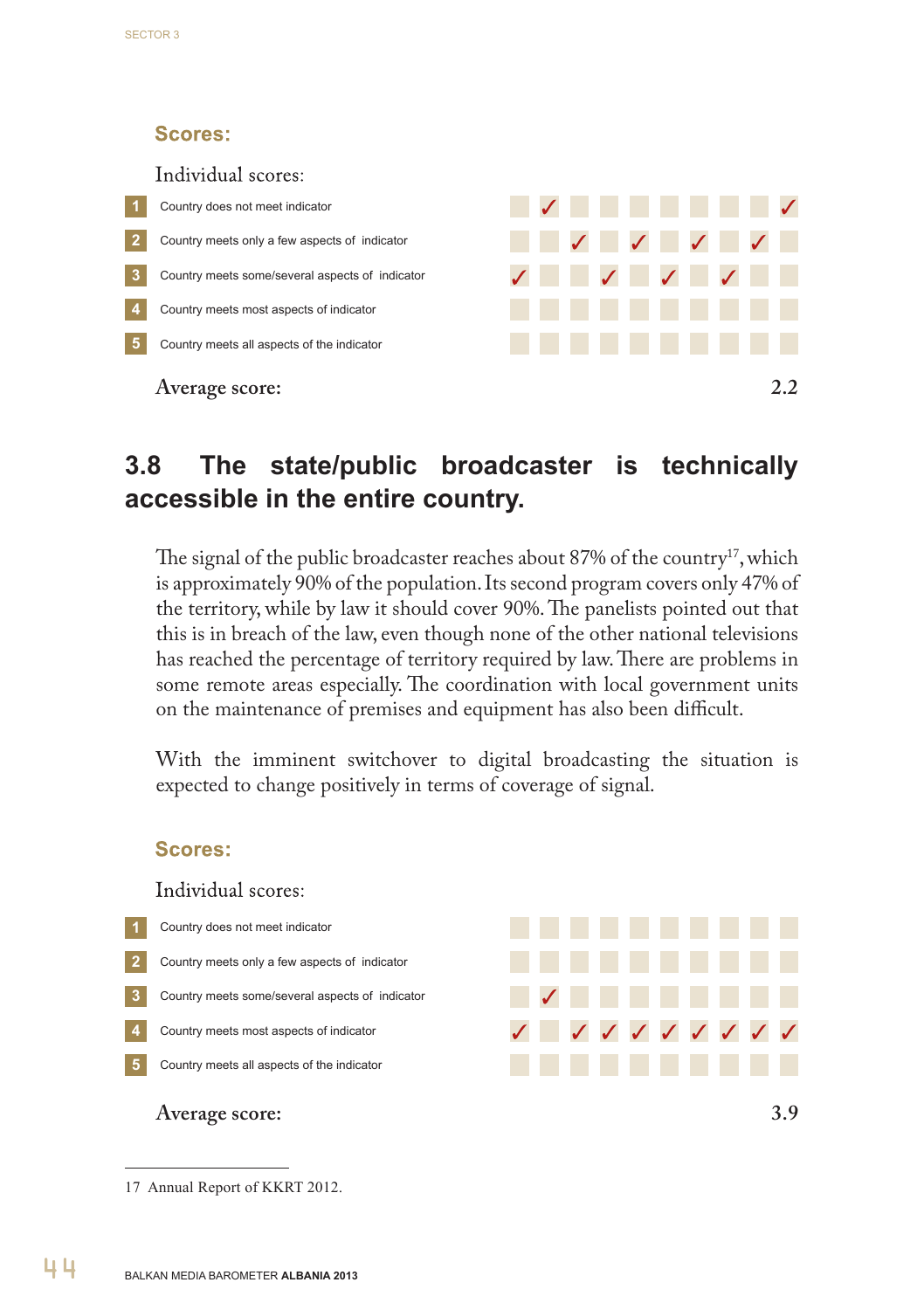## **3.9 The state/public broadcaster offers diverse programming formats for all interests.**

According to the Law on Audiovisual Media the public broadcaster is expected to "deliver programs that reflect the listeners and viewers of all ages, the diversity of Albanian life. The RTSH shall prepare qualitative programs of value, in order to enrich the mental and spiritual world of the people."18 The public broadcaster has attempted to fulfill part of its legal requirements and the general obligation to produce programs that are of interest to all social groups, ages, religions, and ethnic backgrounds. In this respect there are attempts to produce diverse programs, which normally lack in other commercial stations. These include children programs, programs on education, agriculture, on social topics, etc.

However the offer of a rich content is counteracted by competition with commercial TV stations, financial struggle, and the legacy of culture and programs produced by this television before the 90s. So, while there are serious attempts to offer qualitative and rich content, the quality is debatable. "There is enough diversity in programming, but the manner of doing the programs still has nuances of socialist realism in some cases," said one of the panelists. In addition, the public broadcaster is increasingly turning to program formats that are characteristic of commercial TV stations, falling into the trap of tabloidization.

#### **Scores:**

- Country does not meet indicator Country meets only a few aspects of indicator Country meets some/several aspects of indicator Country meets most aspects of indicator **2 3 4 1**
- Country meets all aspects of the indicator **5**



<sup>18</sup> Law On Audiovisual Media, 97/2013, Art.91.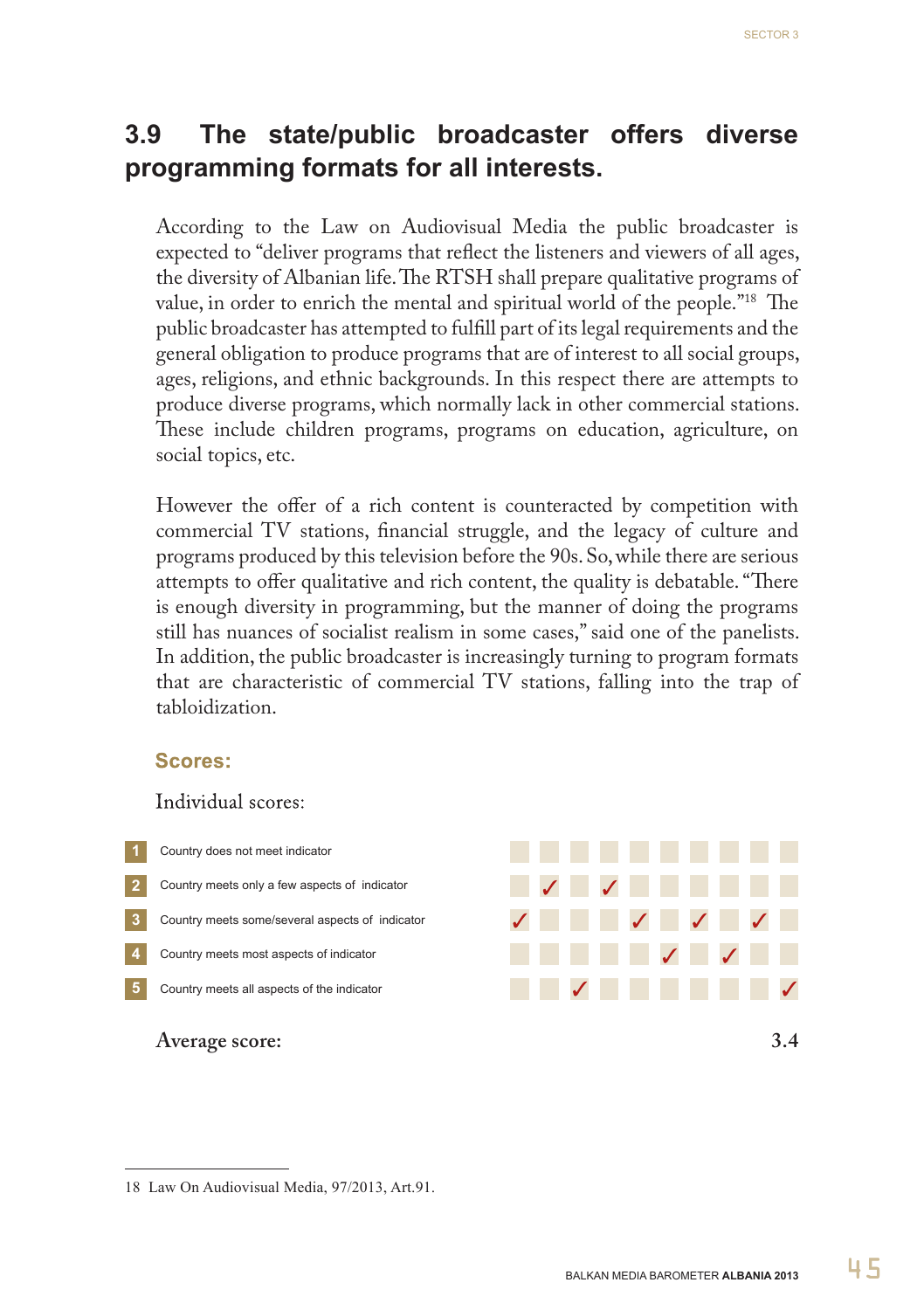## **3.10 The state/public broadcaster offers balanced and fair information in news and current affairs, reflecting the full spectrum of diverse views and opinions.**

The public broadcaster's information in news and current affairs is rarely balanced or fair. This is evident both in monitoring from the regulator quantitatively and the general observations. According to monitoring by the regulator in 2012 the news edition of TVSH devoted almost 60% of the time to reports on government and Prime Minister and only 9% to the main opposition party<sup>19</sup>. "If the main news editions starts with the Facebook statuses of opposition parties, so much for independence and balance of the television," one of the panelists noted.

Although it is difficult to speak of independent media in the country, compared to the public broadcaster most panelists believed that some private TV stations are significantly more balanced in their information and news current affairs.

#### **Scores:**

Individual scores:



## **3.11 The state/public broadcaster offers as much diverse and creative local content as economically achievable.**

There is no adequate monitoring effort to see if the public broadcaster's content is diverse and fairly represents local content. In addition, there are no specific quotas in the legislation for the public broadcaster. The law states only

<sup>19</sup> See Annual Report of KKRT, 2012.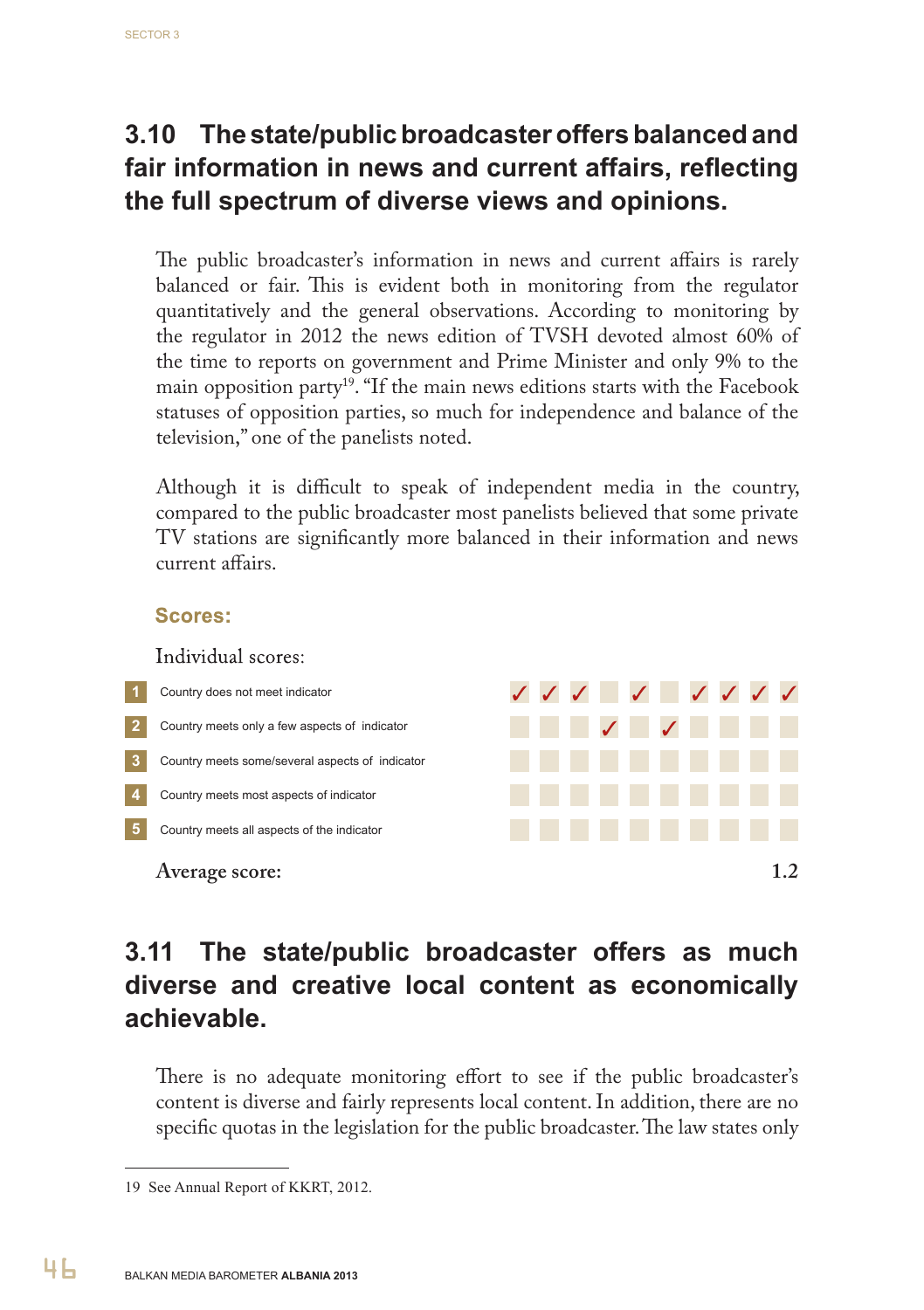that the content should be diverse and represent all social, ethnic, and cultural groups in the society, failing to establish any more specific guidelines. The Statute of the public broadcaster does not attempt to be more specific in this regard, either. While the exact percentages are missing, the public broadcaster claims that ratio of self-produced programs to bought programs has increased over the years.

#### Scores:



## **3.12 Community broadcasting enjoys special promotion by the government given its potential to broaden access by communities to the airwaves.**

There is no special promotion by the government for community broadcasting or any other kind of broadcasting. There are some radios that are owned by and promote specific religious or ethnic groups, but they do not receive any special treatment by the state or the regulator.

#### Scores:

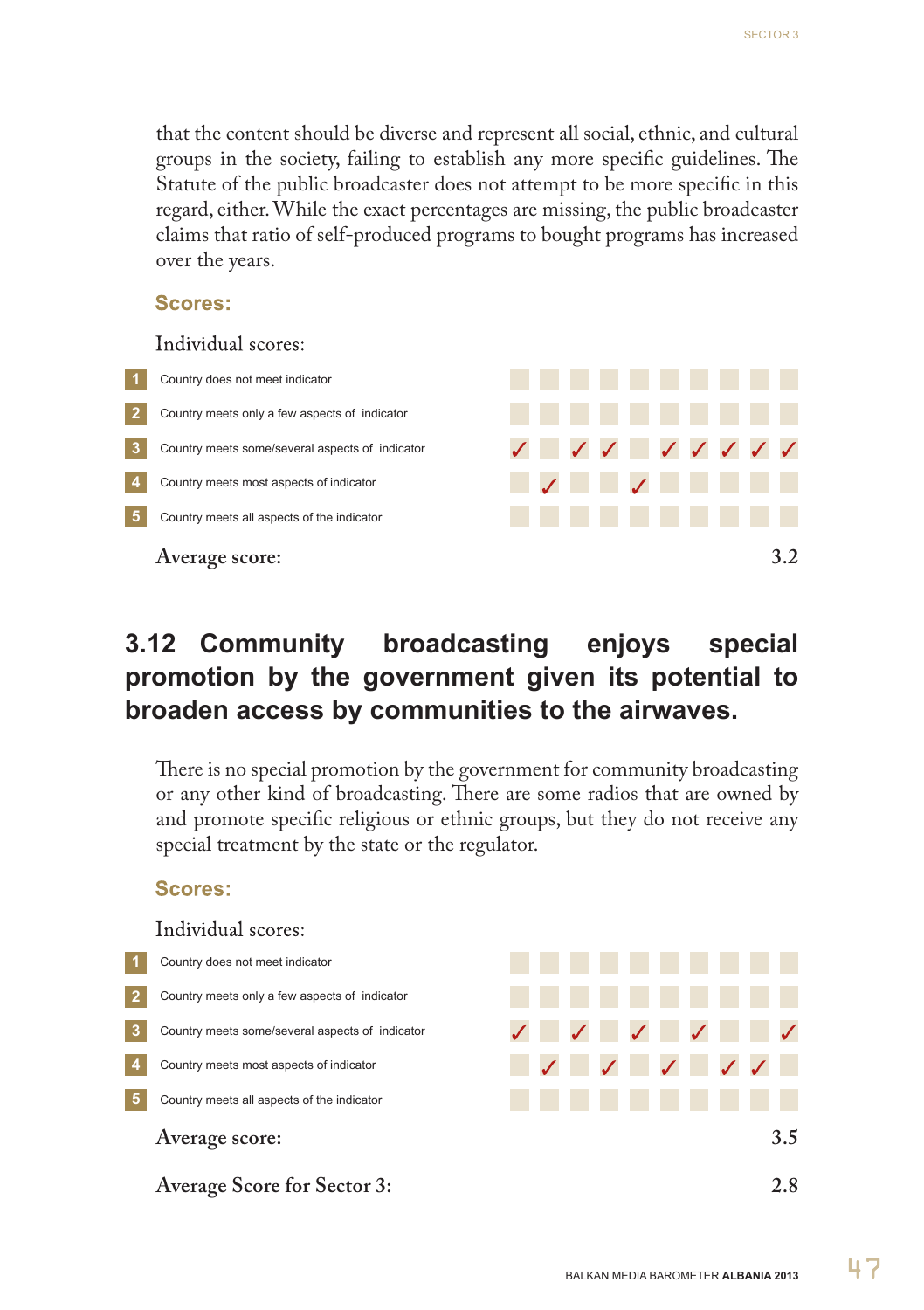SECTOR 3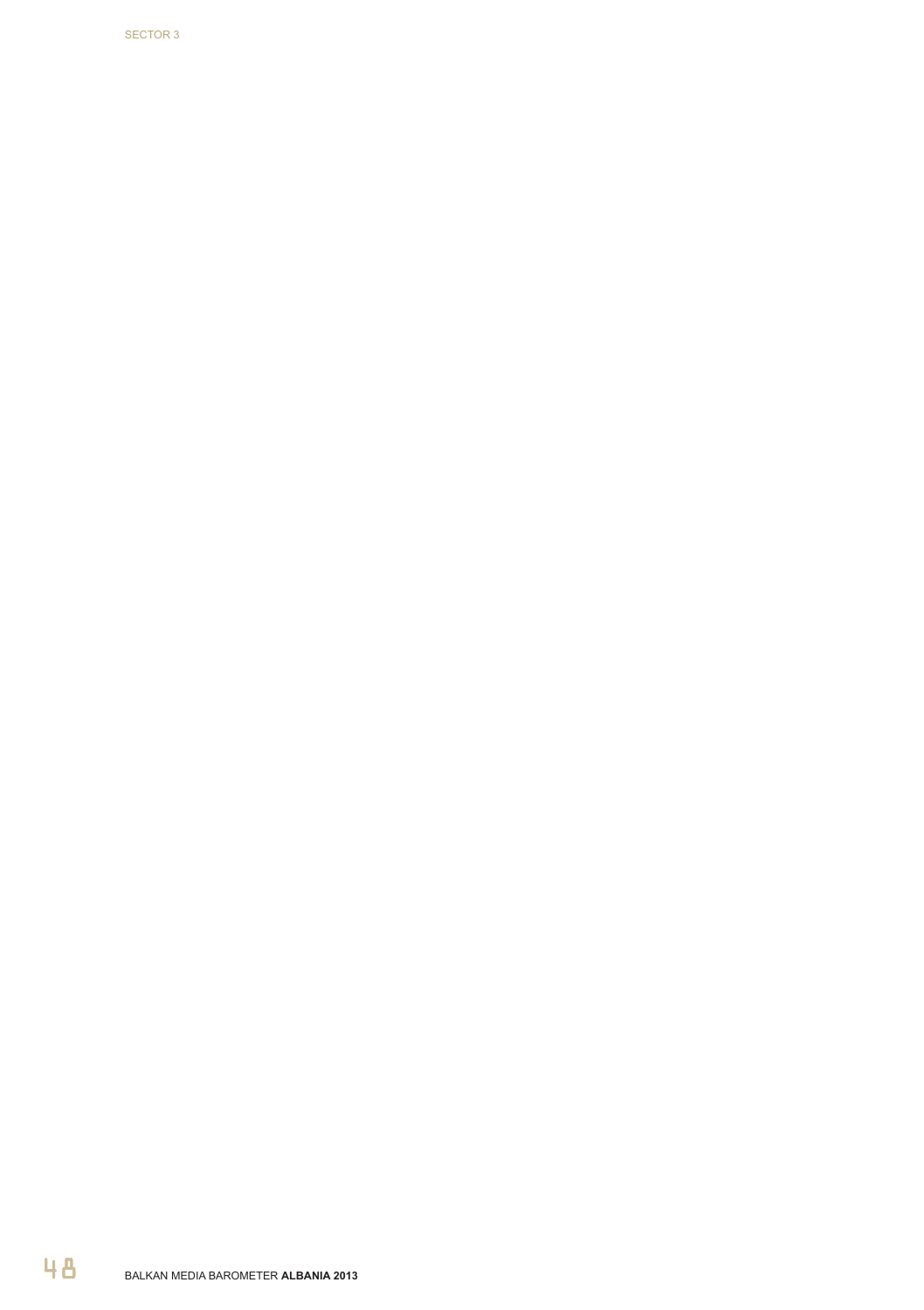|                  | DRVADLASI RADIV                                 | BRVADLASI NAD          |                    |
|------------------|-------------------------------------------------|------------------------|--------------------|
| SION -           | SATELLITE NEWS                                  | SATELLITE NEWS         | <b>BROAD</b>       |
| AST RADIO        | PAPER MAGAZINES                                 | PAPER MAGAZINES SATELL |                    |
| ITE NEWS         | REPORTS THIRD                                   | REPORTS THIRD          | <b>PAPER</b>       |
| MAGAZINES        | DEGREE DOCUMENTS                                | DEGREE DOCU-           | <b>REPORT</b>      |
| S THIRD          | <b>LEGISLATION</b>                              | MENTS LEGISLA          | <b>DEGREE</b>      |
| DOCU             | <b>QUESTIONS LAWS</b>                           | TION QUESTIONS         | LEGISL             |
| <b>LEGISLA</b>   |                                                 |                        | QUESTI             |
| <b>UESTIONS</b>  | PUBLICATION                                     | LAWS PUBLICA.          | PUBLI <sub>(</sub> |
| <b>UBLICA</b>    | FREEDOM ANSWERS                                 | TION FREEDOM           | FREED              |
| PEERAM<br>ᄾ⊏⊏ⅅ⋁∐ | PRESS INTERVIEWS<br>MENTA FEETATENAV INTERUIFUS | ANSWERS PRESS          | <b>PRESS</b>       |
| an nnrnn         | 11 L J J A C L I L L L L L I V L L              | -------------          |                    |

# **SECTOR 4:**

**The media practice high levels of professional standards**

| .NLS NL             | PHRITCATTON            | DEGREE DOCII-      | ᄧᄆᄃᅎᄀᄑ        |
|---------------------|------------------------|--------------------|---------------|
| <b>HTKD</b>         | <b>FREEDOM ANSWERS</b> | MENTS LEGISLA      | PUBLIC        |
| $DOCU$ –            | PRESS INTERVIEWS       | TION QUESTIONS     | <b>FREED0</b> |
| LEGISLA             | MEDIA EFFICIENCY       | LAWS PUBLICA       | <b>PRESS</b>  |
| UESTIONS            | <b>EXECUTE ACCESS</b>  | TION FREEDOM       | MEDIA         |
| UBLICA-             | BOOKS TRANSLA-         | ANSWERS PRESS      | HONEST        |
| REEDOM              | TION TRUTH POINT       | <b>INTERVIEWS</b>  | BOOKS         |
| S PRESS             | OF VIEWS INFOR-        | MEDIA EFFI-        | TION T        |
| IEWS                | MATION COMMUNI-        | CIENCY HONESTY     | OF VIE        |
| EFFI.               | CATION CONSTITU        | ACCESS BOOKS       | MATION        |
| HONESTY             | TION TELEVISION        | <b>TRANSLATION</b> | CATION        |
| BOOKS               | BROADCAST RADIO        | TRUTH POINT OF     | TION T        |
| <b>ATION</b>        | SATELLITE NEWS         | VIEWS INFORMA      | <b>BROADC</b> |
| POINT OF            | PAPER MAGAZINES        | TION COMMUNICA     | SATELL        |
| INFORMA             | REPORTS THIRD          | TION CONSTITU-     | PAPER         |
| OMMUNICA            | DEGREE DOCUMENTS       | TION TELEVI-       | <b>REPORT</b> |
| ONSTITU-            | LEGISLATION            | SION BROADCAST     | DEGREE        |
| ELEVI-              | QUESTIONS LAWS         | RADIO SATELLITI    | LEGISL        |
| ROADCAST            | PUBLICATION            | NEWS PAPER         | QUESTI        |
| SATELLITE           | FREEDOM ANSWERS        | MAGAZINES RE       | PUBLIC        |
| APER                | PRESS INTERVIEWS       | PORTS THIRD        | FREEDO        |
| NES RE <sub>'</sub> | MEDIA EFFICIENCY       | DEGREE DOCU-       | PRESS.        |
| THIRD               |                        |                    |               |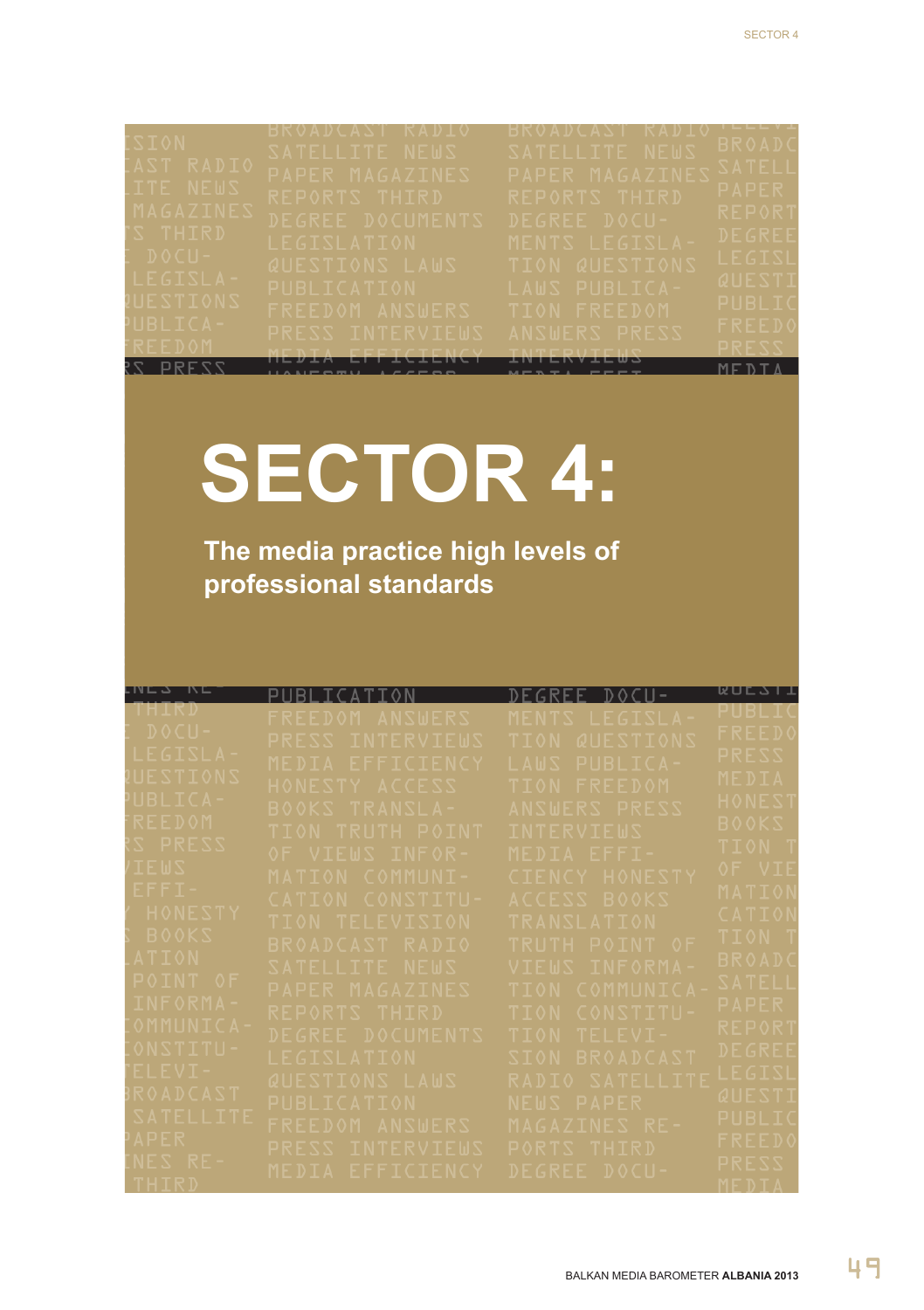# **The media practice high levels of professional standards**

## **4.1 The media follow voluntary codes of professional standards, which are enforced by self-regulatory bodies that deal with complaints from the public.**

The Code of Ethics of Albanian journalists was first drafted in 1996 by Albanian Media Institute, in cooperation with the main journalists' associations, but it was never formally endorsed by media outlets and its implementation was voluntary. The Code was revised thoroughly in 2006 after a process of consultation, but a self-regulatory body again failed to take root. The only experience of self-regulation in the country has been in a daily newspaper for several years, where an ethics bureau was established, but that also does not exist anymore.

In spite of the continuous improvement of ethical record and the general awareness on basic principles of ethics, the media outlets have found it difficult to commit to self-regulation. As a result, the public complaints are not addressed by the media through any intermediate mechanism, but rather only through direct confrontation or through lawsuits. Despite the absence of a formal commitment on ethics and professionalism, the mainstream media try to be ethical, while the panelists agreed that the situation with online media is markedly different.

Recently some of the main newspapers have been involved in a self-regulation initiative, which aims to establish readers' ombudsmen in these newsrooms. The public reaction has been scarce, indicating the lack of culture of selfregulation and accountability both among the media outlets and among the public. "The public pressure on ethics is very weak, as people react only when they are affected personally. You make mistakes and sometimes do not even understand it, as no one holds you accountable," said one of the panelists.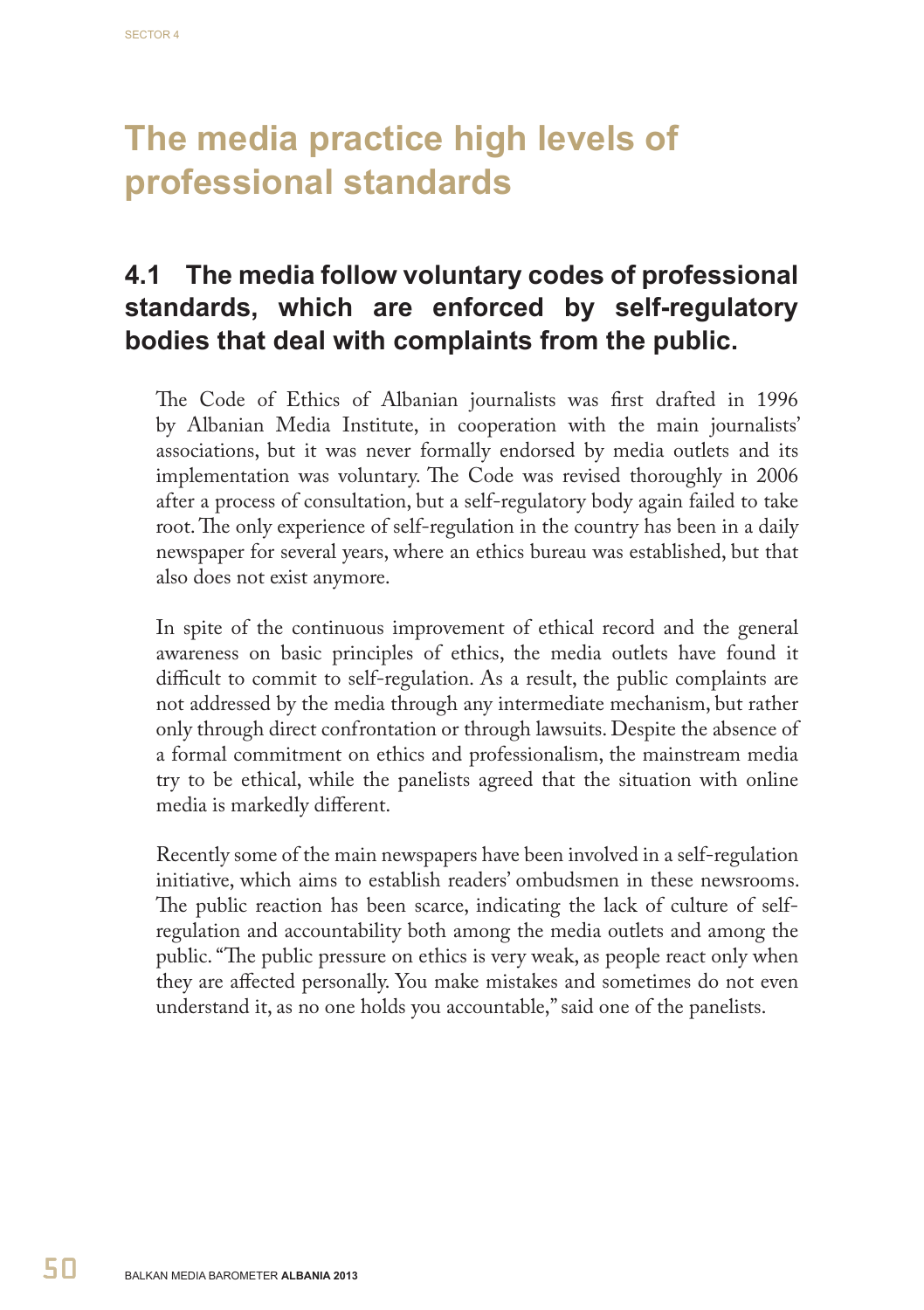

## **4.2 The standard of reporting follows the basic principles of accuracy and fairness.**

Overall the media attempt to base their reports on the basic principles of accuracy and the situation has compared to the early stages of the transition from communist regime. Problems with accuracy persist though, for complex reasons: shortage of staff, excessive reliance on press releases, and weak culture of the need to verify the information from several sources and check the facts thoroughly. The problems with accuracy are even greater with the news coming from remote areas. Caught in a race on which media gives the news first, accuracy of information is often the first victim. However, the panelists agreed that the situation has significantly improved and that the shortage of staff due to economic problems, especially for print media, is the main cause, rather than lack of professionalism.

Fairness is also respected to a large extent, especially in the mainstream media, in the news editions and in other programs. However, it is clear that the media outlets take sides from the political point of view. Media landscape is divided and polarized, mirroring the overall division of the society according to political affiliations. Even though mainstream media reflect the opinions and statements of all politicians, there are many nuances that point to preference of one side over the other.

51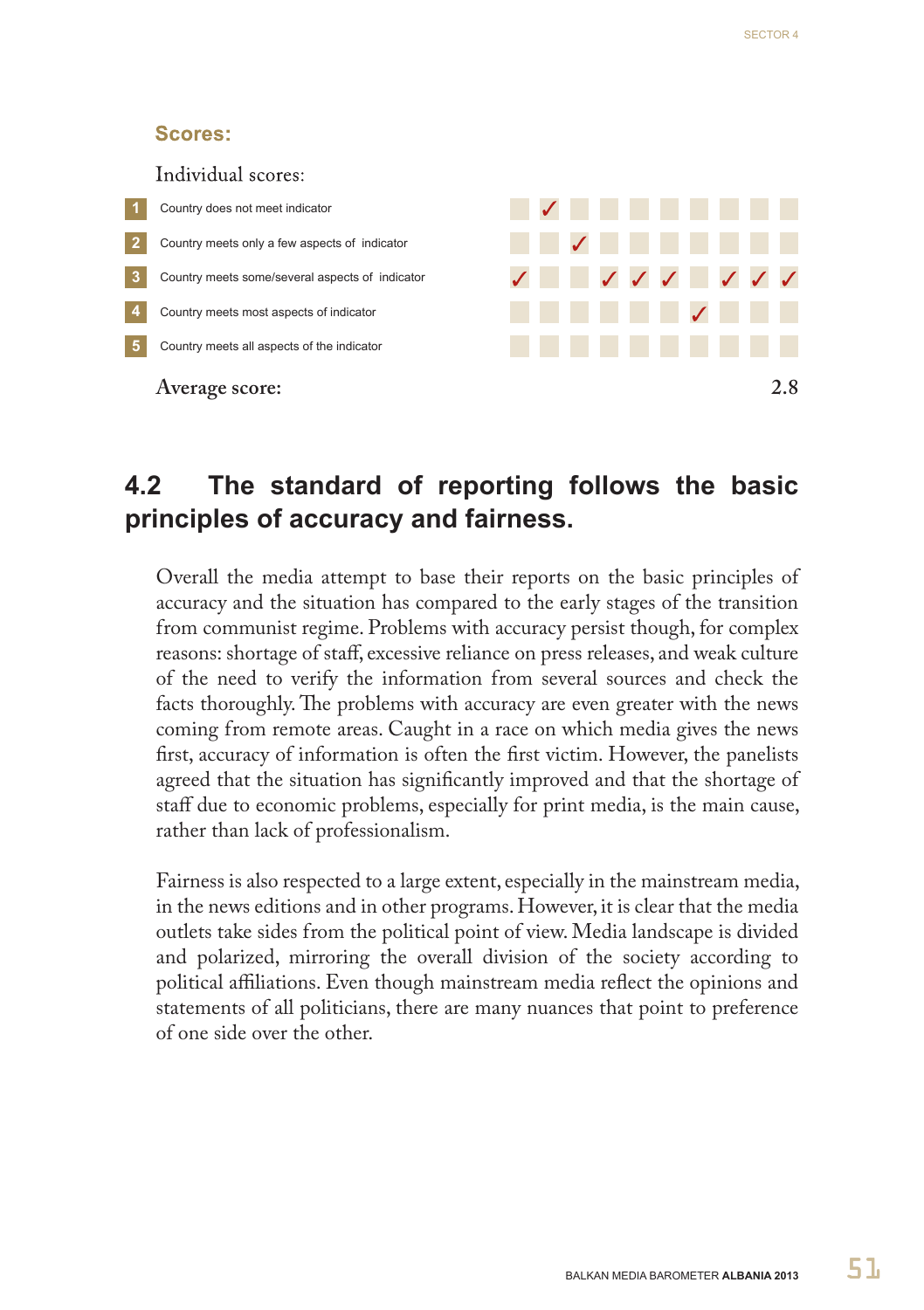#### Scores:

Individual scores:



## **4.3 The media cover the full spectrum of events, issues and cultures, including business / economics, cultural, local and investigative stories.**

The Albanian media cover a wide array of topics, but the quality of coverage is not always satisfactory. The large number of media outlets both in the capital and in other cities guarantees in itself a satisfactory coverage of events and topics. However, the panelists noted that the capital-based media, while claiming to be national, often relates to the capital and its population only, rarely focusing on other areas of the country. News from the districts often comes only in cases of crime reporting, which creates a distorted reality.

Recently a better profiling of the media is noticed, with the emergence of thematic channels, such as news or economy. However, this has to be followed up with a strong professional profiling of journalists, which is not always the case. Problems remain especially with investigative journalism, even though there are some well-established programs. Coverage of culture is also often done as a listing of events, remaining superficial.

Quality seems to be more difficult to achieve with the print media, reflecting the shortage of staff and the ongoing financial pressure for newspapers. "If a journalist has to fill up four pages of newspaper each day, what kind of quality can you expect?!" one of the panelists noted.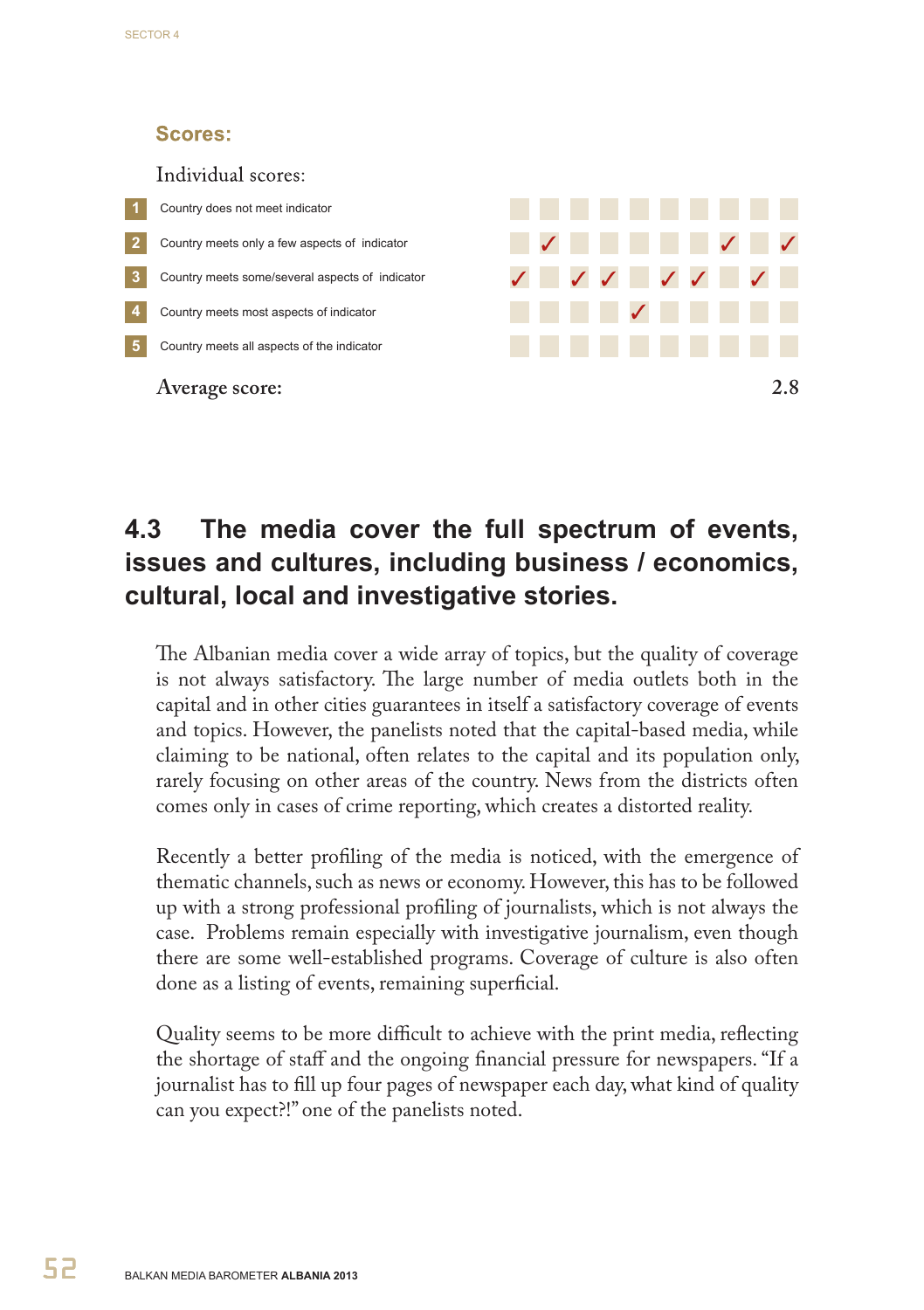

## **4.4 Equal opportunities regardless of race or ethnicity, social group, gender/sex, religion, disabilities and age are promoted in media houses.**

There are no statistics on the characteristics of media employees in terms of gender, race, age, or other features. The appointment procedure is made directly through the management, with no merit-based competition, which would also promote equal opportunities. The general opinion is that there is a high number of female employees, but they rarely serve as directors or managers. However, according to the panelists age is one of the main factors for discriminating against employees, as it is hard to hire a journalist over 40. Overall, there is no open discrimination in employment in the media, but policies on equal opportunities or in positive discrimination are also absent.

#### **Scores:**

#### Individual scores:

Country does not meet indicator Country meets only a few aspects of indicator Country meets some/several aspects of indicator Country meets most aspects of indicator Country meets all aspects of the indicator **2 3 4 5**



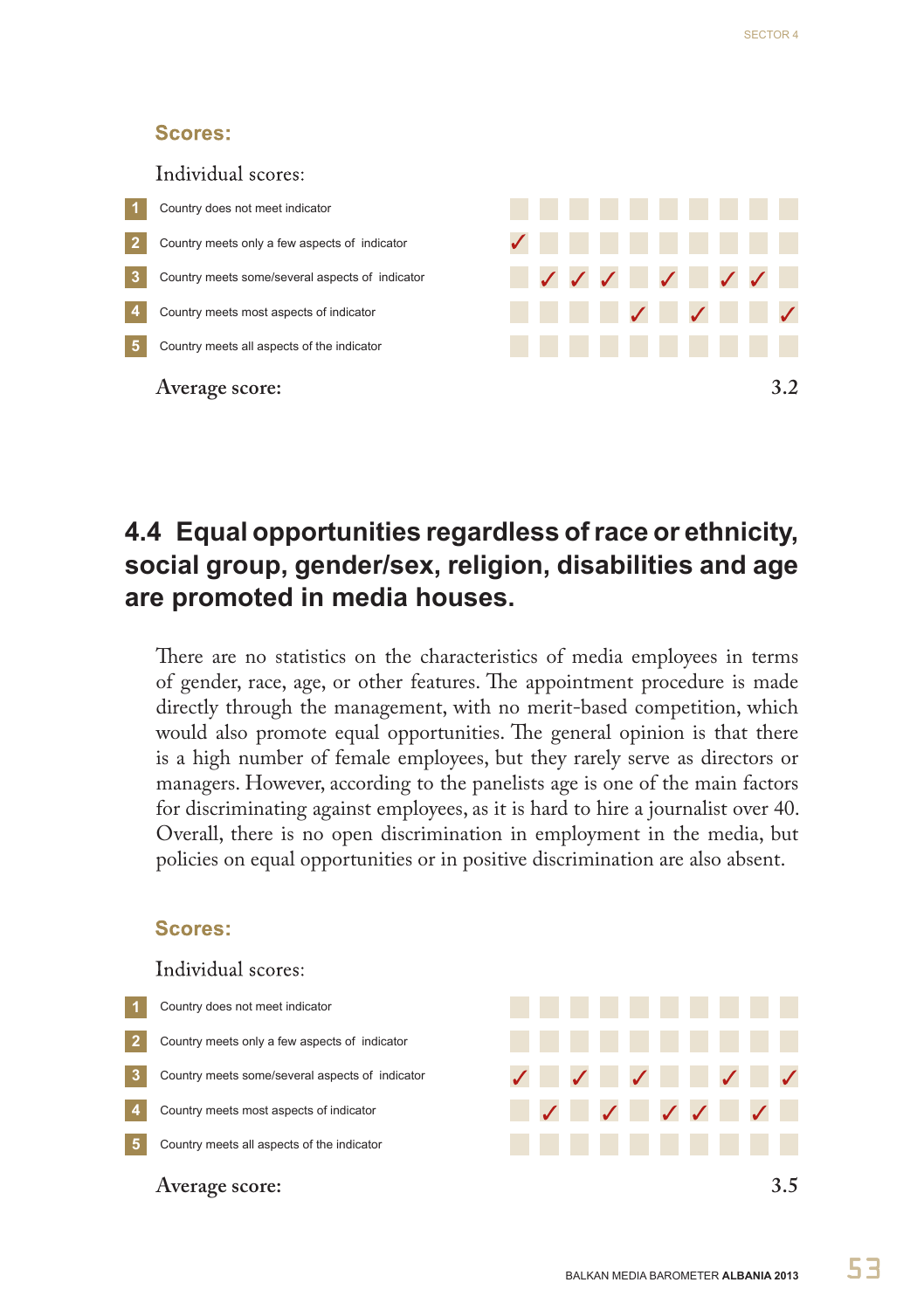## **4.5 Journalists and editors do not practice selfcensorship.**

Self-censorship exists at every level of media industry, stemming from the media owners' pressure. "If you work in the media, no one forces you to say what you do not think, but they will not allow you to tell what you think." This self-censorship comes from several factors, such as the informal situation in the media, fear from criminality, the interests of the media owners, and sometimes also as a result of simple conformism.

#### Scores:

Individual scores:



## **4.6 Owners of established mainstream private media do not interfere with editorial independence.**

Owners of private media establish the editorial policy of their own media and use it to advance their own interests, often related to politics. "The fact that in the last elections two media owners became Members of the Parliament is indicative of the lack of editorial independence," said one of the panelists. Most media owners clearly have business interests other than the media, while the latter is a tool to cater to their businesses. The panelists also recognized the economic pressure and the lack of resources, which has a grave impact on chances for media editorial independence.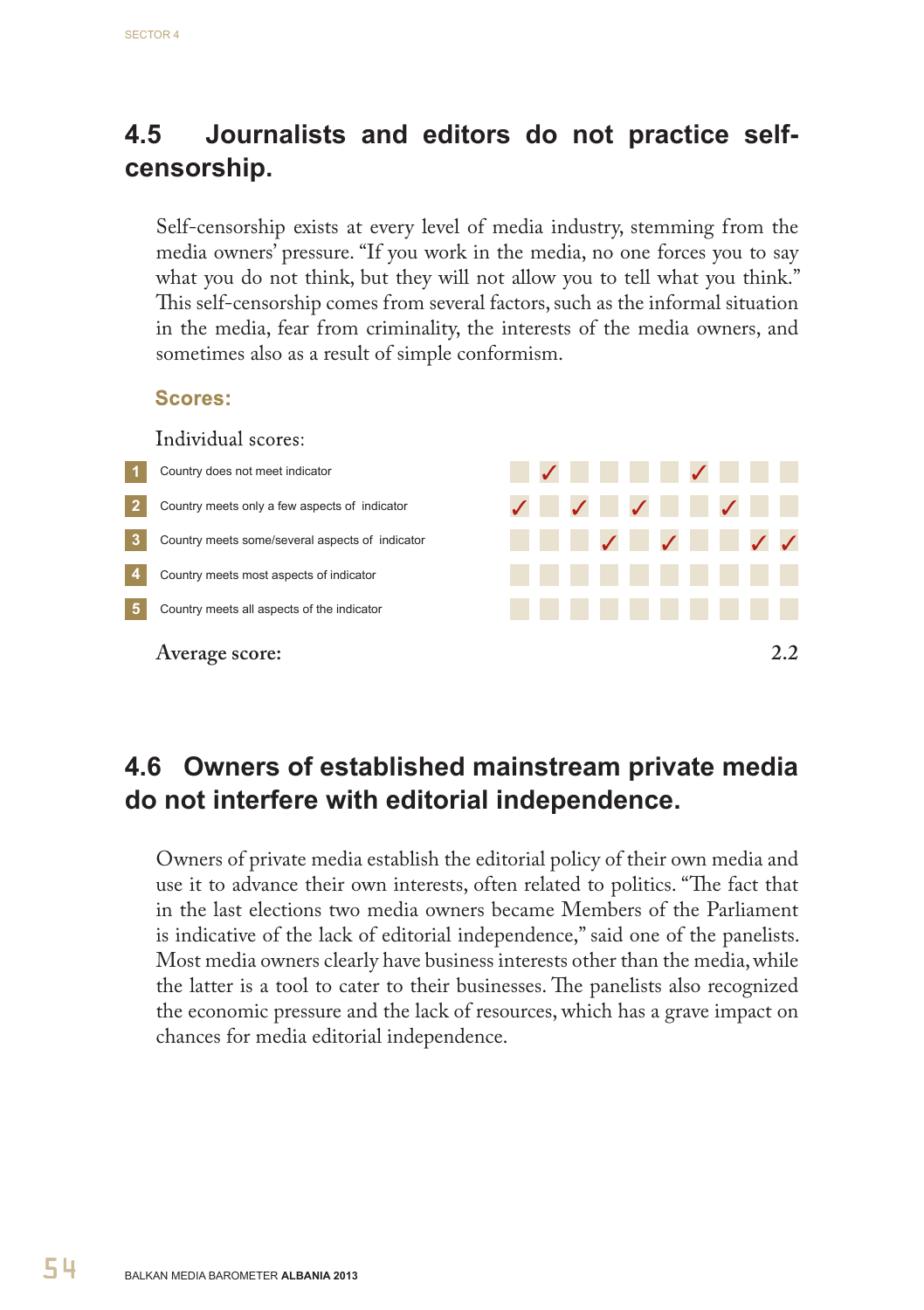

## **4.7 Journalists and media houses have integrity and are not corrupt.**

Albania was ranked 116<sup>th</sup> out of 177 countries in Transparency International's Corruption Perception Index 2013. The panelists agreed that in a society where corruption is a pervasive phenomenon, journalists and media houses cannot be an exception.

The presence of hidden advertising is everywhere, in news editions, talk shows, and other programs. In addition, the people, companies, or organizations invited to speak in these programs often promote their products and services, with some organizations even budgeting for media appearances and promotions.

Buying silence is another frequent form of corruption. While there have been cases of clear public interest, coverage in the media has been very rare or inexistent, such as in the case of disputed monopoly of a low-cost air company, or the problem of petrol price.

Media houses are used for blackmailing private businesses or other forms of corruption, which is also setting a negative example especially for young reporters. Most panelists seemed to think that this was especially noticeable at higher management levels, rather than among journalists. The informality of labor relations however affects the integrity of journalists. "Journalists do not have the right to negotiate their own rights; how can they negotiate the rights of the citizens and the public interest?!" said one of the panelists.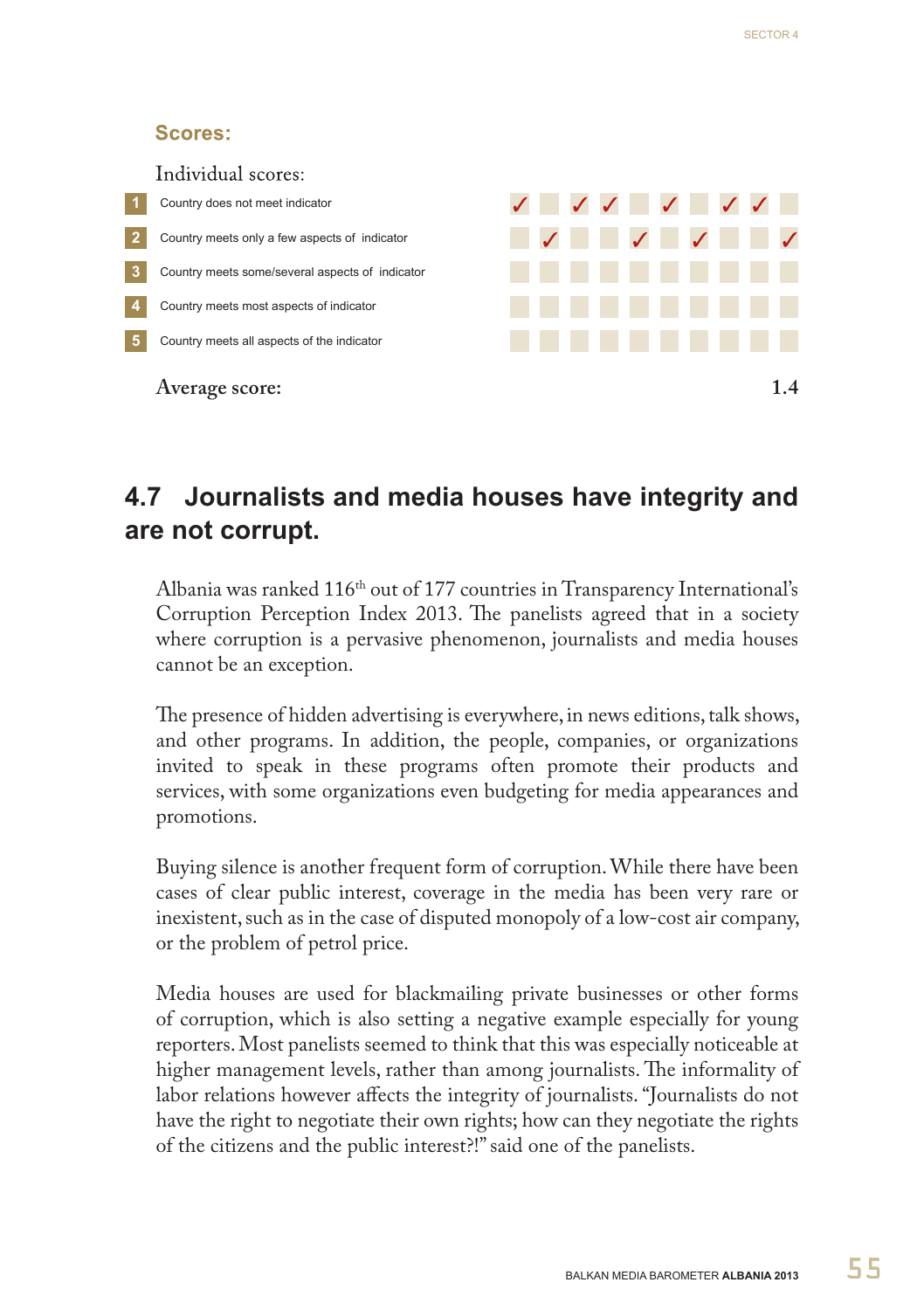#### Scores:

Individual scores:



## **4.8 Salary levels and general working conditions for journalists and other media practitioners are adequate.**

The level of salaries of Albanian journalists can be considered satisfactory compared to the rest of the population. However, the main problem with salaries is that they are often delayed, even for a long time. At the end of last year there were delays in payment of salaries in about 92 % of the media outlets, according to the trade union.

Another related problem is the payment of social insurance. It has recently emerged that the contributions for social insurance has not been paid by one or more media outlets, while leading the employees to believe that everything was in order. While the union has protested in this case and other related cases, a greater coordination of relevant state bodies and a better enforcement of the Code of Labour is needed.

The working conditions in newsrooms are generally good.

#### Scores:

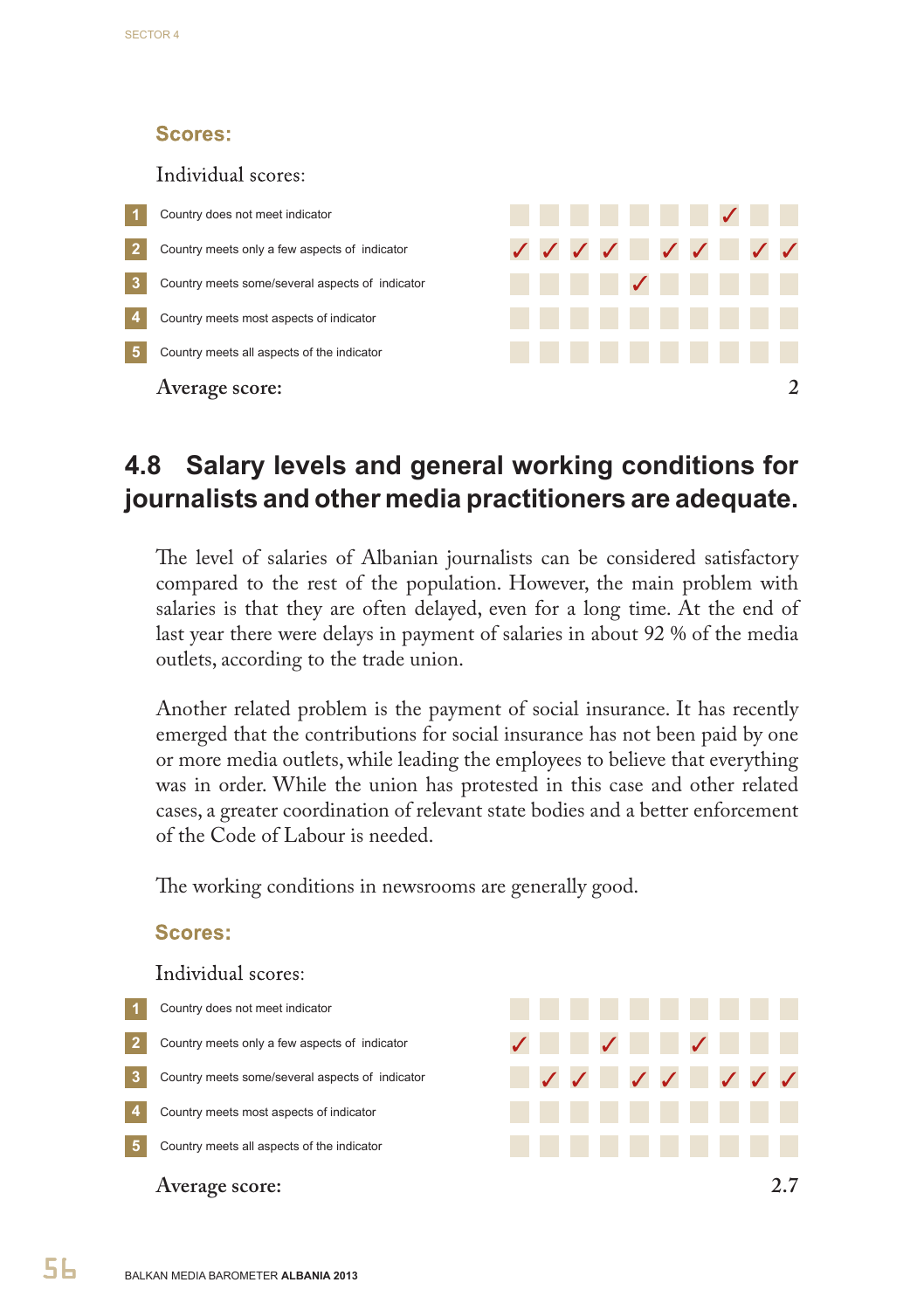## **4.9 Media professionals have access to training facilities offering formal qualification programmes as well as opportunities to upgrade skills.**

Over the years media professionals have had adequate access to various forms of training. However, the offer of training is decreasing, both due to dwindling of funds and to the relative lack of interest. Training is appreciated from participants and in theory from editors, as it complements the theoretical university training with practical skills. The fundamental problem with training is that the knowledge gained not always is applied. The editors and owners do not hinder participation of journalists in training, but they do not have a proactive approach that enables further training, either. Generally understaffed, the main priority of media houses is completing their everyday job first, rather than to invest in the future of professionalism of their employees and their content.

#### **Scores:**



## **4.10 Journalists and other media practitioners are organized in trade unions and/or professional associations.**

Currently about 870 media employees are members of the Union of Albanian Journalists, out of an estimated 5,000 employees in total. A trade union of the public broadcaster employees has been in place for many years, but it is hardly active. Meanwhile, there are no trade union organizations within media outlets. Even though there is increasing awareness on the need to organize, the local units of trade union in each media house have failed to take root. Rather, the organization remains at the national scale. According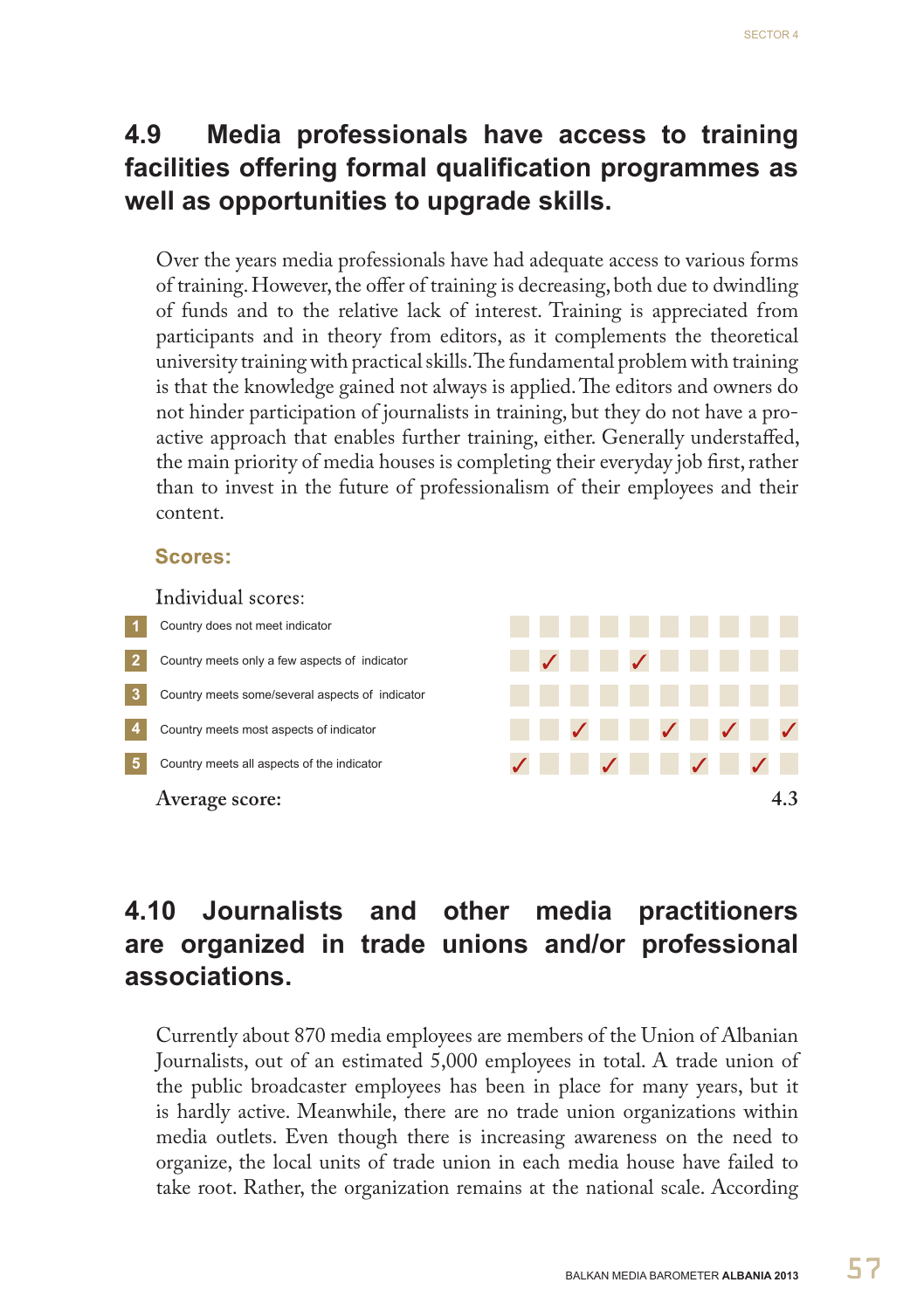to the chairman of the union this is a big deficiency, which does not help to advance protection of journalists' rights.

The trade union organizes protests or issues statements in flagrant cases. It also offers legal aid and support for journalists that go to court in relation to work contracts, unpaid salaries, and other related labor aspects.

#### Scores:

Individual scores: Country does not meet indicator **1**Country meets only a few aspects of indicator **2**  $\overline{\phantom{a}}$ Country meets some/several aspects of indicator **3**  $\overline{\mathscr{S}}$ Country meets most aspects of indicator **4** Country meets all aspects of the indicator **5** Average score: 3.1 **Average Score for Sector 4: 2.8 OVERALL SCORE FOR ALBANIA: 3.2**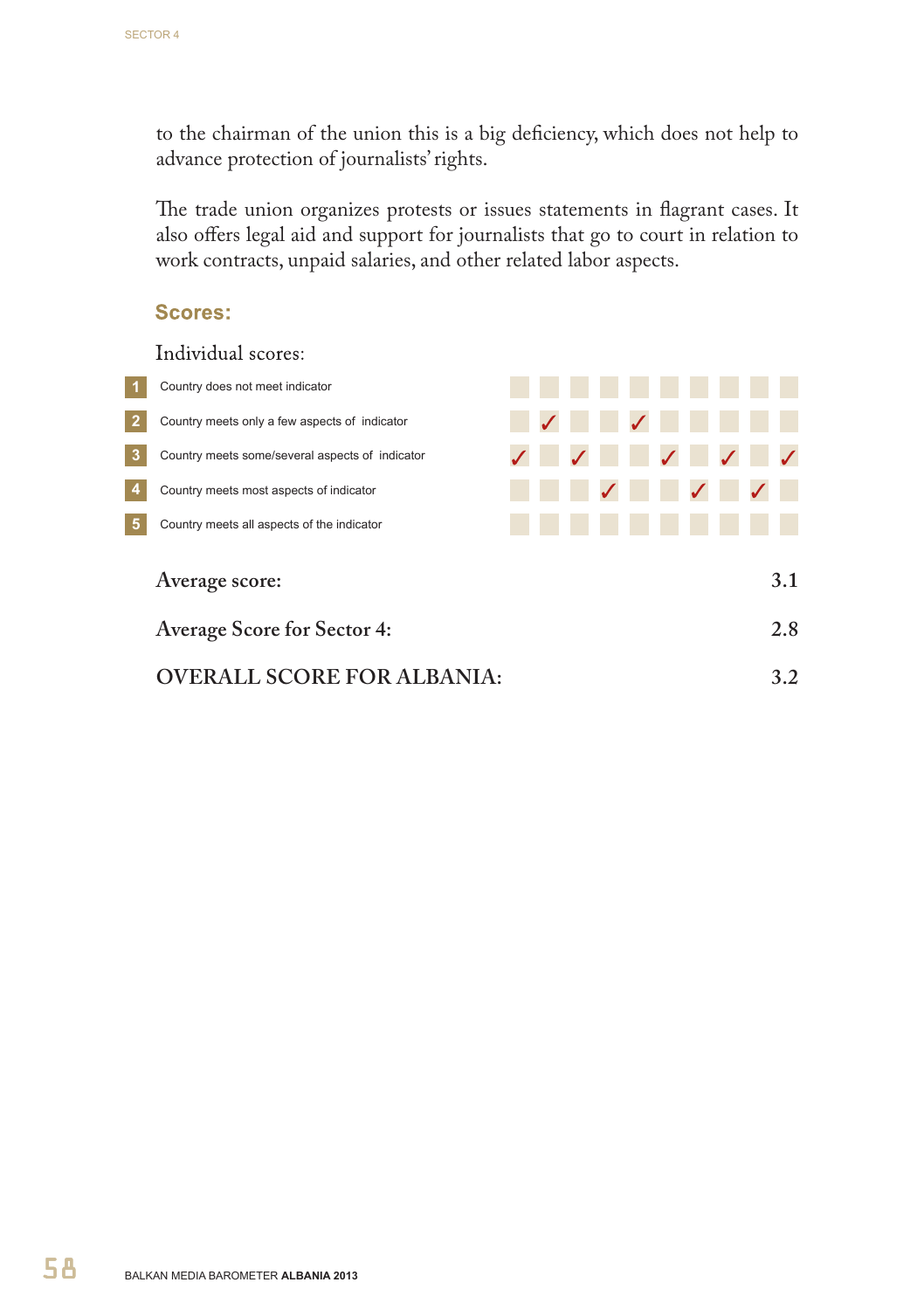## **Developments over the last few years**

#### **Negative developments**

- 1. Media has been captured by politics. This is a trend that has pervaded all media landscape and exceptions are very hard to find.
- 2. Politics is the main subject that each media exhausts, leaving aside issues of public interest and reflecting the invasion of public life by politics.
- 3. Print media is slowly dying.
- 4. Investigative journalism is generally weak and does not have a satisfactory impact.
- 5. News has become predictable and in-depth reports are lacking.
- 6. Even though the diverse and rich media landscape is positive, it also brings news inflation and destroys the hierarchy of values in news reporting.
- 7. Partisanship in the media is an increasingly frequent phenomenon, blurring the line between politics and media always more.
- 8. There are instances of media arrogance, valuing the bid for political support more than anything else.
- 9. Media are linked to particular businesses, which might become hindering factors for further media professionalism and development.
- 10. There is no will to separate media from politics and businesses.
- 11. National media do not employ a sufficiently social angle in their news agenda and coverage.
- 12. Media are increasingly becoming similar to parties, taking sides with parties and dividing their audiences, especially during electoral campaigns.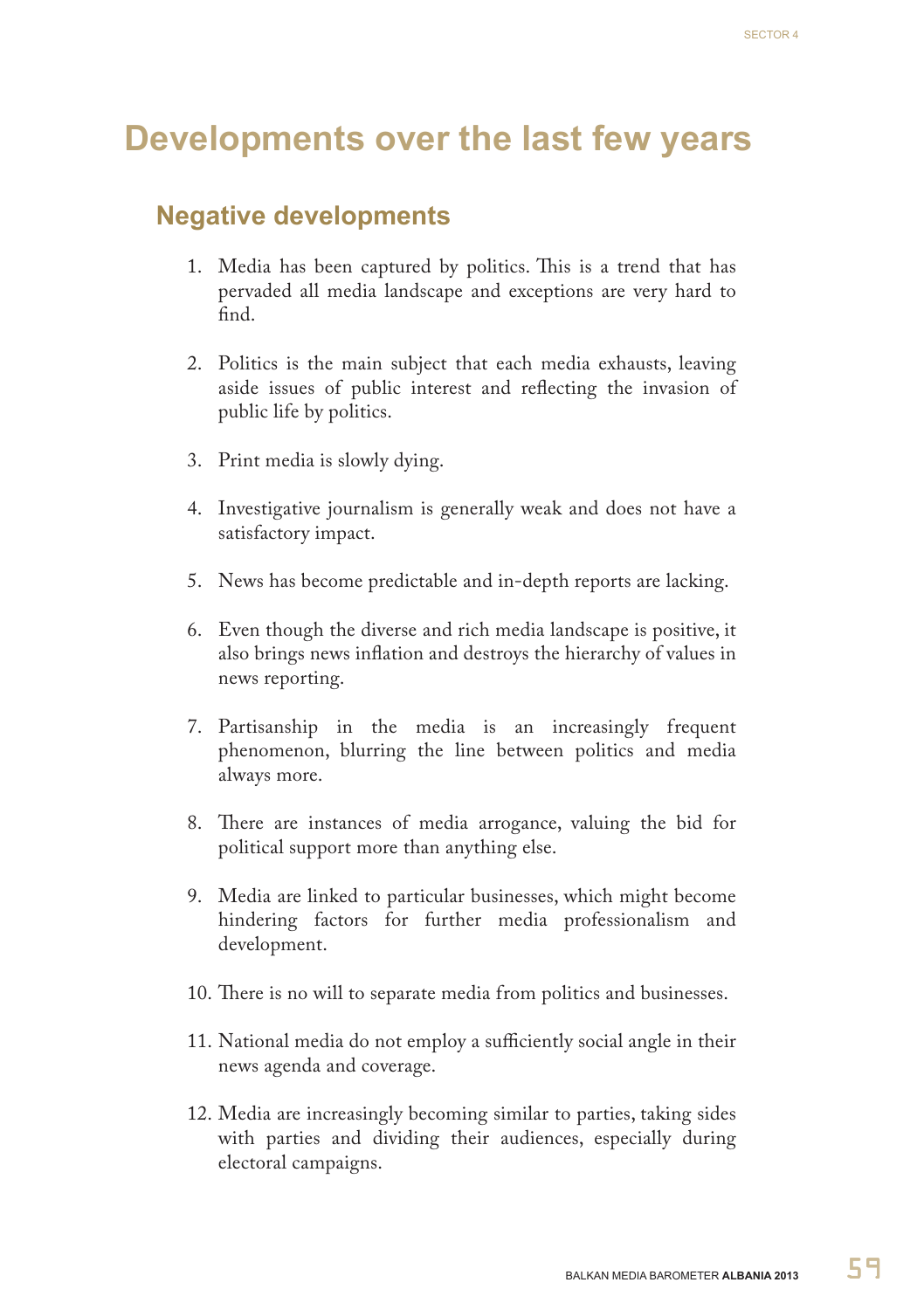- 13. The failure of the media to function as genuine businesses has upset the nature of the media market.
- 14. The true values of the profession of journalist have been downplayed in favor of other interests.
- 15. Corruption in the media is part of the media landscape and has affected the core mission of the profession.

#### **Positive developments**

- 1. The media landscape is diverse and rich.
- 2. There has been significant investment in media technology.
- 3. Diversification of sources of information.
- 4. Increased stability in the media scene, in spite of the economic crisis.
- 5. Credibility in the media remains high.
- 6. Improvement of media legislation has created a more favorable environment for media and freedom of expression, though problems still persist.
- 7. Crisis in the media has led to the need to reflect for survival, even though media is far from getting close to the public and its interests.
- 8. There are tendencies for media to respond to increasing demand from the public on diversification of news sources and distribution, especially in the multimedia aspect.
- 9. Online journalism and online media have offered a greater degree of freedom to journalists, who are generally free from their owners and their interests in this environment.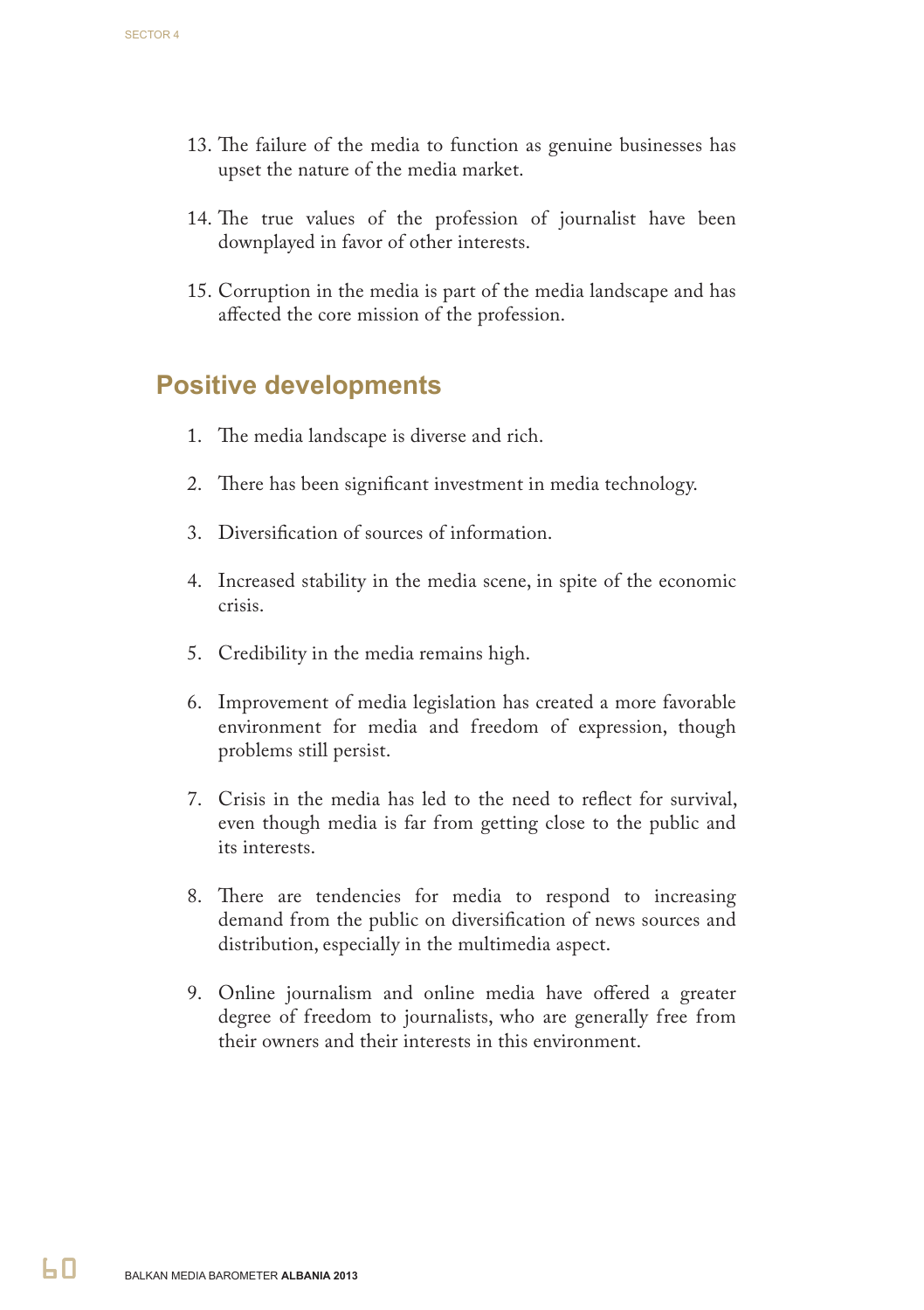# **The Way Forward**

- 1. Find ways to increase media transparency as a way of having better functioning market and higher professionalism.
- 2. Strengthen the public service broadcaster as a potential representative of public interest.
- 3. Transform regulators into professional bodies, unaffected by politics and guiding the development of the media scene in a strategic way.
- 4. Improve implementation of labor relations as a way of strengthening professionalism among journalists.
- 5. Intensify efforts of civil society organizations in achieving a better climate for media protection.
- 6. Explore the opportunities of online media as a way of finding new sources of information and pluralism, competitive to traditional media.
- 7. Improve editorial independence of journalists and media outlets.
- 8. Encourage opportunities for self-organization and self-regulation of the media.
- 9. Support socially responsible journalism, rooted in public interest.
- 10. Establish an ongoing public debate on media freedom and professionalism, involving all relevant stakeholders.

61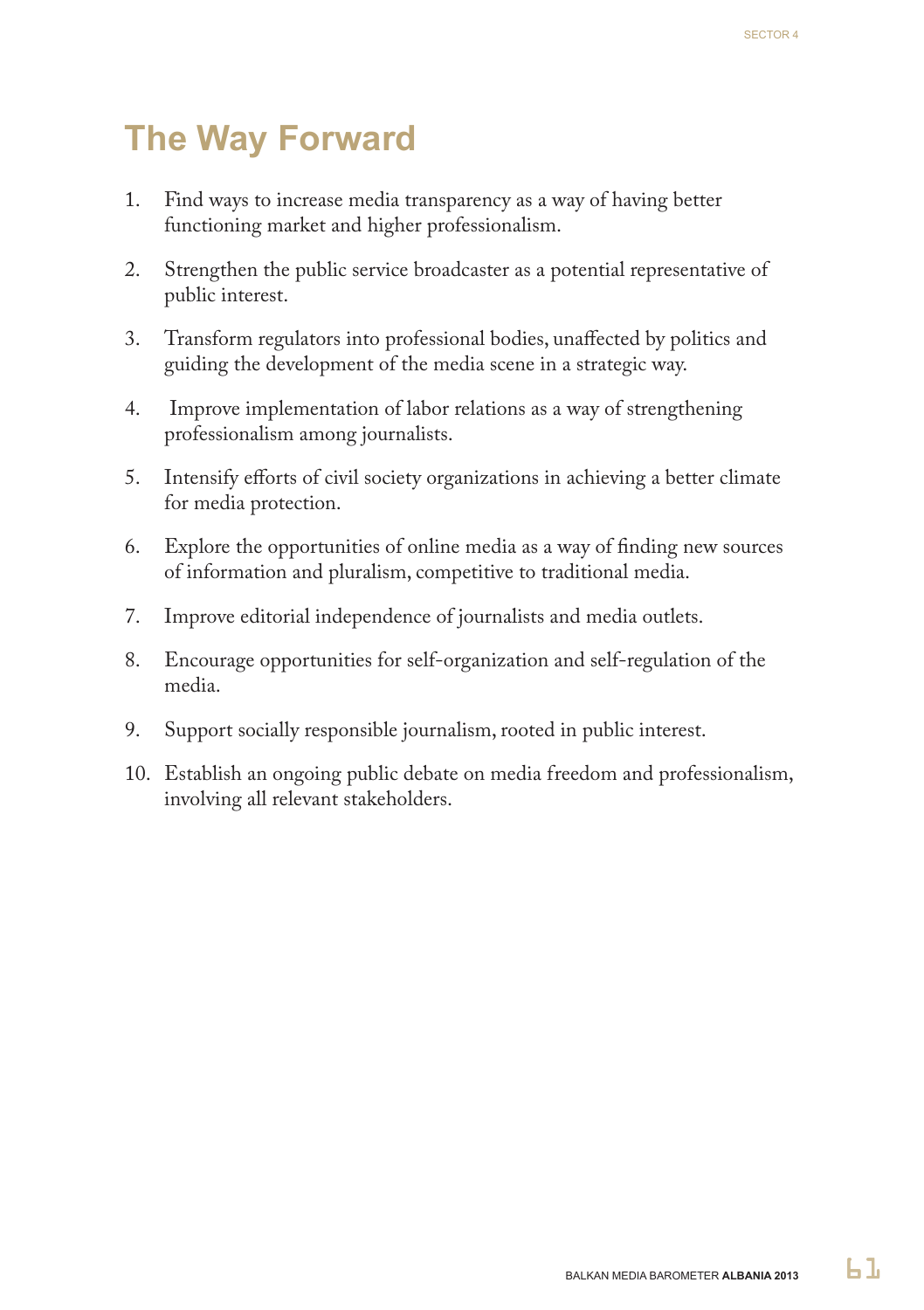## **Panel Members**

| Name                | <b>Affiliation</b>                    |
|---------------------|---------------------------------------|
| Mr. Ilir Aliaj      | non-governmental activist             |
| Mr. Zylyftar Bregu  | university lecturer                   |
| Mr. Aleksander Cipa | trade unionist                        |
| Mr. Alfred Lela     | editor-in-chief of a monthly magazine |
| Ms. Iris Luarasi    | human rights activist                 |
| Mr. Arben Muka      | journalist                            |
| Mr. Erl Murati      | editor-in-chief of a daily newspaper  |
| Ms. Valbona Sulçe   | media expert                          |
| Mr. Luftim Vani     | director of a local media             |
| Mr. Rrapo Zguri     | journalism professor                  |

## **Rapporteur**

Ms. Ilda Londo

## **Moderator**

Mr. Remzi Lani

*The panel meeting took place in Tirana, Albania, from 6 to 7 September 2013.*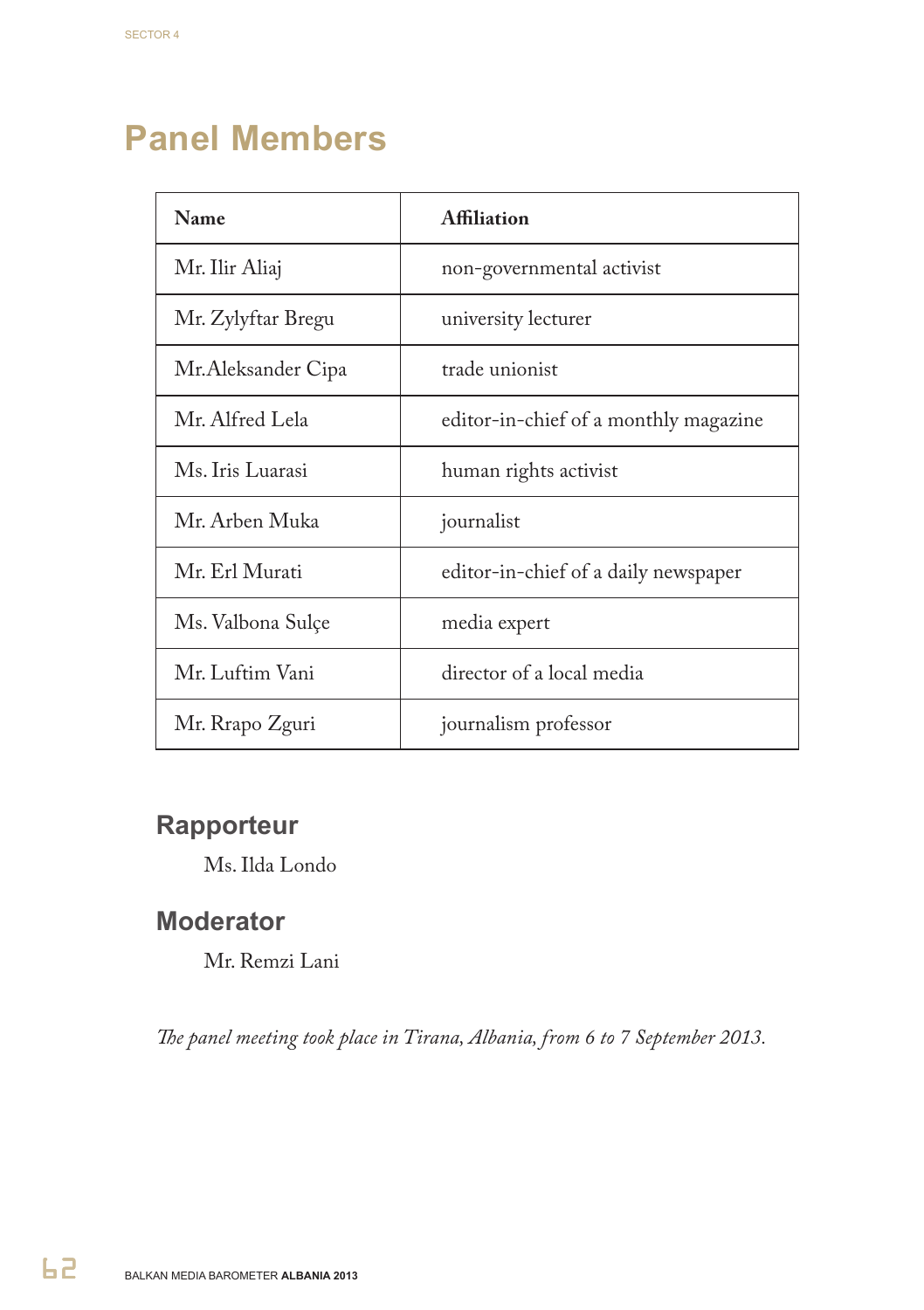## **Notes:**